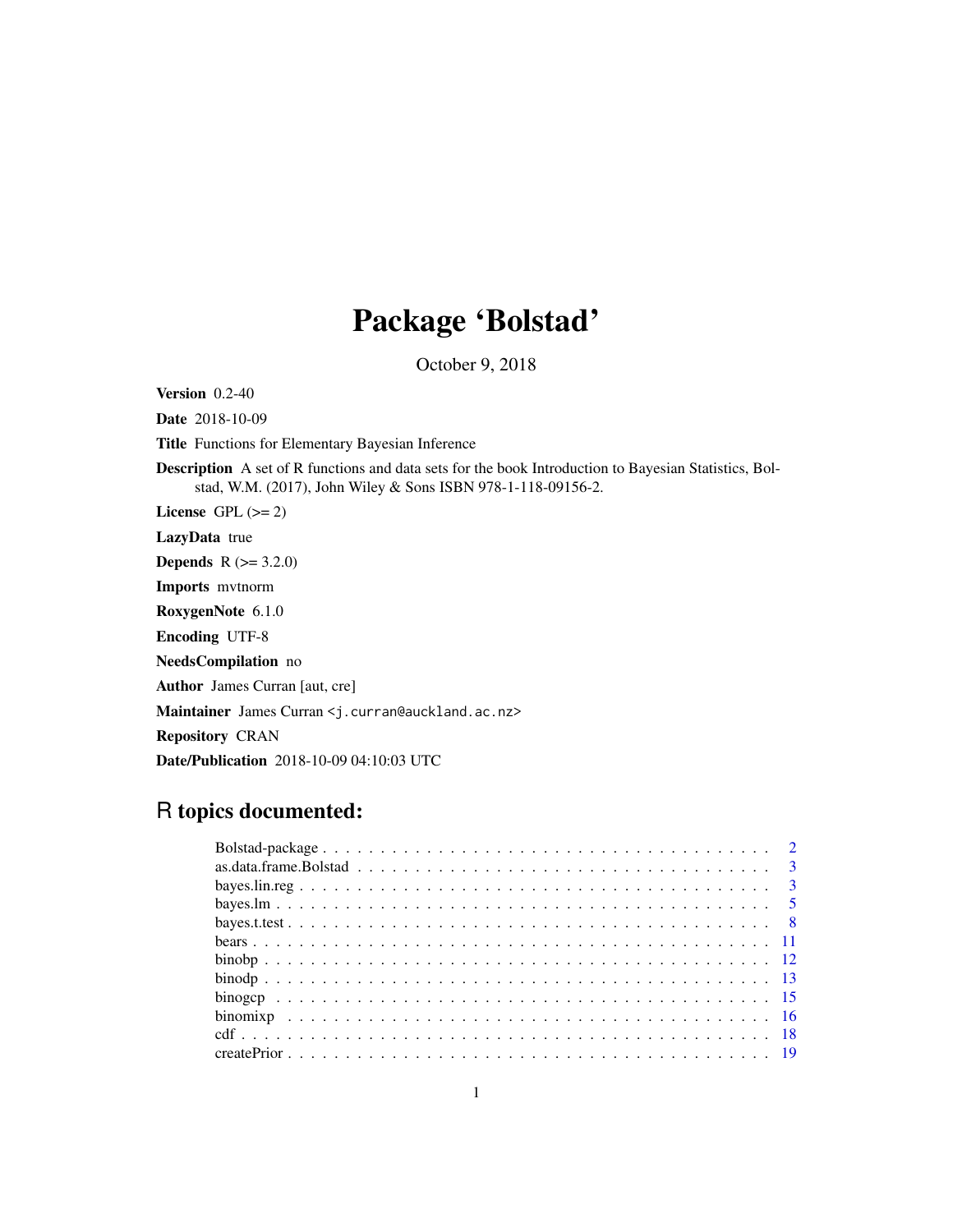<span id="page-1-0"></span>

|  |  |  |  |  |  |  |  |  |  |  |  |  | 21 |
|--|--|--|--|--|--|--|--|--|--|--|--|--|----|
|  |  |  |  |  |  |  |  |  |  |  |  |  | 21 |
|  |  |  |  |  |  |  |  |  |  |  |  |  | 22 |
|  |  |  |  |  |  |  |  |  |  |  |  |  | 23 |
|  |  |  |  |  |  |  |  |  |  |  |  |  | 23 |
|  |  |  |  |  |  |  |  |  |  |  |  |  | 24 |
|  |  |  |  |  |  |  |  |  |  |  |  |  | 25 |
|  |  |  |  |  |  |  |  |  |  |  |  |  | 28 |
|  |  |  |  |  |  |  |  |  |  |  |  |  | 29 |
|  |  |  |  |  |  |  |  |  |  |  |  |  | 30 |
|  |  |  |  |  |  |  |  |  |  |  |  |  | 32 |
|  |  |  |  |  |  |  |  |  |  |  |  |  | 33 |
|  |  |  |  |  |  |  |  |  |  |  |  |  | 34 |
|  |  |  |  |  |  |  |  |  |  |  |  |  | 36 |
|  |  |  |  |  |  |  |  |  |  |  |  |  | 39 |
|  |  |  |  |  |  |  |  |  |  |  |  |  | 40 |
|  |  |  |  |  |  |  |  |  |  |  |  |  | 40 |
|  |  |  |  |  |  |  |  |  |  |  |  |  | 41 |
|  |  |  |  |  |  |  |  |  |  |  |  |  | 41 |
|  |  |  |  |  |  |  |  |  |  |  |  |  | 42 |
|  |  |  |  |  |  |  |  |  |  |  |  |  | 43 |
|  |  |  |  |  |  |  |  |  |  |  |  |  | 44 |
|  |  |  |  |  |  |  |  |  |  |  |  |  | 45 |
|  |  |  |  |  |  |  |  |  |  |  |  |  | 46 |
|  |  |  |  |  |  |  |  |  |  |  |  |  | 46 |
|  |  |  |  |  |  |  |  |  |  |  |  |  | 47 |
|  |  |  |  |  |  |  |  |  |  |  |  |  |    |
|  |  |  |  |  |  |  |  |  |  |  |  |  | 49 |

Bolstad-package *Bolstad Functions*

# Description

A set of R functions and data sets for the book Introduction to Bayesian Statistics, Bolstad, W.M. (2007), John Wiley & Sons ISBN 0-471-27020-2. Most of the package functions replicate the Minitab macros that are provided with the book. Some additional functions are provided to simplfy inference about the posterior distribution of the parameters of interest.

#### Details

| Package: | <b>Bolstad</b> |
|----------|----------------|
| Type:    | Package        |
| Version: | $0.2 - 26$     |
| Date:    | 2015-05-01     |
| License: | GPI.2          |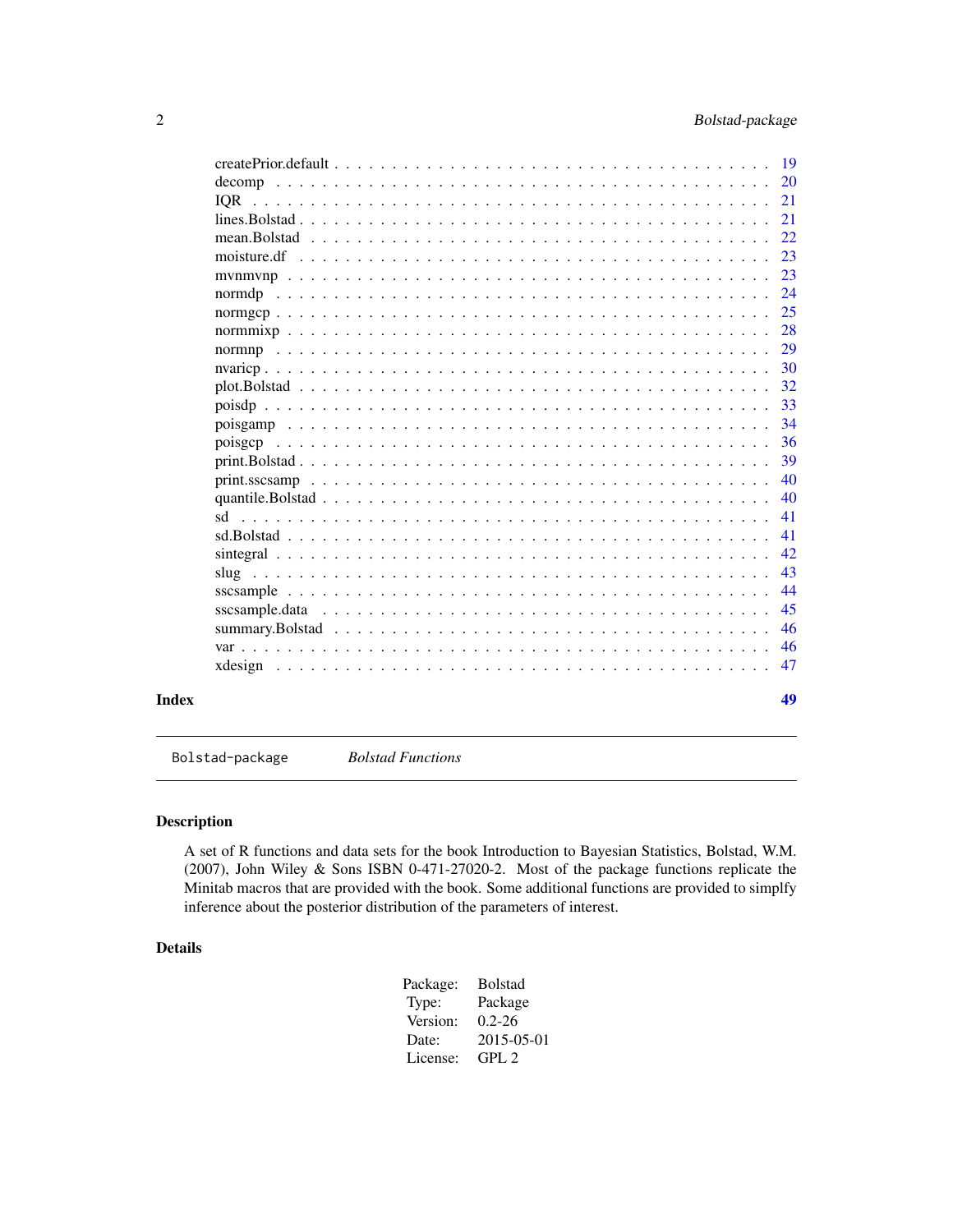#### <span id="page-2-0"></span>Author(s)

James Curran Maintainer: James Curran <j.curran@auckland.ac.nz> ~~ The author and/or maintainer of the package  $\sim$ 

# References

Bolstad, W.M. (2007), Introduction to Bayesian Statistics, John Wiley & Sons.

as.data.frame.Bolstad *as.data.frame.Bolstad*

# Description

as.data.frame.Bolstad

#### Usage

## S3 method for class 'Bolstad' as.data.frame(x, ...)

#### Arguments

| x        | an object of class Bolstad  |
|----------|-----------------------------|
| $\cdots$ | any extra arguments needed. |

bayes.lin.reg *Bayesian inference for simple linear regression*

#### Description

This function is used to find the posterior distribution of the simple linear regression slope variable  $\beta$  when we have a random sample of ordered pairs  $(x_i, y_i)$  from the simple linear regression model:

$$
y_i = \alpha_{\bar{x}} + \beta x_i + \epsilon_i
$$

where the observation errors are,  $\epsilon_i$ , independent  $normal(0, \sigma^2)$  with known variance.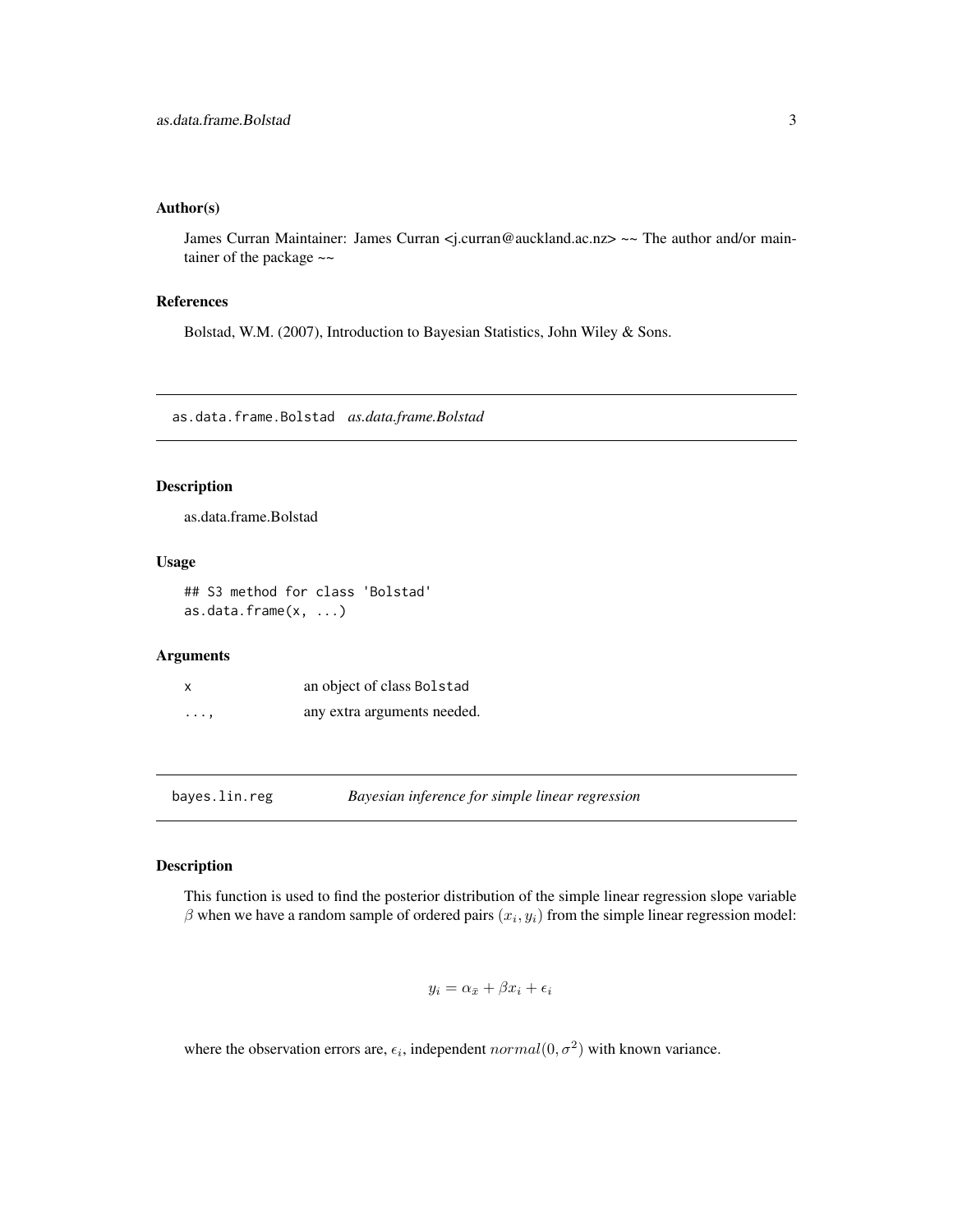# Usage

```
bayes.lin.reg(y, x, slope.prior = c("flat", "normal"),
 intcpt.prior = c("flat", "normal"), mb0 = 0, sb0 = 0, ma0 = 0,sa0 = 0, sigma = NULL, alpha = 0.05, plot.data = FALSE,
 pred.x = NULL
```
# Arguments

| y            | the vector of responses.                                                                                                                                                       |
|--------------|--------------------------------------------------------------------------------------------------------------------------------------------------------------------------------|
| X            | the value of the explantory variable associated with each response.                                                                                                            |
| slope.prior  | use a "flat" prior or a "normal" prior. for $\beta$                                                                                                                            |
| intcpt.prior | use a "flat" prior or a "normal" prior. for $\alpha_{\bar{1}}\bar{x}$ ]                                                                                                        |
| mb0          | the prior mean of the simple linear regression slope variable $\beta$ . This argument<br>is ignored for a flat prior.                                                          |
| sb0          | the prior std. deviation of the simple linear regression slope variable $\beta$ - must be<br>greater than zero. This argument is ignored for a flat prior.                     |
| ma0          | the prior mean of the simple linear regression intercept variable $\alpha_{\bar{x}}$ . This argu-<br>ment is ignored for a flat prior.                                         |
| sa0          | the prior std. deviation of the simple linear regression variable $\alpha_{\bar{x}}$ - must be<br>greater than zero. This argument is ignored for a flat prior.                |
| sigma        | the value of the std. deviation of the residuals. By default, this is assumed to<br>be unknown and the sample value is used instead. This affects the prediction<br>intervals. |
| alpha        | controls the width of the credible interval.                                                                                                                                   |
| plot.data    | if true the data are plotted, and the posterior regression line superimposed on the<br>data.                                                                                   |
| pred.x       | a vector of x values for which the predicted y values are obtained and the std.<br>errors of prediction                                                                        |

# Value

A list will be returned with the following components:

| post.coef | the posterior mean of the intecept and the slope                                                               |
|-----------|----------------------------------------------------------------------------------------------------------------|
| post.coef | the posterior standard deviation of the intercept the slope                                                    |
| pred.x    | the vector of values for which predictions have been requested. If pred.x is<br>NULL then this is not returned |
| pred.y    | the vector predicted values corresponding to pred.x. If pred.x is NULL then this<br>is not returned            |
| pred.se   | The standard errors of the predicted values in pred.y. If pred.x is NULL then<br>this is not returned          |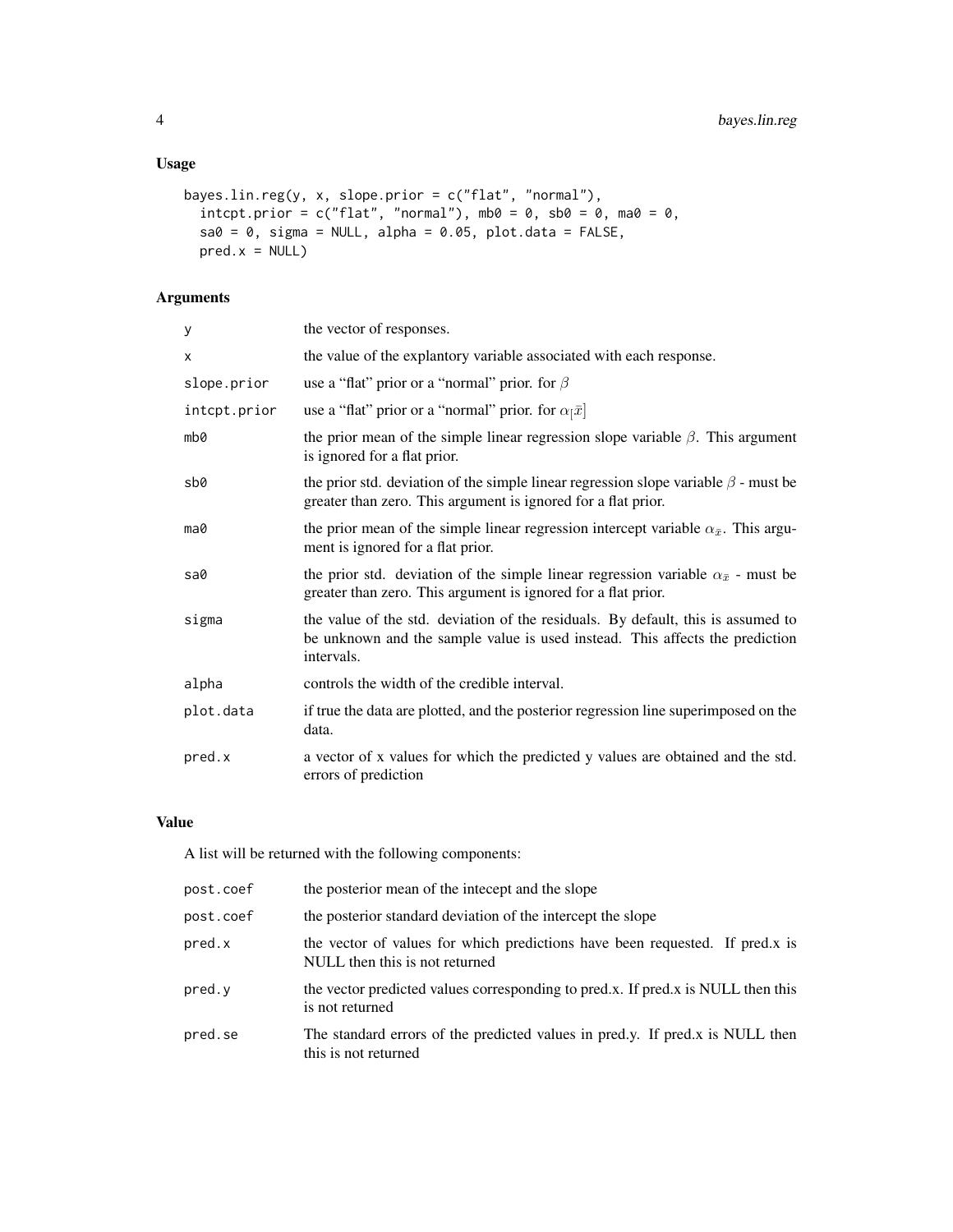#### <span id="page-4-0"></span>bayes.lm 5

#### Examples

```
## generate some data from a known model, where the true value of the
## intercept alpha is 2, the true value of the slope beta is 3, and the
## errors come from a normal(0,1) distribution
x = rnorm(50)y = 22 + 3*x + rnorm(50)## use the function with a flat prior for the slope beta and a
## flat prior for the intercept, alpha_xbar.
bayes.lin.reg(y,x)
## use the function with a normal(0,3) prior for the slope beta and a
## normal(30,10) prior for the intercept, alpha_xbar.
bayes.lin.reg(y,x,"n","n",0,3,30,10)
## use the same data but plot it and the credible interval
bayes.lin.reg(y,x,"n","n",0,3,30,10, plot.data = TRUE)
## The heart rate vs. O2 uptake example 14.1
O2 = C(0.47, 0.75, 0.83, 0.98, 1.18, 1.29, 1.40, 1.60, 1.75, 1.90, 2.23)HR = c(94,96,94,95,104,106,108,113,115,121,131)
plot(HR,O2,xlab="Heart Rate",ylab="Oxygen uptake (Percent)")
bayes.lin.reg(O2,HR,"n","f",0,1,sigma=0.13)
## Repeat the example but obtain predictions for HR = 100 and 110
bayes.lin.reg(O2,HR,"n","f",0,1,sigma=0.13,pred.x=c(100,110))
```
<span id="page-4-1"></span>

#### Description

bayes.lm is used to fit linear models in the Bayesian paradigm. It can be used to carry out regression, single stratum analysis of variance and analysis of covariance (although these are not tested). This documentation is shamelessly adapated from the lm documentation

#### Usage

```
bayes.lm(formula, data, subset, na.action, model = TRUE, x = FALSE,
 y = FALSE, center = TRUE, prior = NULL, sigma = FALSE)
```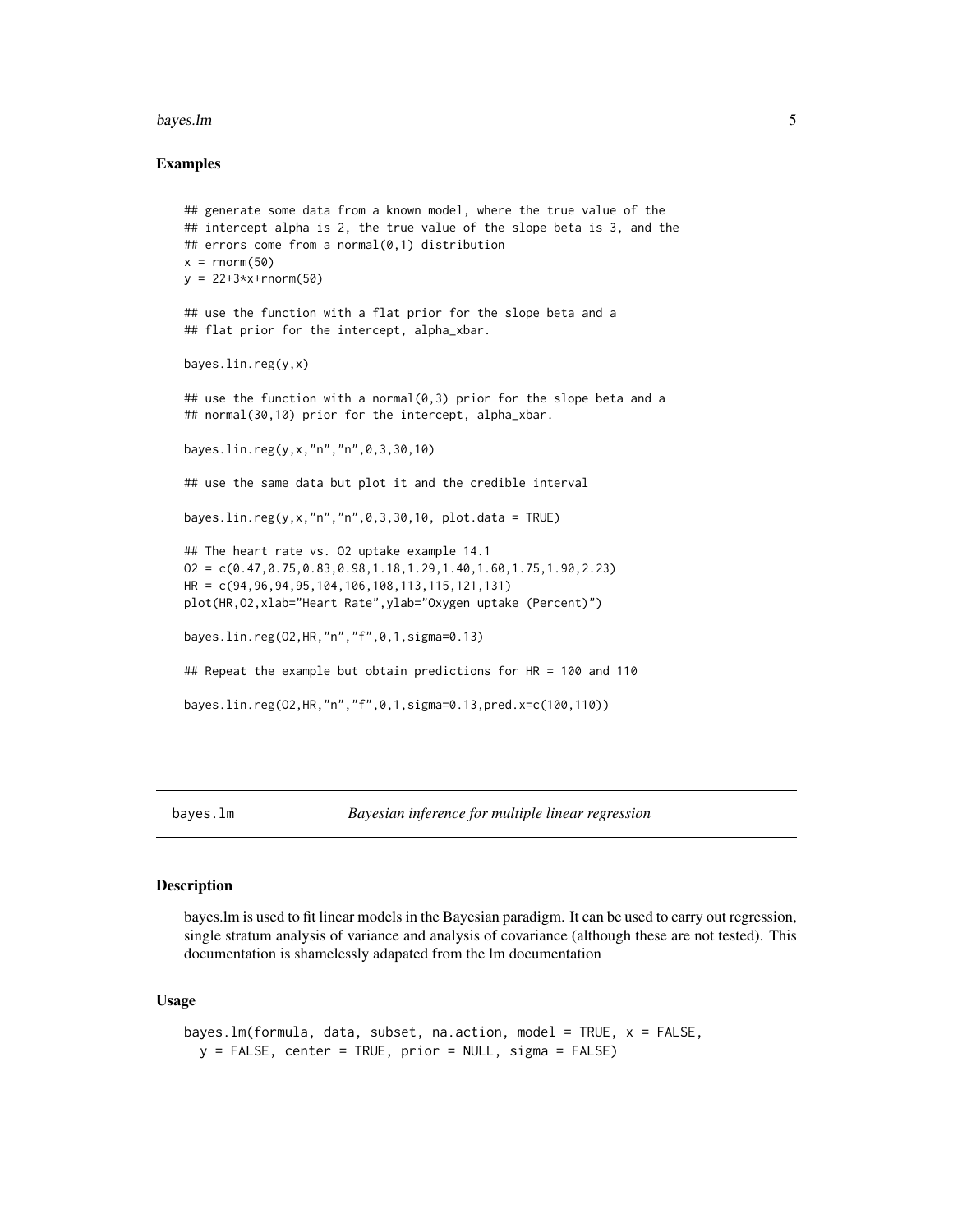#### <span id="page-5-0"></span>**Arguments**

| formula       | an object of class formula (or one that can be coerced to that class): a symbolic<br>description of the model to be fitted. The details of model specification are given<br>under 'Details'.                                                                                                                  |
|---------------|---------------------------------------------------------------------------------------------------------------------------------------------------------------------------------------------------------------------------------------------------------------------------------------------------------------|
| data          | an optional data frame, list or environment (or object coercible by as . data. frame<br>to a data frame) containing the variables in the model. If not found in data,<br>the variables are taken from environment (formula), typically the environment<br>from which bayes. Im is called.                     |
| subset        | an optional vector specifying a subset of observations to be used in the fitting<br>process.                                                                                                                                                                                                                  |
| na.action     | a function which indicates what should happen when the data contain NAs. The<br>default is set by the na. action setting of options, and is link[stats]{na. fail}<br>if that is unset. The 'factory-fresh' default is na.omit. Another possible value<br>is NULL, no action. Value na. exclude can be useful. |
| model, $x, y$ | logicals. If TRUE the corresponding components of the fit (the model frame, the<br>model matrix, the response) are returned. $\beta$ . This argument is ignored for a flat<br>prior.                                                                                                                          |
| center        | logical or numeric. If TRUE then the covariates will be centered on their means<br>to make them orthogonal to the intercept. This probably makes no sense for<br>models with factors, and if the argument is numeric then it contains a vector of<br>covariate indices to be centered (not implemented yet).  |
| prior         | A list containing b0 (A vector of prior coefficients) and V0 (A prior covariance<br>matrix)                                                                                                                                                                                                                   |
| sigma         | the population standard deviation of the errors. If FALSE then this is estimated<br>from the residual sum of squares from the ML fit.                                                                                                                                                                         |

#### Details

Models for bayes. Im are specified symbolically. A typical model has the form response  $\sim$  terms where response is the (numeric) response vector and terms is a series of terms which specifies a linear predictor for response. A terms specification of the form first + second indicates all the terms in first together with all the terms in second with duplicates removed. A specification of the form first:second indicates the set of terms obtained by taking the interactions of all terms in first with all terms in second. The specification first\*second indicates the cross of first and second. This is the same as first + second + first: second.

See [model.matrix](#page-0-0) for some further details. The terms in the formula will be re-ordered so that main effects come first, followed by the interactions, all second-order, all third-order and so on: to avoid this pass a terms object as the formula (see [aov](#page-0-0) and demo( $g1m.vr$ ) for an example).

A formula has an implied intercept term. To remove this use either  $y \sim x - 1$  or  $y \sim 0 + x$ . See [formula](#page-0-0) for more details of allowed formulae.

bayes.lm calls the lower level function lm.fit to get the maximum likelihood estimates see below, for the actual numerical computations. For programming only, you may consider doing likewise.

subset is evaluated in the same way as variables in formula, that is first in data and then in the environment of formula.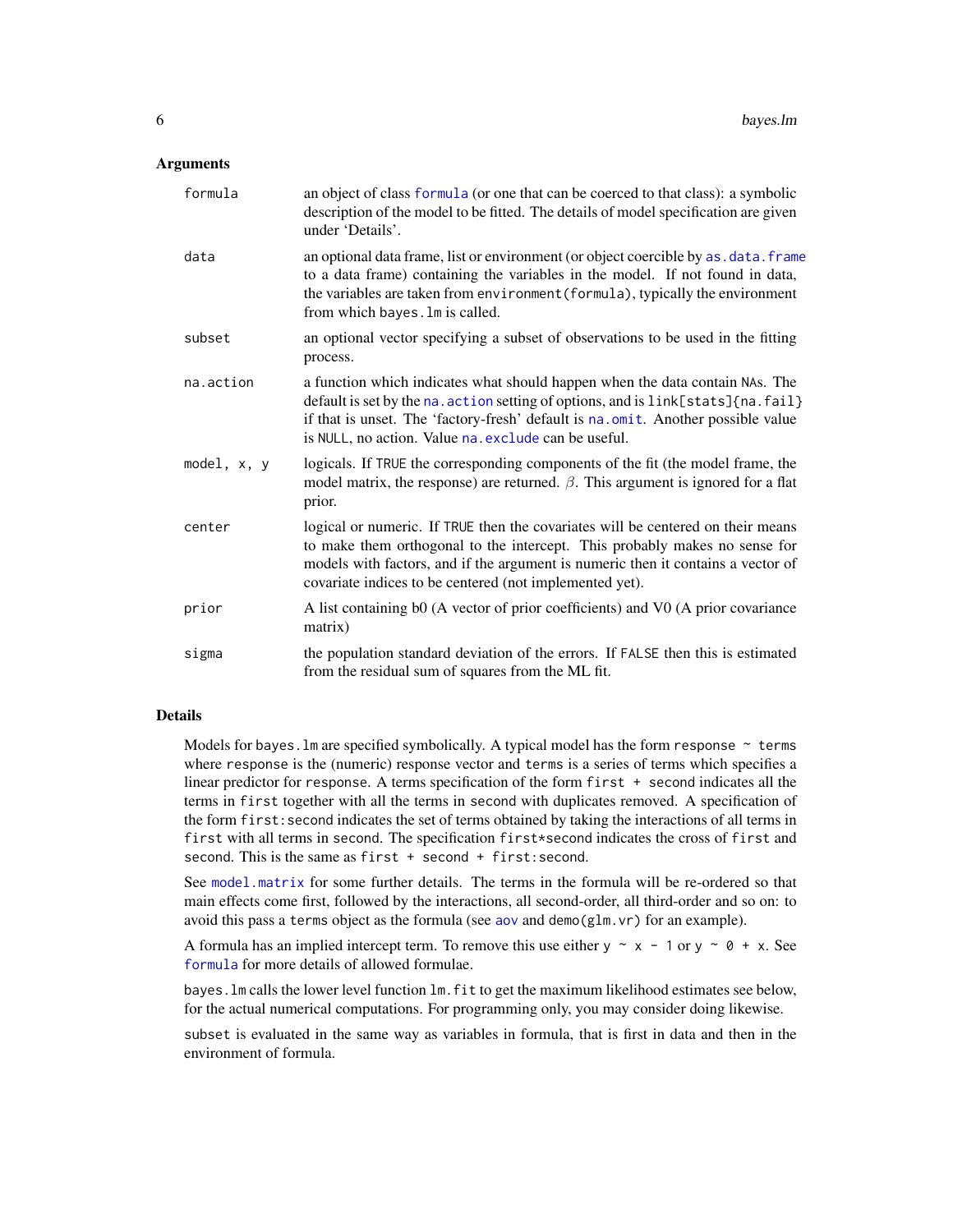#### <span id="page-6-0"></span>bayes.lm 7

#### Value

bayes.lm returns an object of class Bolstad. The summary function is used to obtain and print a summary of the results much like the usual summary from a linear regression using [lm](#page-0-0). The generic accessor functions coef, fitted.values and residuals extract various useful features of the value returned by bayes.lm. Note that the residuals are computed at the posterior mean values of the coefficients.

An object of class "Bolstad" from this function is a list containing at least the following components:

| coefficients  | a named vector of coefficients which contains the posterior mean                        |
|---------------|-----------------------------------------------------------------------------------------|
| post.var      | a matrix containing the posterior variance-covariance matrix of the coefficients        |
| post.sd       | sigma                                                                                   |
| residuals     | the residuals, that is response minus fitted values (computed at the posterior<br>mean) |
| fitted.values | the fitted mean values (computed at the posterior mean)                                 |
| df.residual   | the residual degrees of freedom                                                         |
| call          | the matched call                                                                        |
| terms         | the terms object used                                                                   |
| у             | if requested, the response used                                                         |
| x             | if requested, the model matrix used                                                     |
| model         | if requested (the default), the model frame used                                        |
| na.action     | (where relevant) information returned by model. frame on the special handling<br>of NAs |

# Examples

```
data(bears)
bears = subset(bears, Obs.No==1)
bears = bears[, -c(1, 2, 3, 11, 12)]bears = bears[, c(7, 1:6)]bears$Sex = bears$Sex - 1
log.bears = data.frame(log.Weight = log(bears$Weight), bears[,2:7])
b0 = rep(0, 7)V0 = diag(rep(1e6,7))
fit = bayes.lm(log(Weight)~Sex+Head.L+Head.W+Neck.G+Length+Chest.G, data = bears,
               prior = list(b0 = b0, V0 = V0)summary(fit)
print(fit)
## Dobson (1990) Page 9: Plant Weight Data:
ctl <- c(4.17,5.58,5.18,6.11,4.50,4.61,5.17,4.53,5.33,5.14)
trt <- c(4.81,4.17,4.41,3.59,5.87,3.83,6.03,4.89,4.32,4.69)
group <- gl(2, 10, 20, 1abels = c("Ctl", "Trt"))
```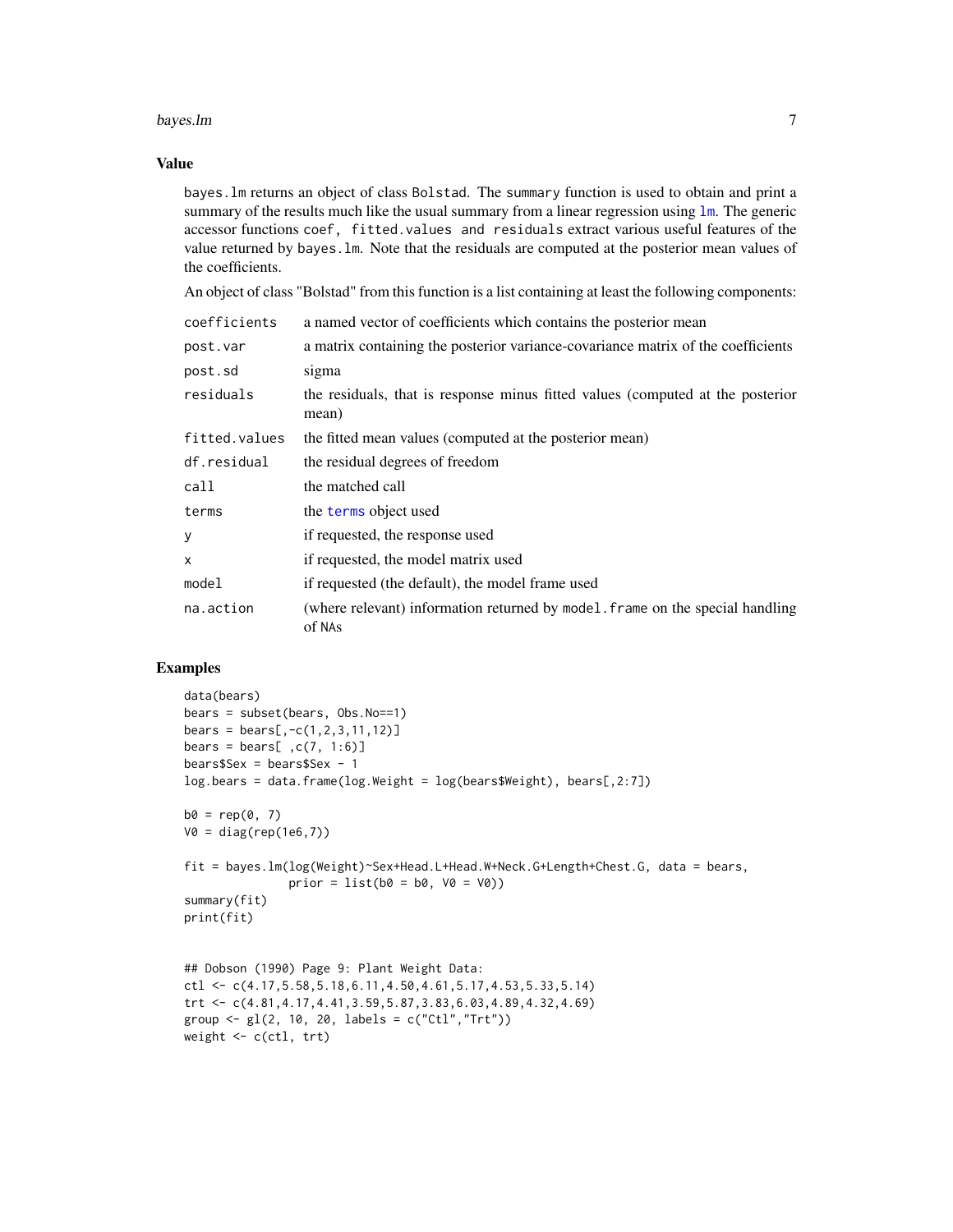```
lm.D9 \leq lm(weight \sim group)bayes.D9 <- bayes.lm(weight ~ group)
summary(lm.D9)
summary(bayes.D9)
```
bayes.t.test *Bayesian t-test*

#### Description

Performs one and two sample t-tests (in the Bayesian hypothesis testing framework) on vectors of data

# Usage

```
bayes.t.test(x, ...)
## Default S3 method:
bayes.t.test(x, y = NULL,
 alternative = c("two(side", "less", "greater"), mu = 0,paired = FALSE, var.equal = TRUE, conf.level = 0.95,
 prior = c("jeffreys", "joint.conj"), m = NULL, n0 = NULL,
  sig.med = NULL, kappa = 1, sigmaPrior = "chisq", nIter = 10000,
 nBurn = 1000, ...
```

```
## S3 method for class 'formula'
bayes.t.test(formula, data, subset, na.action, ...)
```

| $\mathsf{x}$ | a (non-empty) numeric vector of data values.                                                                                                                                                                                                                                                                                 |
|--------------|------------------------------------------------------------------------------------------------------------------------------------------------------------------------------------------------------------------------------------------------------------------------------------------------------------------------------|
| $\ddots$ .   | any additional arguments                                                                                                                                                                                                                                                                                                     |
| y            | an optional (non-empty) numeric vector of data values.                                                                                                                                                                                                                                                                       |
| alternative  | a character string specifying the alternative hypothesis, must be one of "two. sided"<br>(default), "greater" or "less". You can specify just the initial letter.                                                                                                                                                            |
| mu           | a number indicating the true value of the mean (or difference in means if you<br>are performing a two sample test).                                                                                                                                                                                                          |
| paired       | a logical indicating whether you want a paired t-test.                                                                                                                                                                                                                                                                       |
| var.equal    | a logical variable indicating whether to treat the two variances as being equal.<br>If TRUE (default) then the pooled variance is used to estimate the variance oth-<br>erwise the Welch (or Satterthwaite) approximation to the degrees of freedom is<br>used. The unequal variance case is implented using Gibbs sampling. |
| conf.level   | confidence level of interval.                                                                                                                                                                                                                                                                                                |

<span id="page-7-0"></span>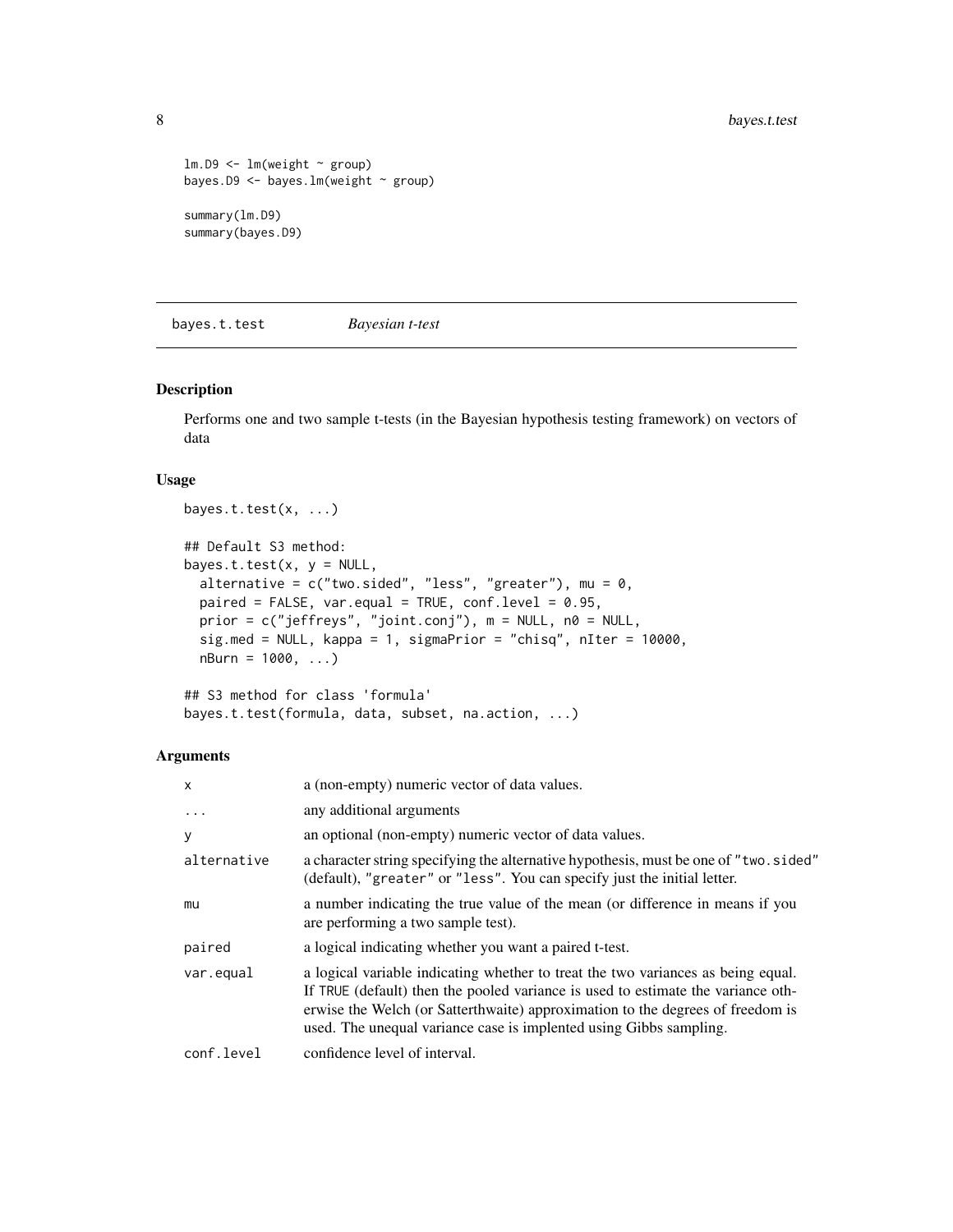<span id="page-8-0"></span>

| prior      | a character string indicating which prior should be used for the means, must be<br>one of "jeffreys" (default) for independent Jeffreys' priors on the unknown<br>$mean(s)$ and variance(s), or "joint.conj" for a joint conjugate prior.                                                                                                                                                                                                                       |
|------------|-----------------------------------------------------------------------------------------------------------------------------------------------------------------------------------------------------------------------------------------------------------------------------------------------------------------------------------------------------------------------------------------------------------------------------------------------------------------|
| m          | if the joint conjugate prior is used then the user must specify a prior mean in<br>the one-sample or paired case, or two prior means in the two-sample case. Note<br>that if the hypothesis is that there is no difference between the means in the two-<br>sample case, then the values of the prior means should usually be equal, and if<br>so, then their actual values are irrelvant. This parameter is not used if the user<br>chooses a Jeffreys' prior. |
| n0         | if the joint conjugate prior is used then the user must specify the prior precision<br>or precisions in the two sample case that represent our level of uncertainty about<br>the true mean(s). This parameter is not used if the user chooses a Jeffreys' prior.                                                                                                                                                                                                |
| sig.med    | if the joint conjugate prior is used then the user must specify the prior median for<br>the unknown standard deviation. This parameter is not used if the user chooses<br>a Jeffreys' prior.                                                                                                                                                                                                                                                                    |
| kappa      | if the joint conjugate prior is used then the user must specify the degrees of<br>freedom for the inverse chi-squared distribution used for the unknown standard<br>deviation. Usually the default of 1 will be sufficient. This parameter is not used<br>if the user chooses a Jeffreys' prior.                                                                                                                                                                |
| sigmaPrior | If a two-sample t-test with unequal variances is desired then the user must<br>choose between using an chi-squared prior ("chisq") or a gamma prior ("gamma")<br>for the unknown population standard deviations. This parameter is only used if<br>var.equal is set to FALSE.                                                                                                                                                                                   |
| nIter      | Gibbs sampling is used when a two-sample t-test with unequal variances is de-<br>sired. This parameter controls the sample size from the posterior distribution.                                                                                                                                                                                                                                                                                                |
| nBurn      | Gibbs sampling is used when a two-sample t-test with unequal variances is de-<br>sired. This parameter controls the number of iterations used to burn in the chains<br>before the procedure starts sampling in order to reduce correlation with the start-<br>ing values.                                                                                                                                                                                       |
| formula    | a formula of the form $\ln s \sim$ rhs where lhs is a numeric variable giving the data<br>values and rhs a factor with two levels giving the corresponding groups.                                                                                                                                                                                                                                                                                              |
| data       | an optional matrix or data frame (or similar: see model.frame) containing<br>the variables in the formula formula. By default the variables are taken from<br>environment(formula).                                                                                                                                                                                                                                                                             |
| subset     | currently ingored.                                                                                                                                                                                                                                                                                                                                                                                                                                              |
| na.action  | currently ignored.                                                                                                                                                                                                                                                                                                                                                                                                                                              |

# Value

A list with class "htest" containing the following components:

| statistic | the value of the t-statistic.               |
|-----------|---------------------------------------------|
| parameter | the degrees of freedom for the t-statistic. |
| p.value   | the p-value for the test.                   |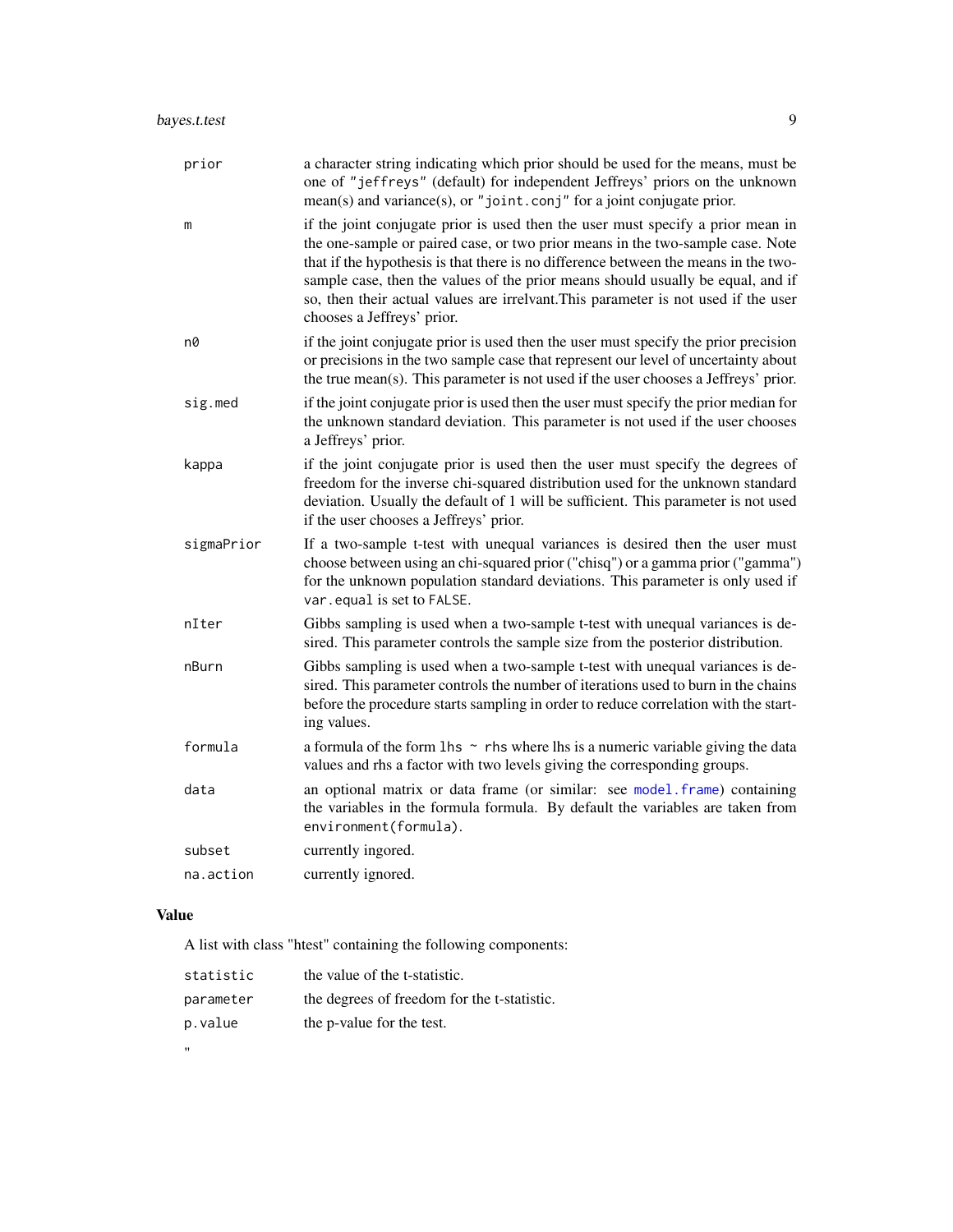| conf.int    | a confidence interval for the mean appropriate to the specified alternative hy-<br>pothesis.                                           |
|-------------|----------------------------------------------------------------------------------------------------------------------------------------|
| estimate    | the estimated mean or difference in means depending on whether it was a one-<br>sample test or a two-sample test.                      |
| null.value  | the specified hypothesized value of the mean or mean difference depending on<br>whether it was a one-sample test or a two-sample test. |
| alternative | a character string describing the alternative hypothesis.                                                                              |
| method      | a character string indicating what type of t-test was performed.                                                                       |
| data.name   | a character string giving the name(s) of the data.                                                                                     |
| result      | an object of class Bolstad                                                                                                             |

#### Methods (by class)

- default: Bayesian t-test
- formula: Bayesian t-test

#### Author(s)

R Core with Bayesian internals added by James Curran

#### Examples

```
bayes.t.test(1:10, y = c(7:20) # P = .3.691e-01
```

```
## Same example but with using the joint conjugate prior
## We set the prior means equal (and it doesn't matter what the value is)
## the prior precision is 0.01, which is a prior standard deviation of 10
## we're saying the true difference of the means is between [-25.7, 25.7]
## with probability equal to 0.99. The median value for the prior on sigma is 2
## and we're using a scaled inverse chi-squared prior with 1 degree of freedom
bayes.t.test(1:10, y = c(7:20), var.equal = TRUE, prior = "joint.conj",
            m = c(0, 0), n0 = rep(0.01, 2), sig.med = 2)
```

```
##' Same example but with a large outlier. Note the assumption of equal variances isn't sensible
bayes.t.test(1:10, y = c(7:20, 200) # P = .1979 -- NOT significant anymore
```

```
## Classical example: Student's sleep data
plot(extra ~ group, data = sleep)
```

```
## Traditional interface
with(sleep, bayes.t.test(extra[group == 1], extra[group == 2]))
```

```
## Formula interface
bayes.t.test(extra \sim group, data = sleep)
```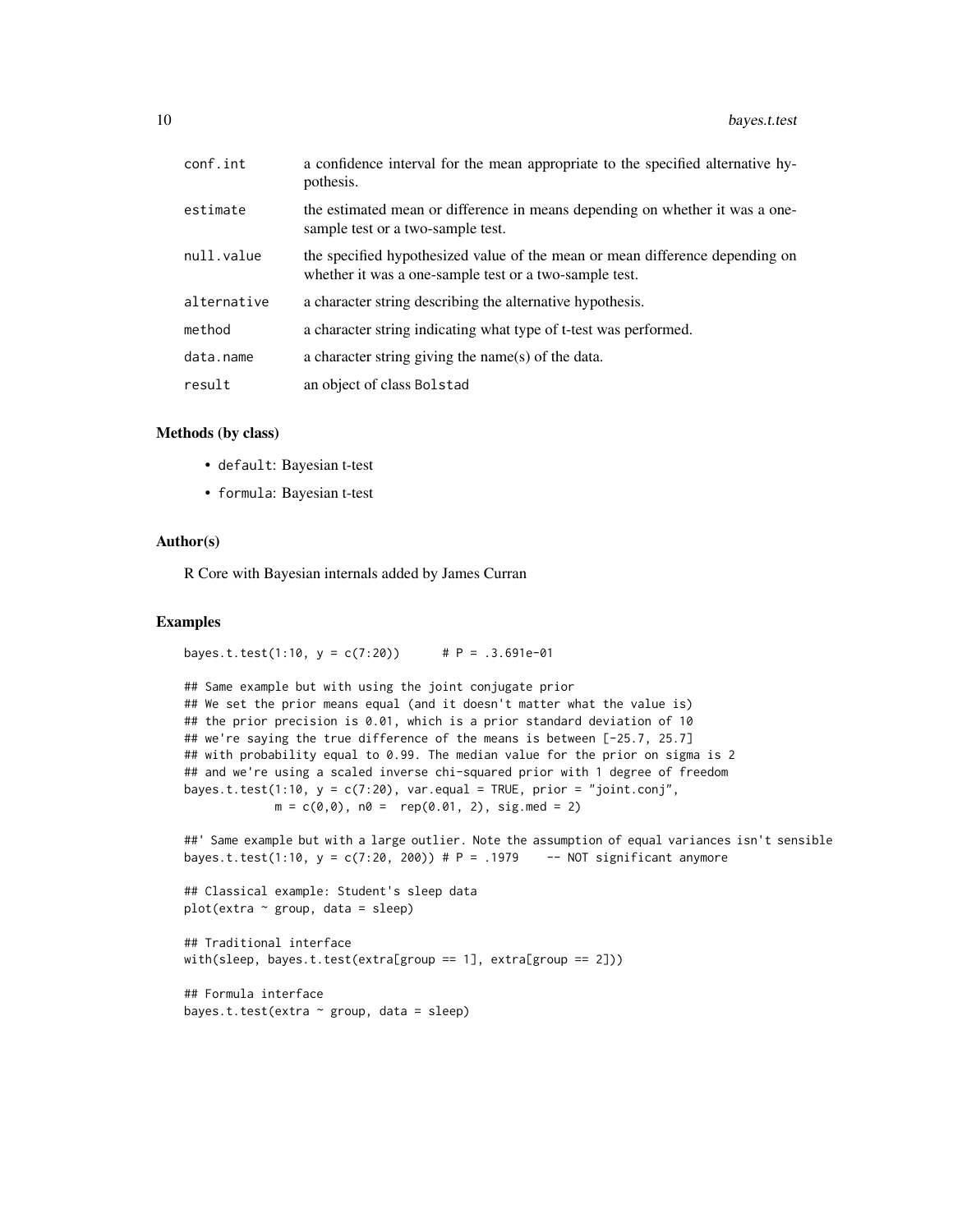<span id="page-10-0"></span>bears *bears*

#### Description

Body measurements for 143 wild bears.

#### Format

A data frame with 143 observations on the following 12 variables.

- ID. Indentification number
- Age. Bear's age, in months. Note, wild bears are always born in January, so an expert can estimate the bear's age without directly asking it how old it is.
- Month. Month when the measurement was made.  $1 = Jan_1$ ,  $12 = Dec$ . Since bears hibernate in the winter, their body shape probably depends on the season.
- Sex.  $1 =$  male  $2 =$  female
- Head.L. Length of the head, in inches
- Head.W. Width of the head, in inches
- Neck.G. Girth (distance around) the neck, in inches
- Length. Body length, in inches
- Chest.G. Girth (distance around) the chest, in inches
- Weight. Weight of the bear, in pounds
- Obs. No. Observation number for this bear. For example, the bear with  $ID = 41$  (Bertha) was measured on four occasions, in the months coded 7, 8, 11, and 5. The value of Obs.No goes from 1 to 4 for these observations.
- Name. The names of the bears given to them by the researchers

#### Details

Wild bears were anesthetized, and their bodies were measured and weighed. One goal of the study was to make a table (or perhaps a set of tables) for hunters, so they could estimate the weight of a bear based on other measurements. This would be used because in the forest it is easier to measure the length of a bear, for example, than it is to weigh it.

#### Source

This data is in the example data set Bears.MTW distributed with Minitab

#### References

This data set was supplied by Gary Alt. Entertaining references are in Reader's Digest April, 1979, and Sports Afield September, 1981.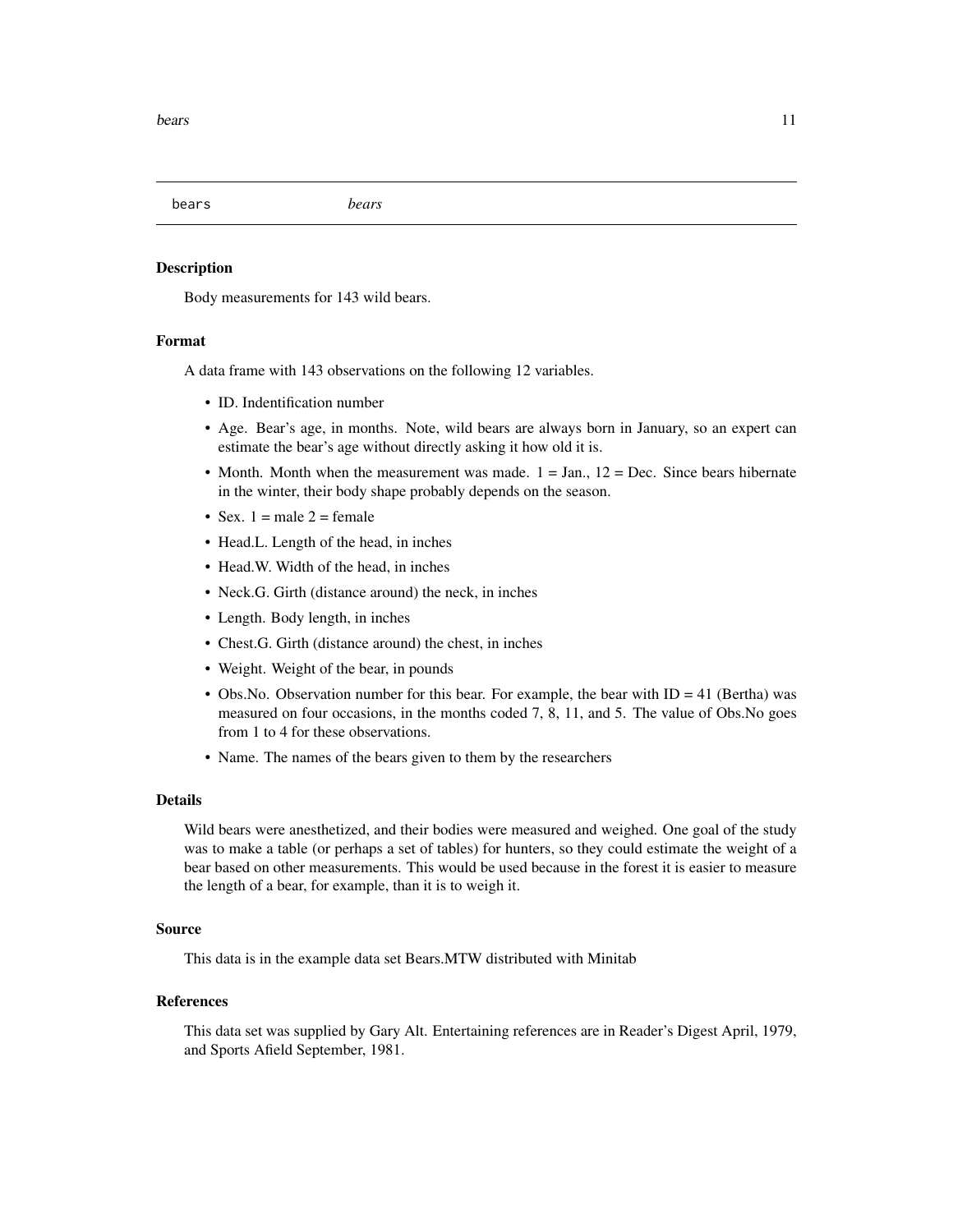# Examples

```
data(bears)
boxplot(Weight~Sex, data = bears)
```
<span id="page-11-1"></span>

#### binobp *Binomial sampling with a beta prior*

# Description

Evaluates and plots the posterior density for  $\pi$ , the probability of a success in a Bernoulli trial, with binomial sampling and a continous  $beta(a, b)$  prior.

# Usage

binobp(x, n, a = 1, b = 1, pi = seq(0, 1, by = 0.001), plot = TRUE)

# Arguments

| $\mathsf{x}$ | the number of observed successes in the binomial experiment.              |
|--------------|---------------------------------------------------------------------------|
| n            | the number of trials in the binomial experiment.                          |
| a            | parameter for the beta prior - must be greater than zero                  |
| b            | parameter for the beta prior - must be greater than zero                  |
| рi           | A rannge of values for the prior to be calculated over.                   |
| plot         | if TRUE then a plot showing the prior and the posterior will be produced. |

#### Value

An object of class 'Bolstad' is returned. This is a list with the following components:

| prior       | the prior density of $\pi$ , i.e. the $beta(a, b)$ density                         |
|-------------|------------------------------------------------------------------------------------|
| likelihood  | the likelihood of x given $\pi$ and n, i.e. the $binomial(n, \pi)$ density         |
| posterior   | the posterior density of $\pi$ given x and n - i.e. the $beta(a+x, b+n-x)$ density |
| рi          | the values of $\pi$ for which the posterior density was evaluated                  |
| mean        | the posterior mean                                                                 |
| var         | the posterior variance                                                             |
| sd          | the posterior std. deviation                                                       |
| quantiles   | a set of quantiles from the posterior                                              |
| cdf         | a cumulative distribution function for the posterior                               |
| quantileFun | a quantile function for the posterior                                              |

<span id="page-11-0"></span>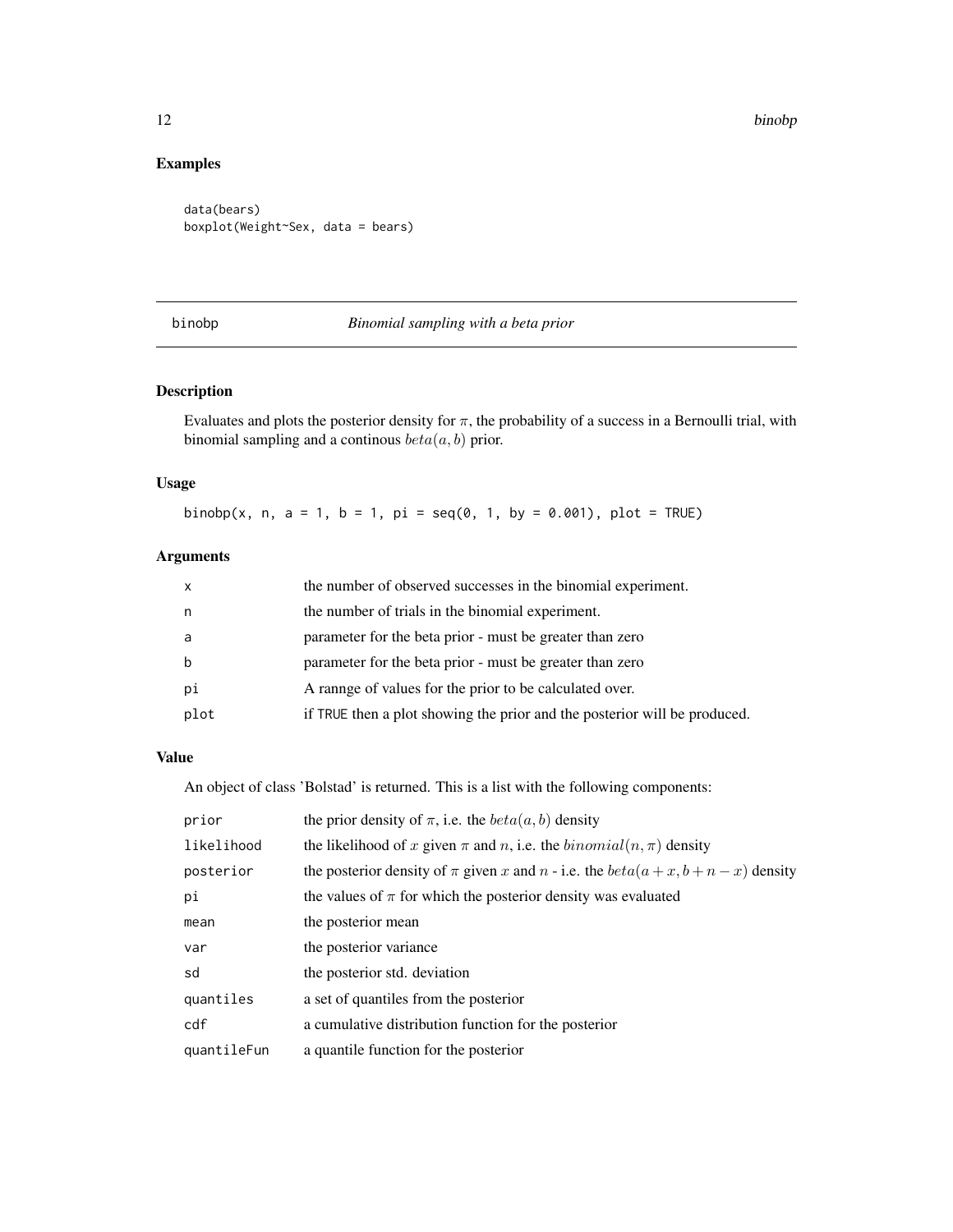#### <span id="page-12-0"></span>binodp and the state of the state of the state of the state of the state of the state of the state of the state of the state of the state of the state of the state of the state of the state of the state of the state of the

# See Also

[binodp](#page-12-1) [binogcp](#page-14-1)

# Examples

```
## simplest call with 6 successes observed in 8 trials and a beta(1,1) uniform
## prior
binobp(6,8)
## 6 successes observed in 8 trials and a non-uniform beta(0.5,6) prior
binobp(6,8,0.5,6)
## 4 successes observed in 12 trials with a non uniform beta(3,3) prior
## plot the stored prior, likelihood and posterior
results = binobp(4, 12, 3, 3)decomp(results)
```
<span id="page-12-1"></span>binodp *Binomial sampling with a discrete prior*

# Description

Evaluates and plots the posterior density for  $\pi$ , the probability of a success in a Bernoulli trial, with binomial sampling and a discrete prior on  $\pi$ 

#### Usage

```
binodp(x, n, pi = NULL, pi.printor = NULL, n.pi = 10, plot = TRUE,suppressOutput = FALSE)
```

| X        | the number of observed successes in the binomial experiment.                                                                                       |
|----------|----------------------------------------------------------------------------------------------------------------------------------------------------|
| n        | the number of trials in the binomial experiment.                                                                                                   |
| рi       | a vector of possibilities for the probability of success in a single trial. if pi is<br>NULL then a discrete uniform prior for $\pi$ will be used. |
| pi.prior | the associated prior probability mass.                                                                                                             |
| n.pi     | the number of possible $\pi$ values in the prior                                                                                                   |
| plot     | if TRUE then a plot showing the prior and the posterior will be produced                                                                           |
|          | suppressOutput if TRUE then none of the output is printed to console                                                                               |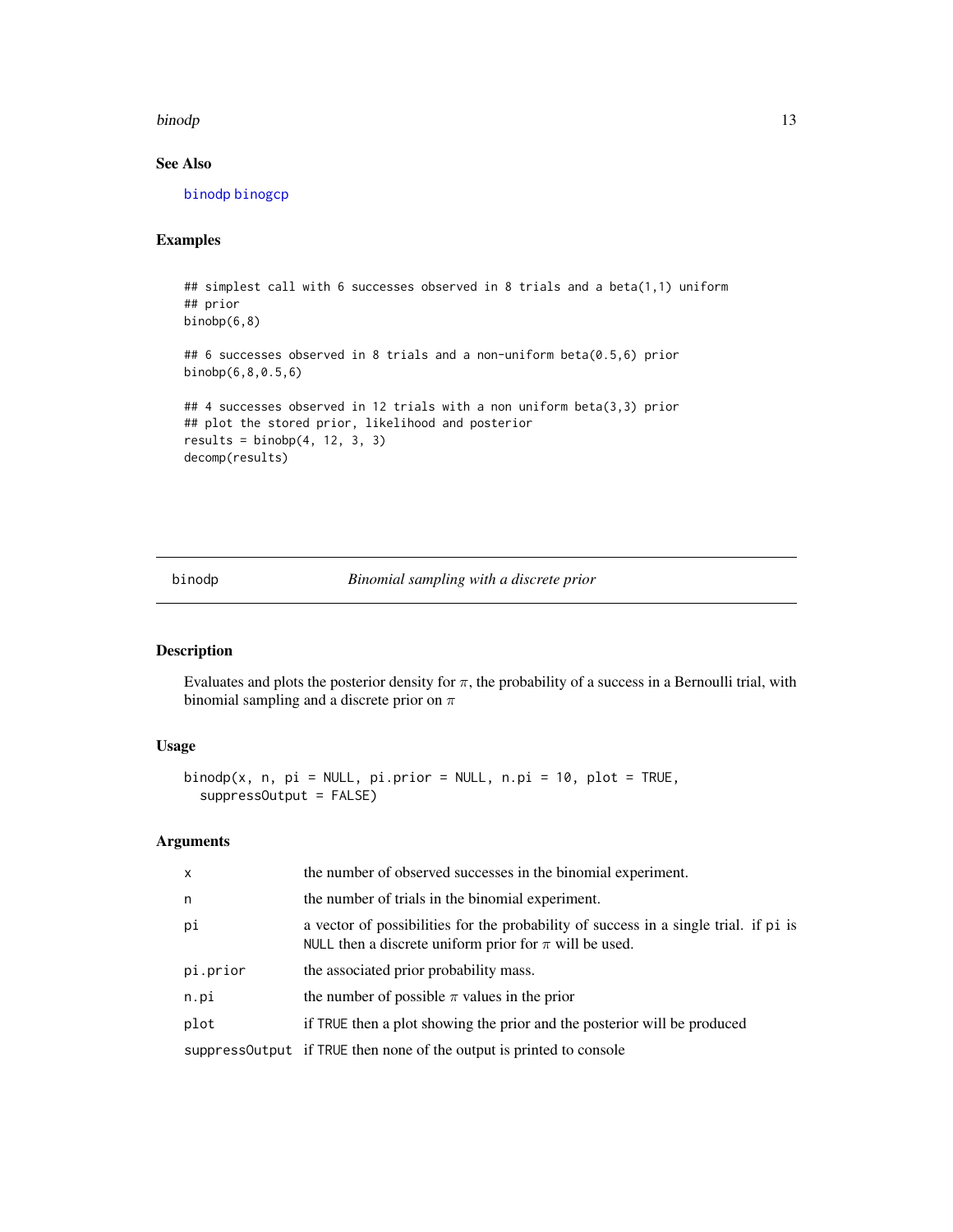# <span id="page-13-0"></span>Value

A list will be returned with the following components:

| pi         | the vector of possible $\pi$ values used in the prior   |
|------------|---------------------------------------------------------|
| pi.prior   | the associated probability mass for the values in $\pi$ |
| likelihood | the scaled likelihood function for $\pi$ given x and n  |
| posterior  | the posterior probability of $\pi$ given x and n        |
| f.cond     | the conditional distribution of x given $\pi$ and n     |
| f.joint    | the joint distribution of x and $\pi$ given n           |
| f.marg     | the marginal distribution of $x$                        |

# See Also

[binobp](#page-11-1) [binogcp](#page-14-1)

#### Examples

## simplest call with 6 successes observed in 8 trials and a uniform prior binodp(6,8)

```
## same as previous example but with more possibilities for pi
binodp(6, 8, n.pi = 100)
```

```
## 6 successes, 8 trials and a non-uniform discrete prior
pi = seq(0, 1, by = 0.01)pi.prior = runif(101)
pi.prior = sort(pi.prior / sum(pi.prior))
binodp(6, 8, pi, pi.prior)
```

```
## 5 successes, 6 trials, non-uniform prior
pi = c(0.3, 0.4, 0.5)pi.prior = c(0.2, 0.3, 0.5)
results = binodp(5, 6, pi, pi.prior)
```

```
## plot the results from the previous example using a side-by-side barplot
results.matrix = rbind(results$pi.prior,results$posterior)
colnames(results.matrix) = pi
barplot(results.matrix, col = c("red", "blue"), beside = TRUE,
      xlab = expression(pi), ylab=expression(Probability(pi)))
box()
legend("topleft", bty = "n", cex = 0.7,
```

```
legend = c("Prior", "Posterior"), fill = c("red", "blue"))
```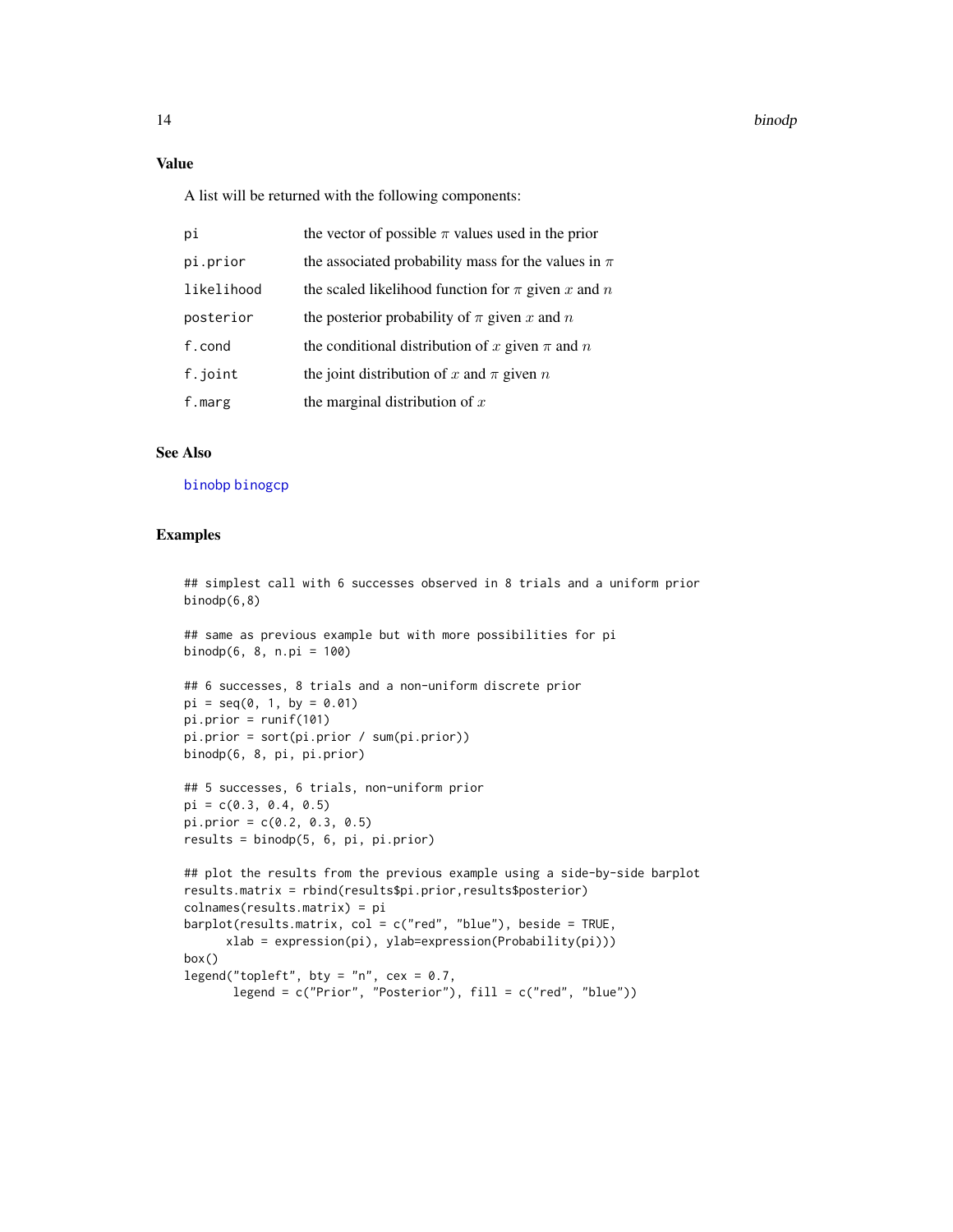<span id="page-14-1"></span><span id="page-14-0"></span>

Evaluates and plots the posterior density for  $\pi$ , the probability of a success in a Bernoulli trial, with binomial sampling and a general continuous prior on  $\pi$ 

# Usage

```
binogcp(x, n, density = c("uniform", "beta", "exp", "normal", "user"),
 params = c(0, 1), n.pi = 1000, pi = NULL, pi.prior = NULL,
 plot = TRUE)
```
# Arguments

| $\mathsf{x}$ | the number of observed successes in the binomial experiment.                                                                                             |
|--------------|----------------------------------------------------------------------------------------------------------------------------------------------------------|
| n            | the number of trials in the binomial experiment.                                                                                                         |
| density      | may be one of "beta", "exp", "normal", "student", "uniform" or "user"                                                                                    |
| params       | if density is one of the parameteric forms then then a vector of parameters must<br>be supplied. beta: a, b exp: rate normal: mean, sd uniform: min, max |
| n.pi         | the number of possible $\pi$ values in the prior                                                                                                         |
| рi           | a vector of possibilities for the probability of success in a single trial. This must<br>be set if density $=$ "user".                                   |
| pi.prior     | the associated prior probability mass. This must be set if density $=$ "user".                                                                           |
| plot         | if TRUE then a plot showing the prior and the posterior will be produced.                                                                                |

# Value

A list will be returned with the following components:

| likelihood | the scaled likelihood function for $\pi$ given x and n  |
|------------|---------------------------------------------------------|
| posterior  | the posterior probability of $\pi$ given x and n        |
| рi         | the vector of possible $\pi$ values used in the prior   |
| pi.prior   | the associated probability mass for the values in $\pi$ |

# See Also

[binobp](#page-11-1) [binodp](#page-12-1)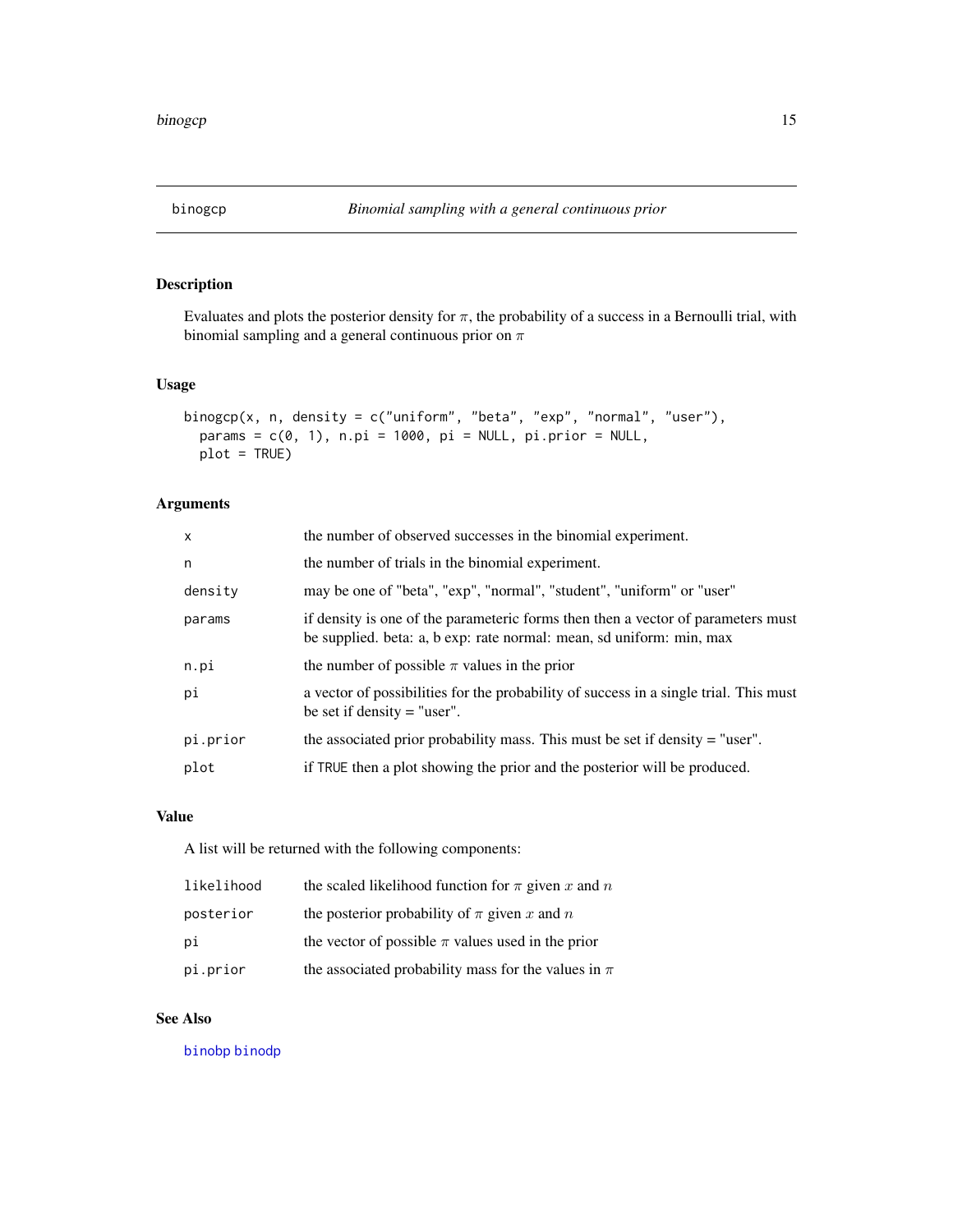#### <span id="page-15-0"></span>Examples

```
## simplest call with 6 successes observed in 8 trials and a continuous
## uniform prior
binogcp(6, 8)
## 6 successes, 8 trials and a Beta(2, 2) prior
binogcp(6, 8,density = "beta", params = c(2, 2))
## 5 successes, 10 trials and a N(0.5, 0.25) prior
binogcp(5, 10, density = "normal", params = c(0.5, 0.25))
## 4 successes, 12 trials with a user specified triangular continuous prior
pi = seq(0, 1, by = 0.001)pi.printor = rep(0, length(pi))priorFun = createPrior(x = c(0, 0.5, 1), wt = c(0, 2, 0))
pi.prior = priorFun(pi)
results = binogcp(4, 12, "user", pi = pi, pi.prior = pi.prior)
## find the posterior CDF using the previous example and Simpson's rule
myCdf = cdf(results)
plot(myCdf, type = "l", xlab = expression(pi[0]),
   ylab = expression(Pr(pi \le pi[0]))## use the quantile function to find the 95% credible region.
qtls = quantile(results, probs = c(0.025, 0.975))
cat(paste("Approximate 95% credible interval : ["
, round(qtls[1], 4), " ", round(qtls, 4), "]\n", sep = ""))
## find the posterior mean, variance and std. deviation
## using the output from the previous example
post.mean = mean(results)
post.var = var(results)
post.sd = sd(results)
# calculate an approximate 95% credible region using the posterior mean and
# std. deviation
lb = post_mean - qnorm(0.975) * post.sdub = postmean + qnorm(0.975) * post.sdcat(paste("Approximate 95% credible interval : ["
, round(lb, 4), " ", round(ub, 4), "]\n", sep = ""))
```
<span id="page-15-1"></span>binomixp *Binomial sampling with a beta mixture prior*

#### **Description**

Evaluates and plots the posterior density for  $\pi$ , the probability of a success in a Bernoulli trial, with binomial sampling when the prior density for  $\pi$  is a mixture of two beta distributions,  $beta(a_0, b_0)$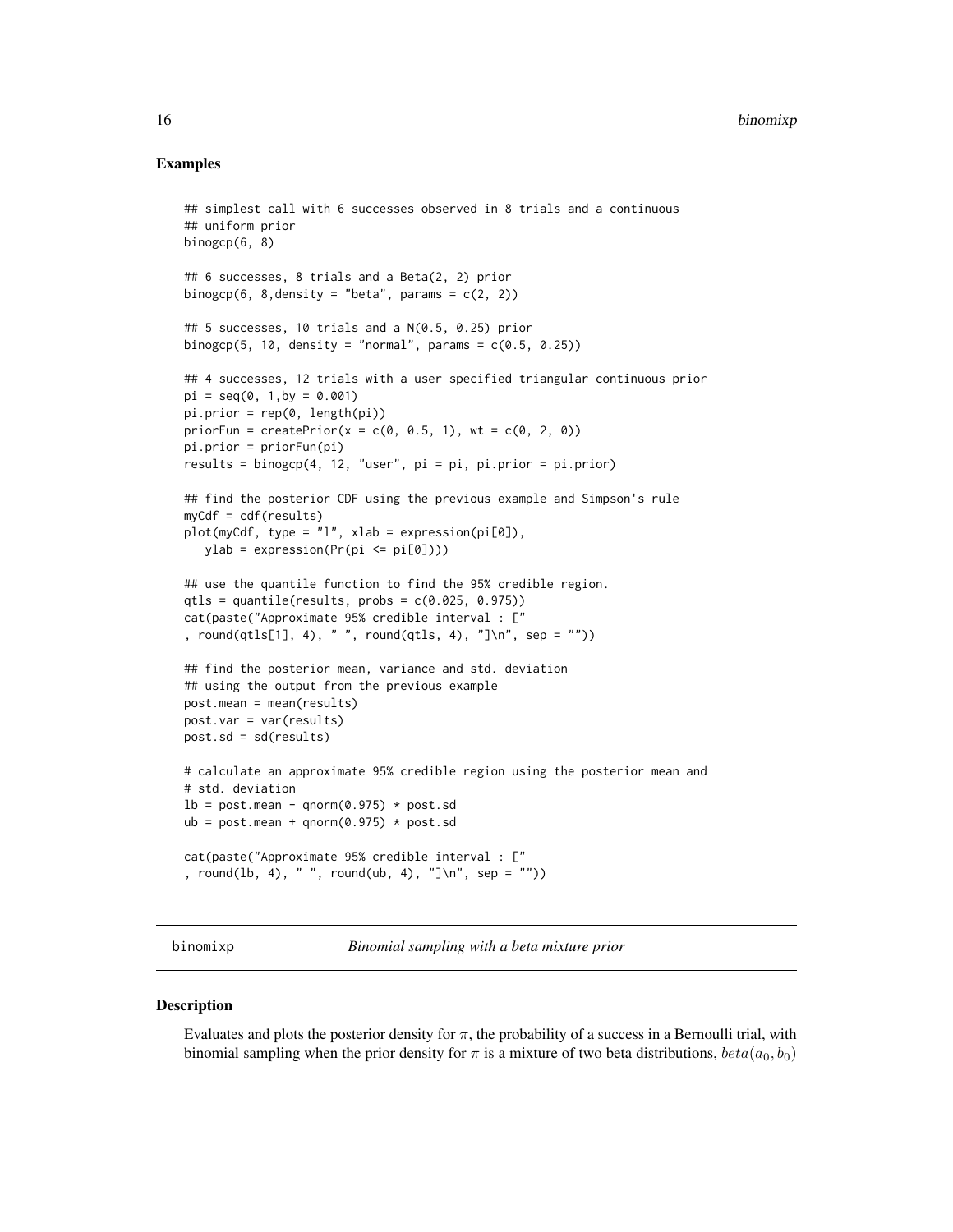#### <span id="page-16-0"></span>binomixp 17

```
and beta(a_1, b_1).
```
# Usage

```
binomixp(x, n, alpha0 = c(1, 1), alpha1 = c(1, 1), p = 0.5,
 plot = TRUE)
```
## Arguments

| $\mathsf{x}$ | the number of observed successes in the binomial experiment.                                                                                                                                |
|--------------|---------------------------------------------------------------------------------------------------------------------------------------------------------------------------------------------|
| n            | the number of trials in the binomial experiment.                                                                                                                                            |
| alpha0       | a vector of length two containing the parameters, $a_0$ and $b_0$ , for the first compo-<br>nent beta prior - must be greater than zero. By default the elements of alpha0<br>are set to 1. |
| alpha1       | a vector of length two containing the parameters, $a_1$ and $b_1$ , for the second<br>component beta prior - must be greater than zero. By default the elements of<br>alpha1 are set to 1.  |
| p            | The prior mixing proportion for the two component beta priors. That is the prior<br>is $pimesbeta(a_0, b_0) + (1 - p)imesbeta(a_1, b_1)$ . p is set to 0.5 by default                       |
| plot         | if TRUE then a plot showing the prior and the posterior will be produced                                                                                                                    |

# Value

A list will be returned with the following components:

| рi         | the values of $\pi$ for which the posterior density was evaluated                    |
|------------|--------------------------------------------------------------------------------------|
| posterior  | the posterior density of $\pi$ given n and x                                         |
| likelihood | the likelihood function for $\pi$ given x and n, i.e. the $binomial(n, \pi)$ density |
| prior      | the prior density of $\pi$ density                                                   |

#### See Also

[binodp](#page-12-1) [binogcp](#page-14-1) [normmixp](#page-27-1)

# Examples

```
## simplest call with 6 successes observed in 8 trials and a 50:50 mix
## of two beta(1,1) uniform priors
binomixp(6,8)
```

```
## 6 successes observed in 8 trials and a 20:80 mix of a non-uniform
## beta(0.5,6) prior and a uniform beta(1,1) prior
binomixp(6,8,alpha0=c(0.5,6),alpha1=c(1,1),p=0.2)
```

```
## 4 successes observed in 12 trials with a 90:10 non uniform beta(3,3) prior
## and a non uniform beta(4,12).
## Plot the stored prior, likelihood and posterior
results = binomixp(4, 12, c(3, 3), c(4, 12), 0.9)$mix
```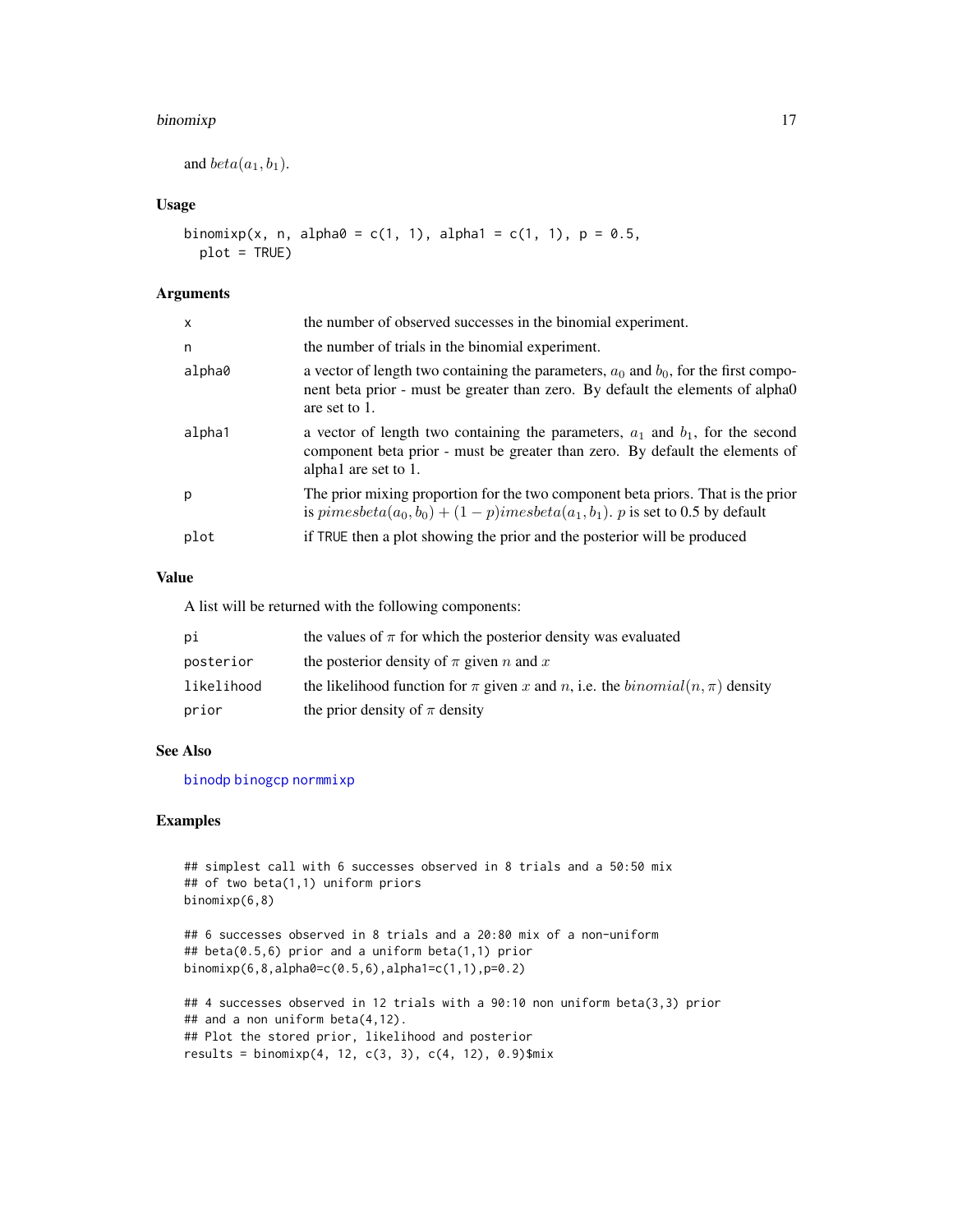```
par(mfrow = c(3,1))y.lims = c(0, 1.1 * max(results$posterior, results$prior))
plot(results$pi,results$prior,ylim=y.lims,type='l'
,xlab=expression(pi),ylab='Density',main='Prior')
polygon(results$pi,results$prior,col='red')
plot(results$pi,results$likelihood,type='l',
     xlab = expression(pi), ylab = 'Density', main = 'Likelihood')
polygon(results$pi,results$likelihood,col='green')
plot(results$pi,results$posterior,ylim=y.lims,type='l'
,xlab=expression(pi),ylab='Density',main='Posterior')
polygon(results$pi,results$posterior,col='blue')
```
cdf *Cumulative distribution function generic*

#### Description

This function returns the cumulative distribution function (cdf) of the posterior distribution of the parameter interest over the range of values for which the posterior is specified.

# Usage

```
cdf(x, \ldots)## S3 method for class 'Bolstad'
cdf(x, \ldots)
```
#### Arguments

|         | An object for which we want to compute the cdf |
|---------|------------------------------------------------|
| $\cdot$ | Any other parameters. Not currently used.      |

# Value

either the exact cdf of the posterior if a conjugate prior has been used, or a a stats::splinefun which will compute the lower tail probability of the parameter for any valid input.

#### Methods (by class)

• Bolstad: Cumulative distribution function for posterior density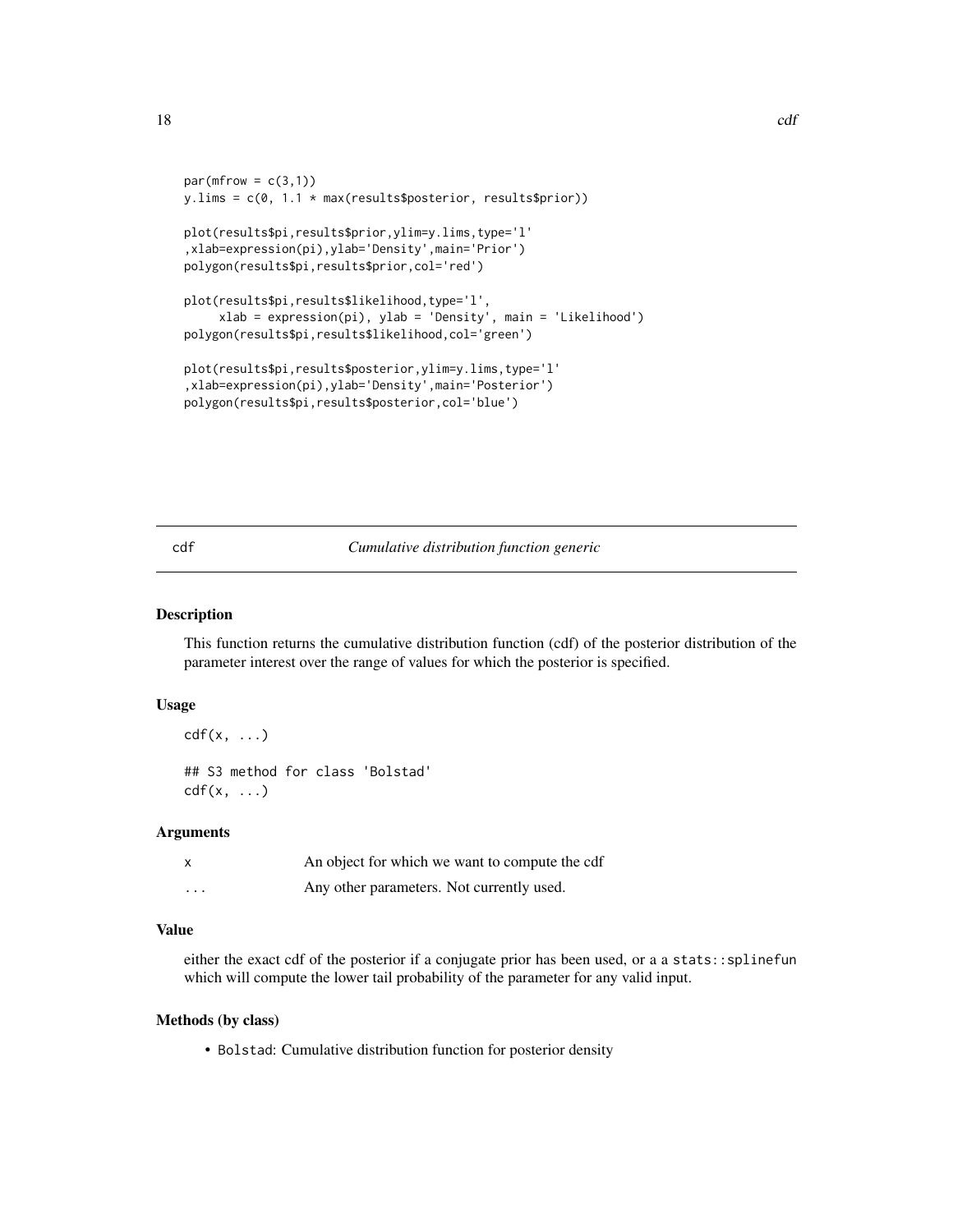#### <span id="page-18-0"></span>createPrior 19

# Author(s)

James Curran

createPrior *Create prior generic*

# Description

Create prior generic

# Usage

```
createPrior(x, ...)
```
# Arguments

|   | a vector of x values at which the prior is to be specified (the support of the prior). |
|---|----------------------------------------------------------------------------------------|
| . | optional exta arguments. Not currently used.                                           |

# Value

a linear interpolation function where the weights have been scaled so the function (numerically) integrates to 1.

createPrior.default *Create prior default method*

# Description

Create prior default method

# Usage

```
## Default S3 method:
createPrior(x, wt, ...)
```

| x        | a vector of x values at which the prior is to be specified (the support of the prior).<br>This should contain unique values in ascending order. The function will sort<br>values if x is unsorted with a warning, and will halt if x contains any duplicates<br>or negative lag 1 differences. |
|----------|------------------------------------------------------------------------------------------------------------------------------------------------------------------------------------------------------------------------------------------------------------------------------------------------|
| wt       | a vector of weights corresponding to the weight of the prior at the given x values.                                                                                                                                                                                                            |
| $\ddots$ | optional exta arguments. Not currently used.                                                                                                                                                                                                                                                   |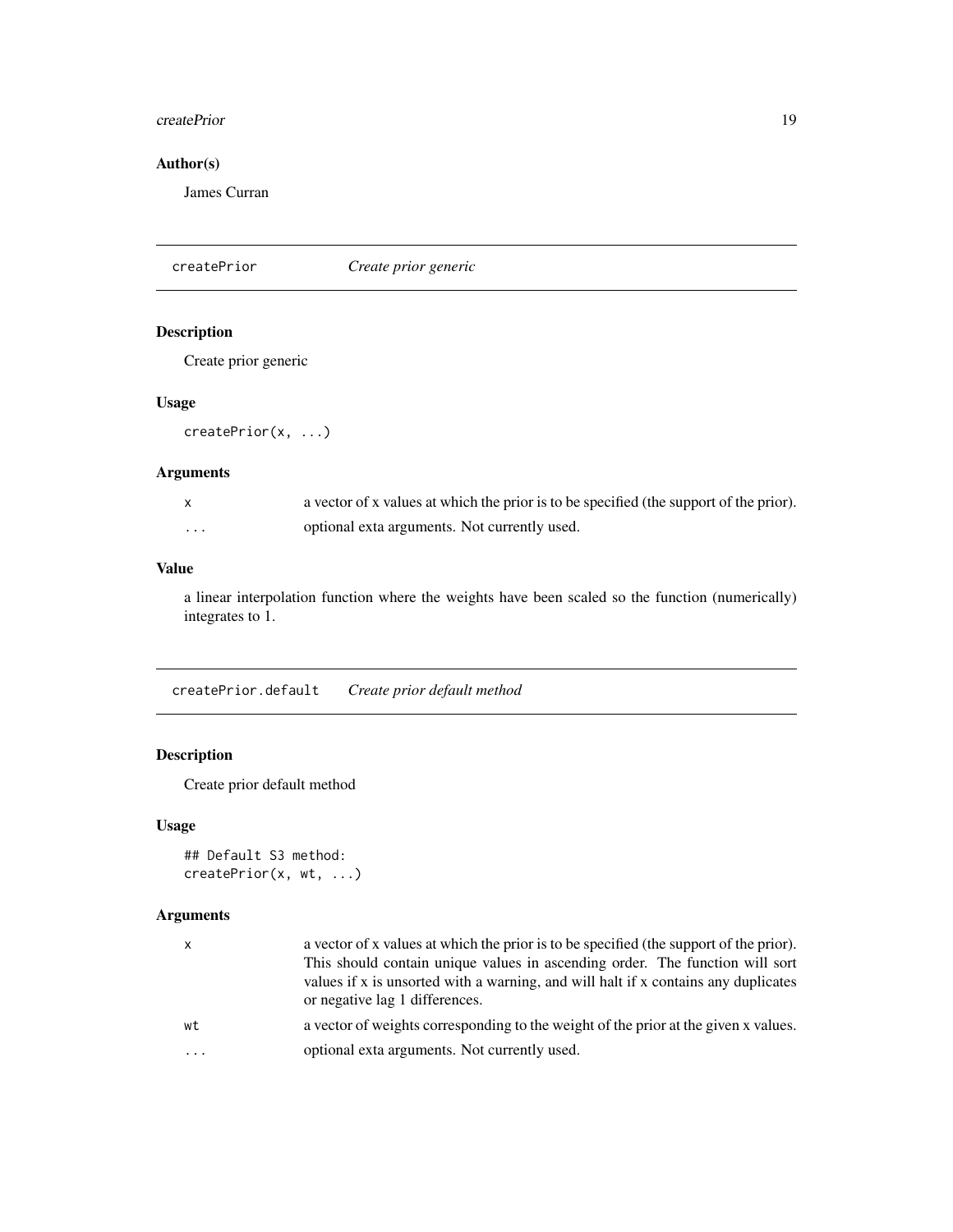#### Value

a linear interpolation function where the weights have been scaled so the function (numerically) integrates to 1.

decomp *Plot the prior, likelihood, and posterior on the same plot.*

# Description

This function takes any object of class Bolstad and plots the prior, likelihood and posterior on the same plot. The aim is to show the influence of the prior, and the likelihood on the posterior.

#### Usage

 $decomp(x, \ldots)$ 

#### Arguments

|         | an object of class Bolstad.                            |
|---------|--------------------------------------------------------|
| $\cdot$ | any other arguments to be passed to the plot function. |

#### Note

Note that xlab, ylab, main, axes, xlim, ylim and type are all used in the function so specifying them is unlikely to have any effect.

#### Author(s)

James Curran

#### Examples

# an example with a binomial sampling situation  $results = binobj(4, 12, 3, 3, plot = FALSE)$ decomp(results)

# an example with normal data y = c(2.99,5.56,2.83,3.47)  $results = normmp(y, 3, 2, 1, plot = FALSE)$ decomp(results)

<span id="page-19-0"></span>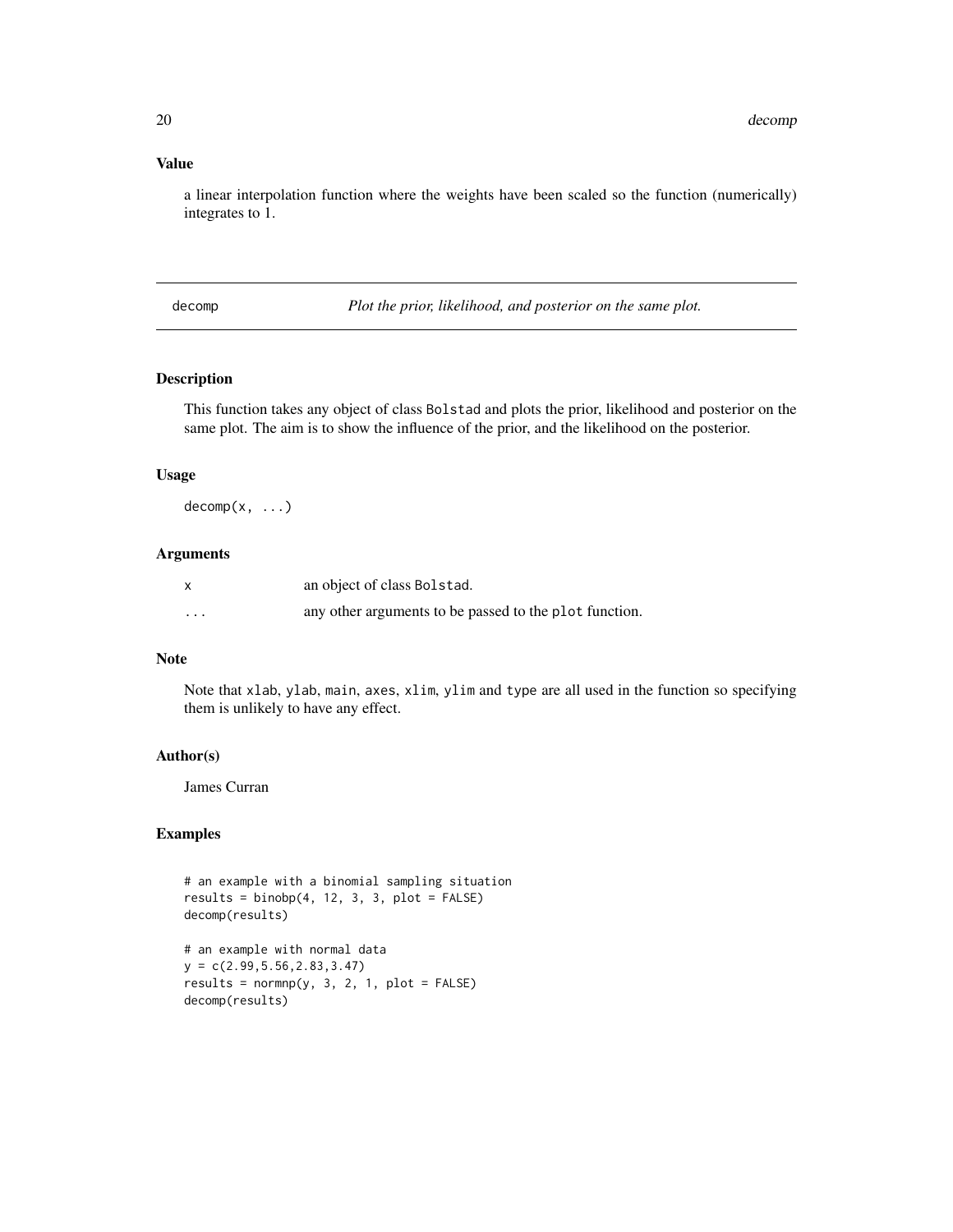<span id="page-20-0"></span>

Compute the interquartile range.

# Usage

 $IQR(x, \ldots)$ 

# Arguments

| $\mathsf{X}$ | an object.                                                                                    |
|--------------|-----------------------------------------------------------------------------------------------|
| $\cdots$     | any additional arguments. These are primarily used in IQR, default which calls<br>stats::IOR. |

# Details

If x is an object of class Bolstad then the posterior IQR of the parameter of interest will be calculated.

# Author(s)

James Curran

lines.Bolstad *Lines method for Bolstad objects*

# Description

Allows simple addition of posterior distributions from other results to an existing plot

# Usage

## S3 method for class 'Bolstad'  $lines(x, \ldots)$ 

|          | an object of class Bolstad.                                |
|----------|------------------------------------------------------------|
| $\cdots$ | any additional parameters to be passed to graphics::lines. |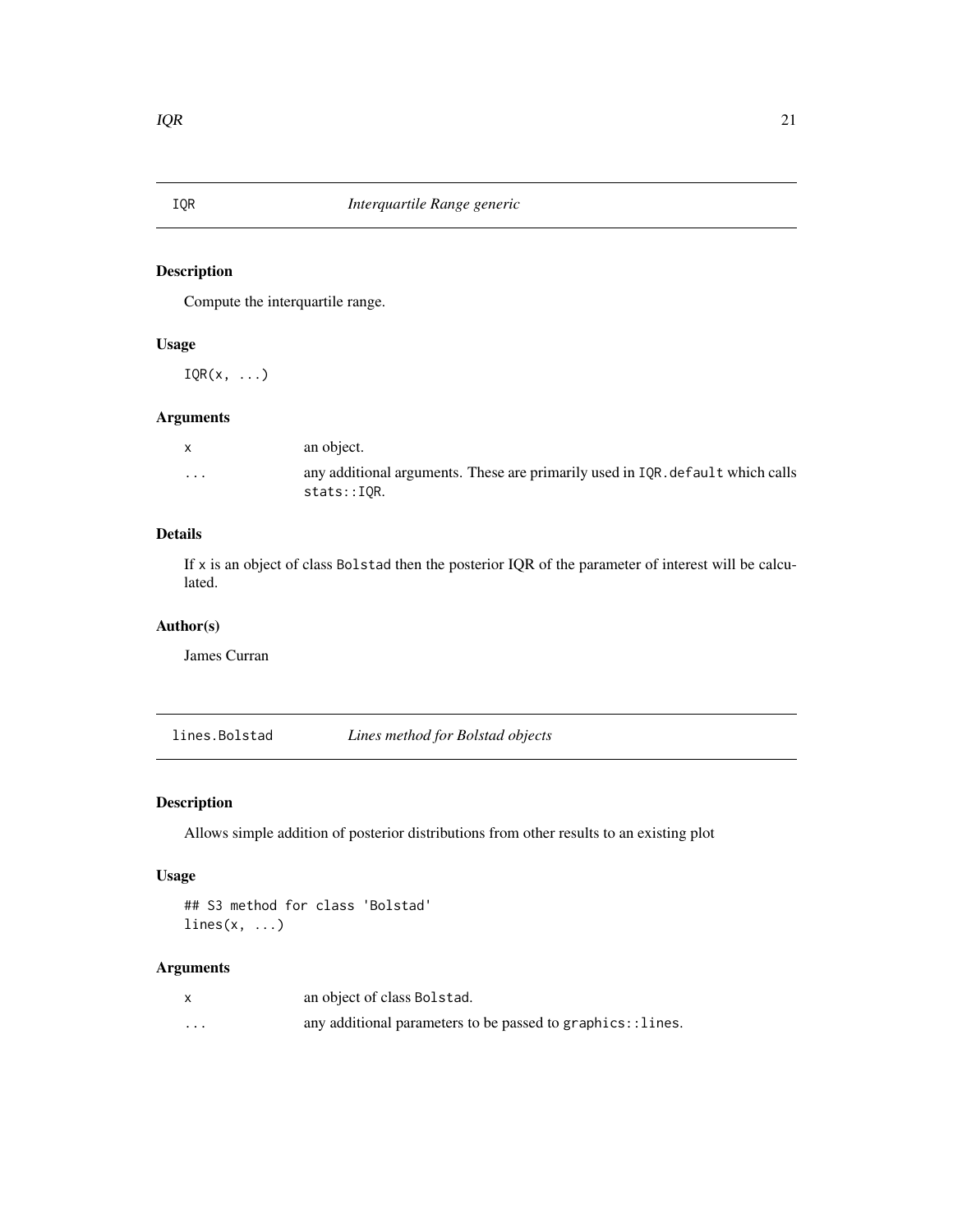<span id="page-21-0"></span>

Calculate the posterior mean of an object of class Bolstad. If the object has a member mean then it will return this value otherwise it will calculate  $\int_{-\infty}^{+\infty} \theta f(\theta|x) d\theta$  using linear interpolation to approximate the density function and numerical integration where  $\theta$  is the variable for which we want to do Bayesian inference, and  $x$  is the data.

#### Usage

## S3 method for class 'Bolstad'  $mean(x, \ldots)$ 

#### **Arguments**

|                         | An object of class Bolstad                                                                                                       |
|-------------------------|----------------------------------------------------------------------------------------------------------------------------------|
| $\cdot$ $\cdot$ $\cdot$ | Any other arguments. This parameter is currently ignored but it could be useful.<br>in the future to deal with problematic data. |

#### Value

The posterior mean of the variable of inference given the data.

#### Examples

```
# The useful of this method is really highlighted when we have a general
# continuous prior. In this example we are interested in the posterior mean of
# an normal mean. Our prior is triangular over [-3, 3]
set.seed(123)
x = \text{rnorm}(20, -0.5, 1)mu = seq(-3, 3, by = 0.001)mu.prior = rep(0, length(mu))
mu.prior[mu <= 0] = 1 / 3 + mu[mu <= 0] / 9
mu.prior[mu > 0] = 1 / 3 - mu[mu > 0] / 9
results = normgcp(x, 1, density = "user", mu = mu, mu.prior = mu.prior)
mean(results)
```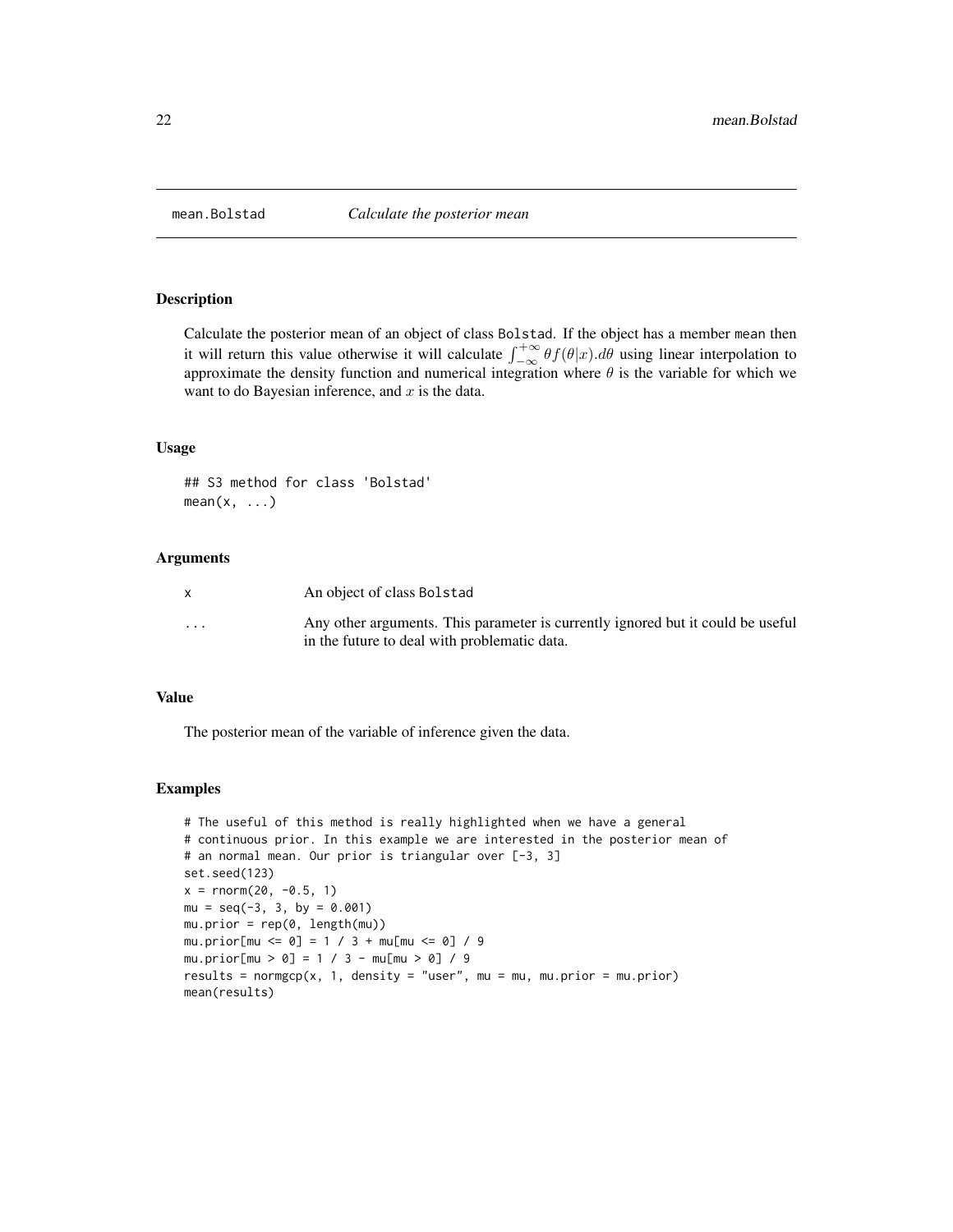<span id="page-22-0"></span>

Moisture level at two stages in a food manufacturing process, in-process and final. These data are given in Example 14.1

#### Format

A data frame with 25 observations on the following 6 variables.

- batch. the batch number of the measurement
- proc.level. the in-process moisture level
- final.level. natural the final moisture level of the batch
- ls.fit the least squares fitted value of final.level given proc.level
- residiual. the least squares residual
- residiual.sq. the squaredvleast squares residual

# Examples

data(moisture.df) plot(final.level~proc.level, data = moisture.df)

Bayesian inference on a mutlivariate normal (MVN) mean with a mul*tivariate normal (MVN) prior*

# Description

Evaluates posterior density for  $\mu$ , the mean of a MVN distribution, with a MVN prior on  $\mu$ 

# Usage

 $m\nu n m\nu n p(y, m0 = 0, V0 = 1, Signa = NULL)$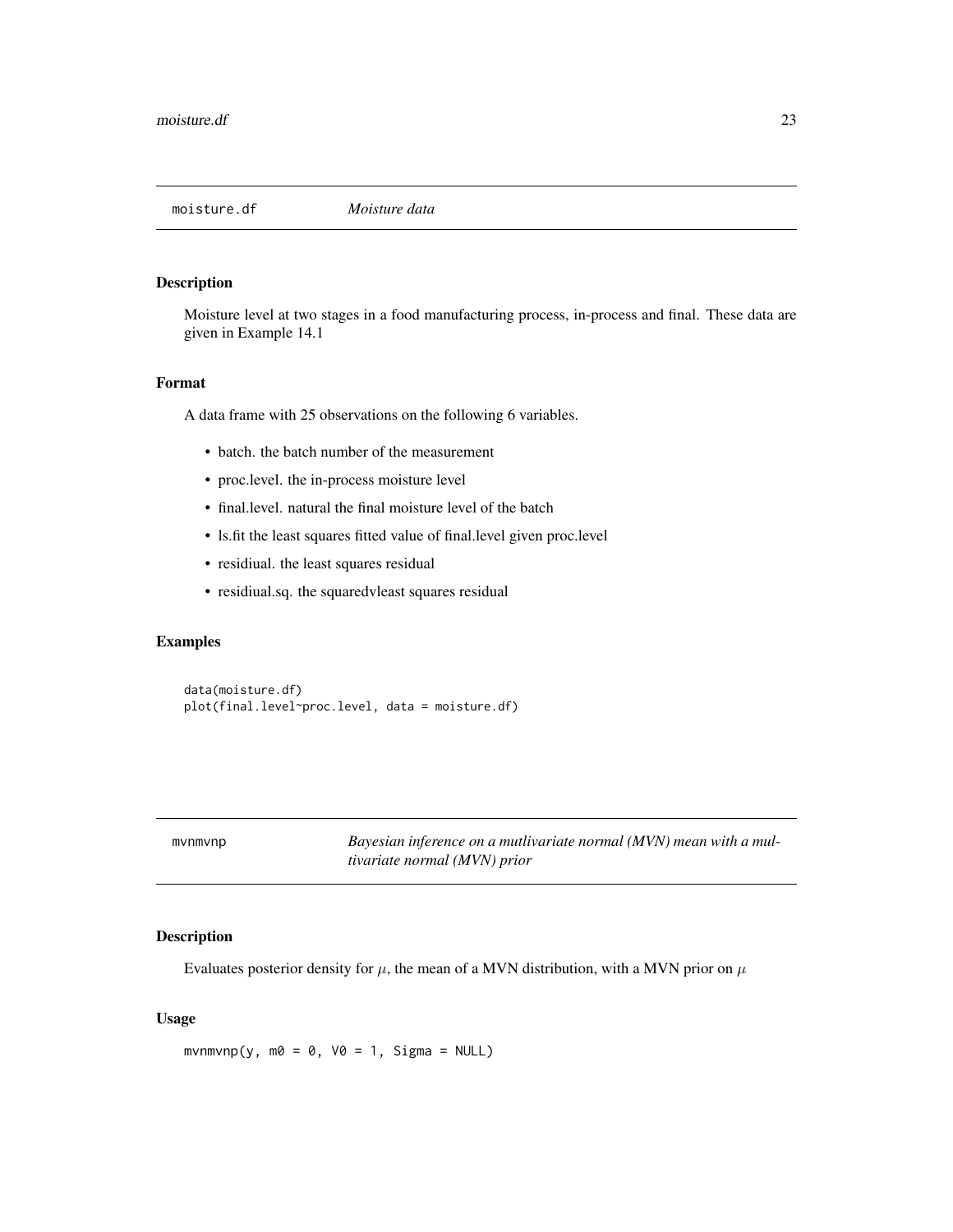# <span id="page-23-0"></span>Arguments

| $\mathbf{y}$ | a vector of observations from a MVN distribution with unknown mean and<br>known variance-covariance.                                                                                                                                                                                                                                        |
|--------------|---------------------------------------------------------------------------------------------------------------------------------------------------------------------------------------------------------------------------------------------------------------------------------------------------------------------------------------------|
| mØ           | the mean vector of the MVN prior, or a scalar constant so that the prior vector<br>of length k with the same element repeated k times, e.g. $m\delta = \delta$                                                                                                                                                                              |
| V0           | the variance-covariance matrix of the MVN prior, or the diagonal of the variance-<br>covariance matrix of the MVN prior, or a scalar constant, say $n_0$ , so the prior is<br>$n_0 \times I_k$ where $I_k$ is the k by k identity matrix.                                                                                                   |
| Sigma        | the known variance covariance matrix of the data. If this value is NULL, which<br>it is by default, then the sample covariance is used. NOTE: if this is the case<br>then the cdf and quantile functions should really be multivariate t, but they are<br>not - in which case the results are only (approximately) valid for large samples. |

# Value

A list will be returned with the following components:

| mean     | the posterior mean of the MVN posterior distribution                                                                        |
|----------|-----------------------------------------------------------------------------------------------------------------------------|
| var      | the posterior variance-covariance matrix of the MVN posterior distribution                                                  |
| cdf      | a function that will evaluation the posterior cdf at a given point. This function<br>calls mythmorm:: pmynorm.              |
| quantile | a function that will find quantiles from the posterior given input probabilities.<br>This function calls mythorm:: gmynorm. |

<span id="page-23-1"></span>

| normdp | Bayesian inference on a normal mean with a discrete prior |
|--------|-----------------------------------------------------------|
|--------|-----------------------------------------------------------|

# Description

Evaluates and plots the posterior density for  $\mu$ , the mean of a normal distribution, with a discrete prior on  $\mu$ 

# Usage

```
normalp(x, sigma.x = NULL, mu = NULL, mu.printor = NULL, n.mu = 50,plot = TRUE)
```

| $\mathsf{x}$ | a vector of observations from a normal distribution with unknown mean and<br>known std. deviation.                         |
|--------------|----------------------------------------------------------------------------------------------------------------------------|
| sigma.x      | the population std. deviation of the normal distribution                                                                   |
| mu           | a vector of possibilities for the probability of success in a single trial. If mu is<br>NULL then a uniform prior is used. |
| mu.prior     | the associated prior probability mass.                                                                                     |
| n.mu         | the number of possible $\mu$ values in the prior                                                                           |
| plot         | if TRUE then a plot showing the prior and the posterior will be produced.                                                  |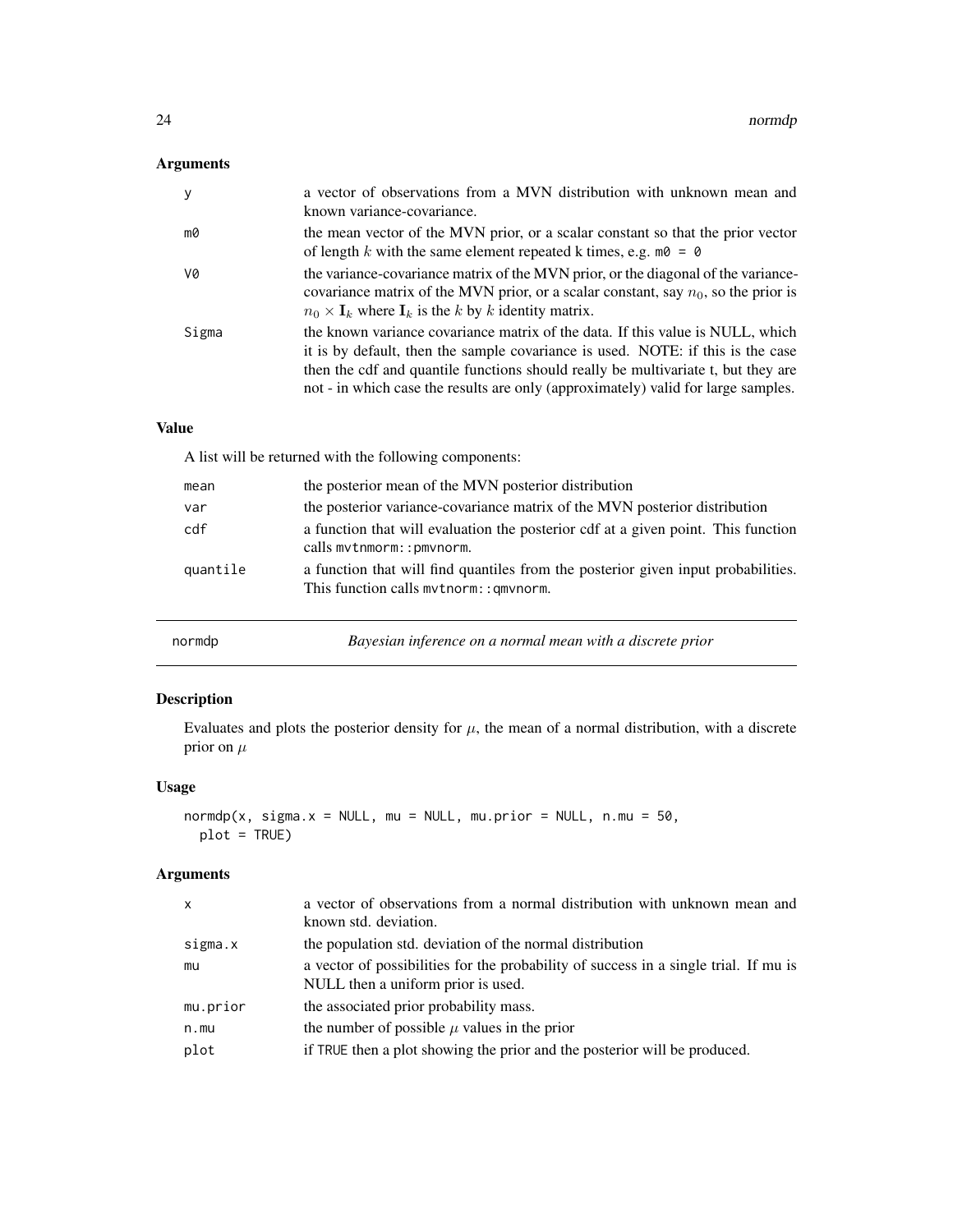#### <span id="page-24-0"></span>normgcp 25

#### Value

A list will be returned with the following components:

| mu         | the vector of possible $\mu$ values used in the prior           |
|------------|-----------------------------------------------------------------|
| mu.prior   | the associated probability mass for the values in $\mu$         |
| likelihood | the scaled likelihood function for $\mu$ given x and $\sigma_x$ |
| posterior  | the posterior probability of $\mu$ given x and $\sigma_x$       |

#### See Also

[normnp](#page-28-1) [normgcp](#page-24-1)

#### Examples

```
## generate a sample of 20 observations from a N(-0.5,1) population
x = \text{norm}(20, -0.5, 1)## find the posterior density with a uniform prior on mu
normdp(x,1)
## find the posterior density with a non-uniform prior on mu
mu = seq(-3, 3, by=0.1)mu.prior = runif(length(mu))
mu.prior = sort(mu.prior/sum(mu.prior))
normdp(x,1,mu,mu.prior)
## Let mu have the discrete distribution with 5 possible
## values, 2, 2.5, 3, 3.5 and 4, and associated prior probability of
## 0.1, 0.2, 0.4, 0.2, 0.1 respectively. Find the posterior
## distribution after a drawing random sample of n = 5 observations
## from a N(mu,1) distribution y = [1.52, 0.02, 3.35, 3.49, 1.82]
mu = seq(2, 4, by=0.5)mu.prior = c(0.1,0.2,0.4,0.2,0.1)
y = c(1.52,0.02,3.35,3.49,1.82)
normdp(y,1,mu,mu.prior)
```
<span id="page-24-1"></span>normgcp *Bayesian inference on a normal mean with a general continuous prior*

# Description

Evaluates and plots the posterior density for  $\mu$ , the mean of a normal distribution, with a general continuous prior on  $\mu$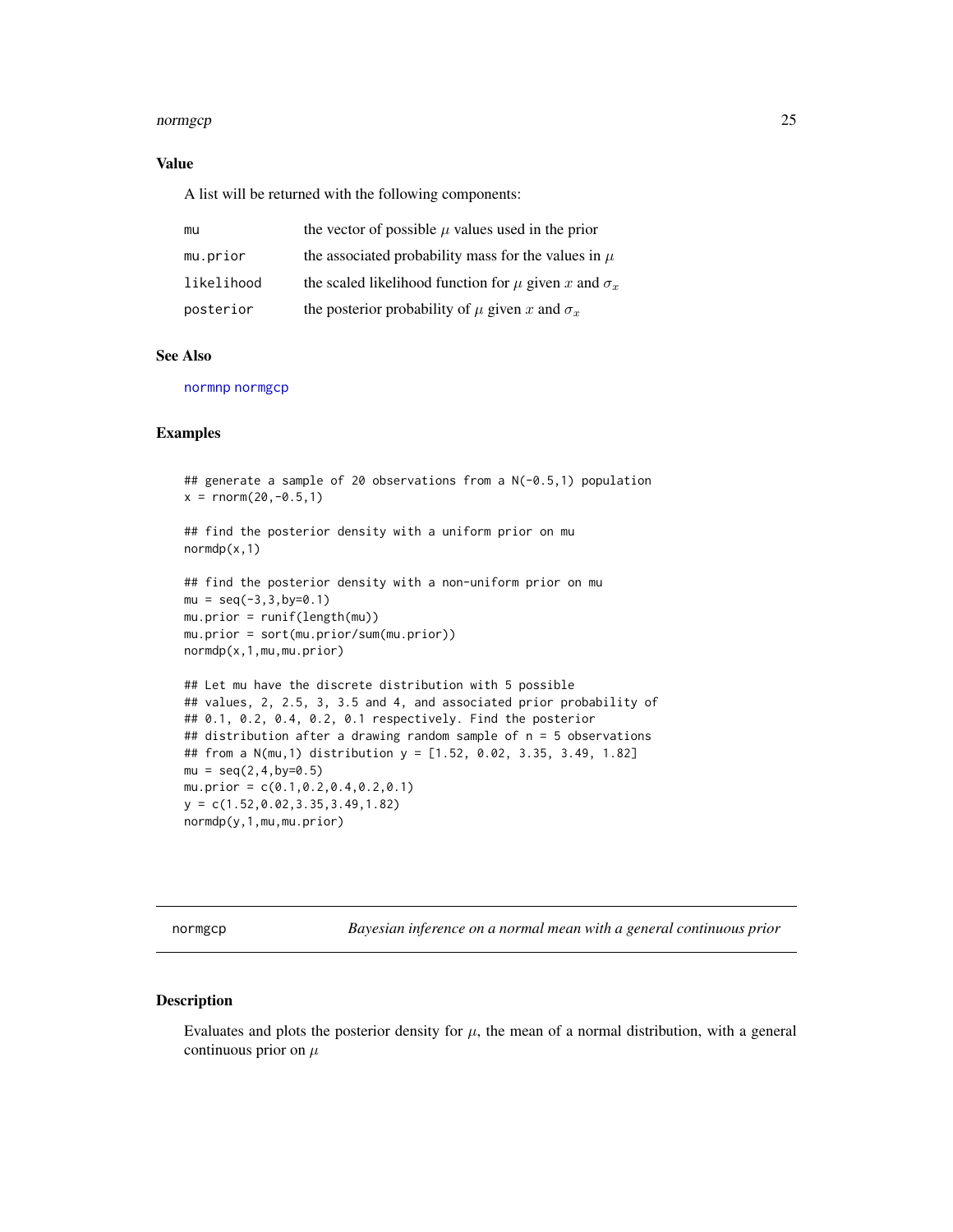#### <span id="page-25-0"></span>Usage

```
normgcp(x, sigma.x = NULL, density = c("uniform", "normal", "flat","user"), params = NULL, n.mu = 50, mu = NULL, mu.prior = NULL,
 plot = TRUE)
```
#### Arguments

| X        | a vector of observations from a normal distribution with unknown mean and<br>known std. deviation.                                                                                                                                                                                                                                                                                            |
|----------|-----------------------------------------------------------------------------------------------------------------------------------------------------------------------------------------------------------------------------------------------------------------------------------------------------------------------------------------------------------------------------------------------|
| sigma.x  | the population std. deviation of the normal distribution                                                                                                                                                                                                                                                                                                                                      |
| density  | distributional form of the prior density can be one of: "normal", "unform", or<br>"user".                                                                                                                                                                                                                                                                                                     |
| params   | if density = "normal" then params must contain at least a mean and possible a<br>std. deviation. If a std. deviation is not specified then sigma.x will be used as<br>the std. deviation of the prior. If density $=$ "uniform" then params must contain<br>a minimum and a maximum value for the uniform prior. If a maximum and<br>minimum are not specified then a $U[0, 1]$ prior is used |
| n.mu     | the number of possible $\mu$ values in the prior                                                                                                                                                                                                                                                                                                                                              |
| mu       | a vector of possibilities for the probability of success in a single trial. Must be<br>set if density="user"                                                                                                                                                                                                                                                                                  |
| mu.prior | the associated prior density. Must be set if density="user"                                                                                                                                                                                                                                                                                                                                   |
| plot     | if TRUE then a plot showing the prior and the posterior will be produced.                                                                                                                                                                                                                                                                                                                     |
|          |                                                                                                                                                                                                                                                                                                                                                                                               |

# Value

A list will be returned with the following components:

| likelihood | the scaled likelihood function for $\mu$ given x and $\sigma_x$ |
|------------|-----------------------------------------------------------------|
| posterior  | the posterior probability of $\mu$ given x and $\sigma$         |
| mu         | the vector of possible $\mu$ values used in the prior           |
| mu.prior   | the associated probability mass for the values in $\mu$         |

# See Also

[normdp](#page-23-1) [normnp](#page-28-1)

# Examples

## generate a sample of 20 observations from a N(-0.5,1) population  $x = \text{rnorm}(20, -0.5, 1)$ ## find the posterior density with a uniform U[-3,3] prior on mu normgcp(x, 1, params =  $c(-3, 3)$ ) ## find the posterior density with a non-uniform prior on mu  $mu = seq(-3, 3, by = 0.1)$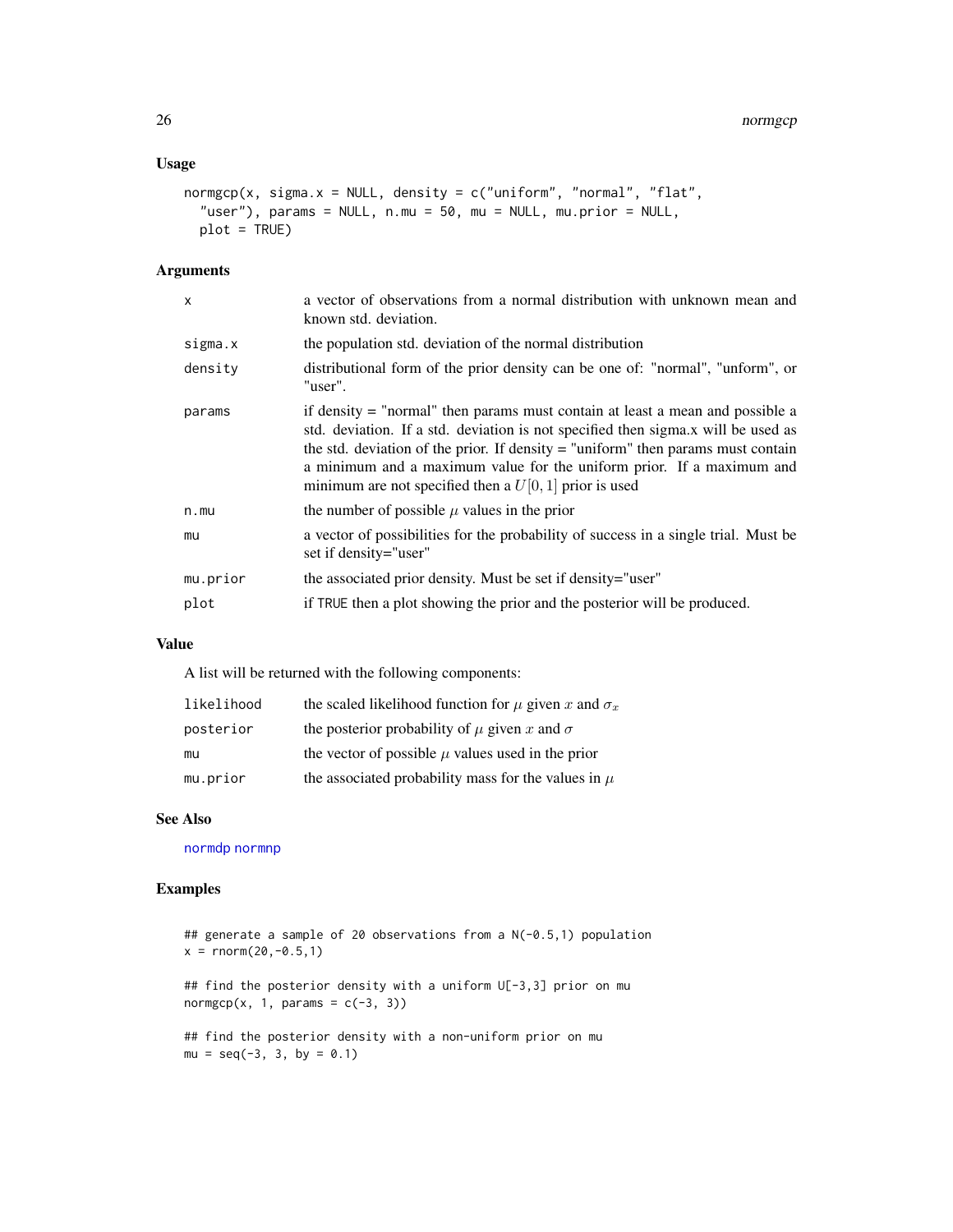#### normgcp 27

```
mu.printor = rep(0, length(mu))mu.prior[mu <= 0] = 1 / 3 + mu[mu <= 0] /9
mu.prior[mu > 0] = 1 / 3 - mu[mu > 0] / 9
normgcp(x, 1, density = "user", mu = mu, mu.prior = mu.prior)
## find the CDF for the previous example and plot it
## Note the syntax for sintegral has changed
results = normgcp(x,1,density="user",mu=mu,mu.prior=mu.prior)
cdf = sintegral(mu,results$posterior,n.pts=length(mu))$cdf
plot(cdf,type="l",xlab=expression(mu[0])
             ,ylab=expression(Pr(mu<=mu[0])))
## use the CDF for the previous example to find a 95%
## credible interval for mu. Thanks to John Wilkinson for this simplified code
lcb = cdf$x[with(cdf,which.max(x[y <= 0.025]))]
ucb = cdf$x[with(cdf,which.max(x[y<=0.975]))]
cat(paste("Approximate 95% credible interval : ["
           ,round(lcb,4)," ",round(ucb,4),"]\n",sep=""))
## use the CDF from the previous example to find the posterior mean
## and std. deviation
dens = mu*results$posterior
post.mean = sintegral(mu,dens)$value
dens = (mu-post.mean)^2*results$posterior
post.var = sintegral(mu,dens)$value
post.sd = sqrt(post.var)
## use the mean and std. deviation from the previous example to find
## an approximate 95% credible interval
lb = post_mean-qnorm(0.975)*post.sdub = post.mean+qnorm(0.975)*post.sd
cat(paste("Approximate 95% credible interval : ["
   ,round(lb,4)," ",round(ub,4),"]\n",sep=""))
## repeat the last example but use the new summary functions for the posterior
results = normgcp(x, 1, density = "user", mu = mu, mu.prior = mu.prior)
## use the cdf function to get the cdf and plot it
postCDF = cdf(results) ## note this is a function
plot(results$mu, postCDF(results$mu), type="l", xlab = expression(mu[0]),
     ylab = expression(Pr(mu \le mu[0]))## use the quantile function to get a 95% credible interval
ci = quantile(results, c(0.025, 0.975))ci
## use the mean and sd functions to get the posterior mean and standard deviation
postMean = mean(results)
postSD = sd(results)
```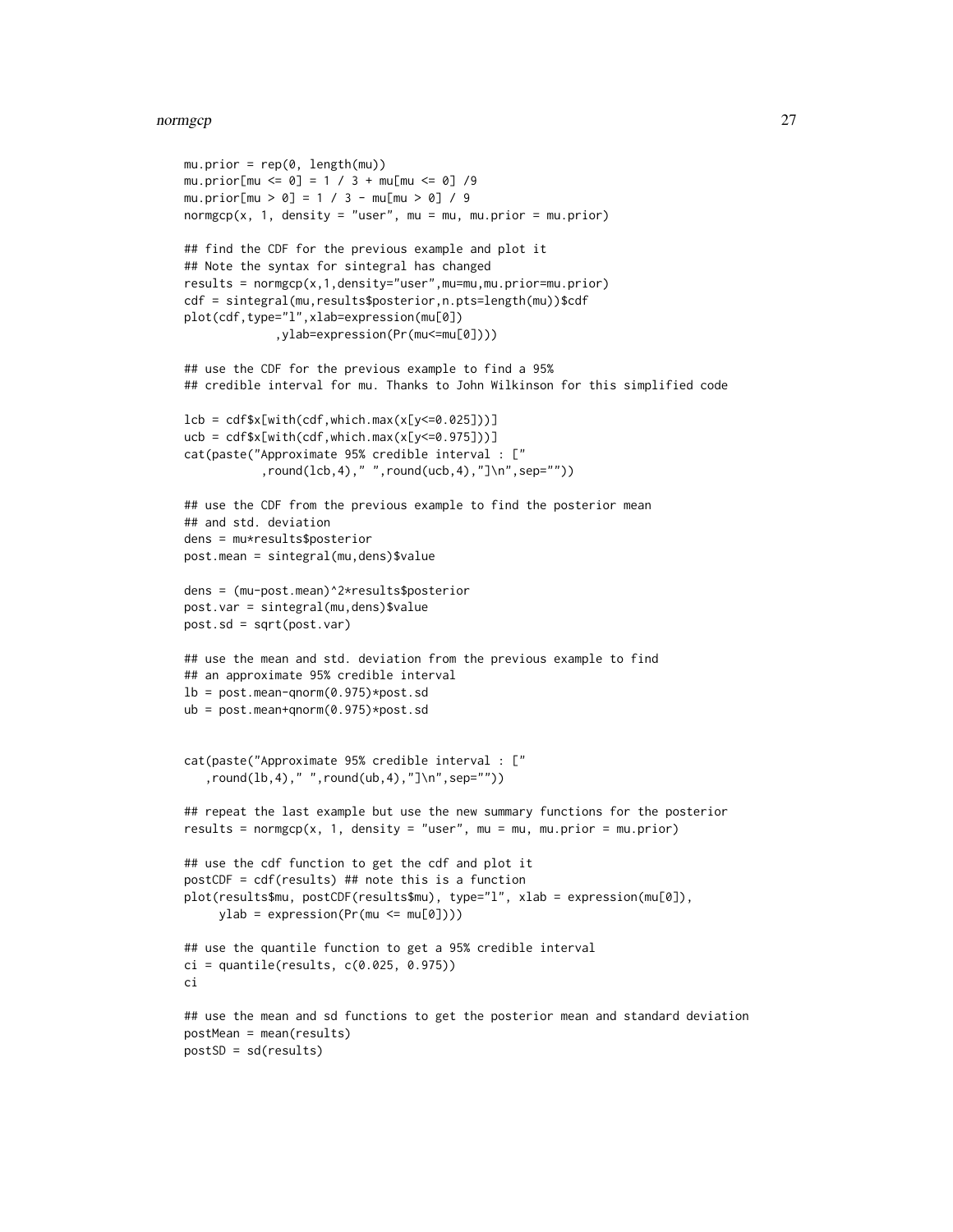```
postMean
postSD
## use the mean and std. deviation from the previous example to find
## an approximate 95% credible interval
ciApprox = postMean + c(-1,1) * qnorm(0.975) * postSD
ciApprox
```
normmixp *Bayesian inference on a normal mean with a mixture of normal priors*

#### Description

Evaluates and plots the posterior density for  $\mu$ , the mean of a normal distribution, with a mixture of normal priors on  $\mu$ 

#### Usage

```
normmixp(x, sigma.x, prior0, prior1, p = 0.5, mu = NULL,
 n.mu = max(100, length(mu)), plot = TRUE)
```
# Arguments

| $\mathsf{x}$ | a vector of observations from a normal distribution with unknown mean and<br>known std. deviation.                    |
|--------------|-----------------------------------------------------------------------------------------------------------------------|
| sigma.x      | the population std. deviation of the observations.                                                                    |
| prior0       | the vector of length 2 which contains the means and standard deviation of your<br>precise prior.                      |
| prior1       | the vector of length 2 which contains the means and standard deviation of your<br>vague prior.                        |
| p            | the mixing proportion for the two component normal priors.                                                            |
| mu           | a vector of prior possibilities for the mean. If it is NULL, then a vector centered<br>on the sample mean is created. |
| n.mu         | the number of possible $\mu$ values in the prior.                                                                     |
| plot         | if TRUE then a plot showing the prior and the posterior will be produced.                                             |

# Value

A list will be returned with the following components:

| mu         | the vector of possible $\mu$ values used in the prior           |
|------------|-----------------------------------------------------------------|
| prior      | the associated probability mass for the values in $\mu$         |
| likelihood | the scaled likelihood function for $\mu$ given x and $\sigma_x$ |
| posterior  | the posterior probability of $\mu$ given x and $\sigma_x$       |

<span id="page-27-0"></span>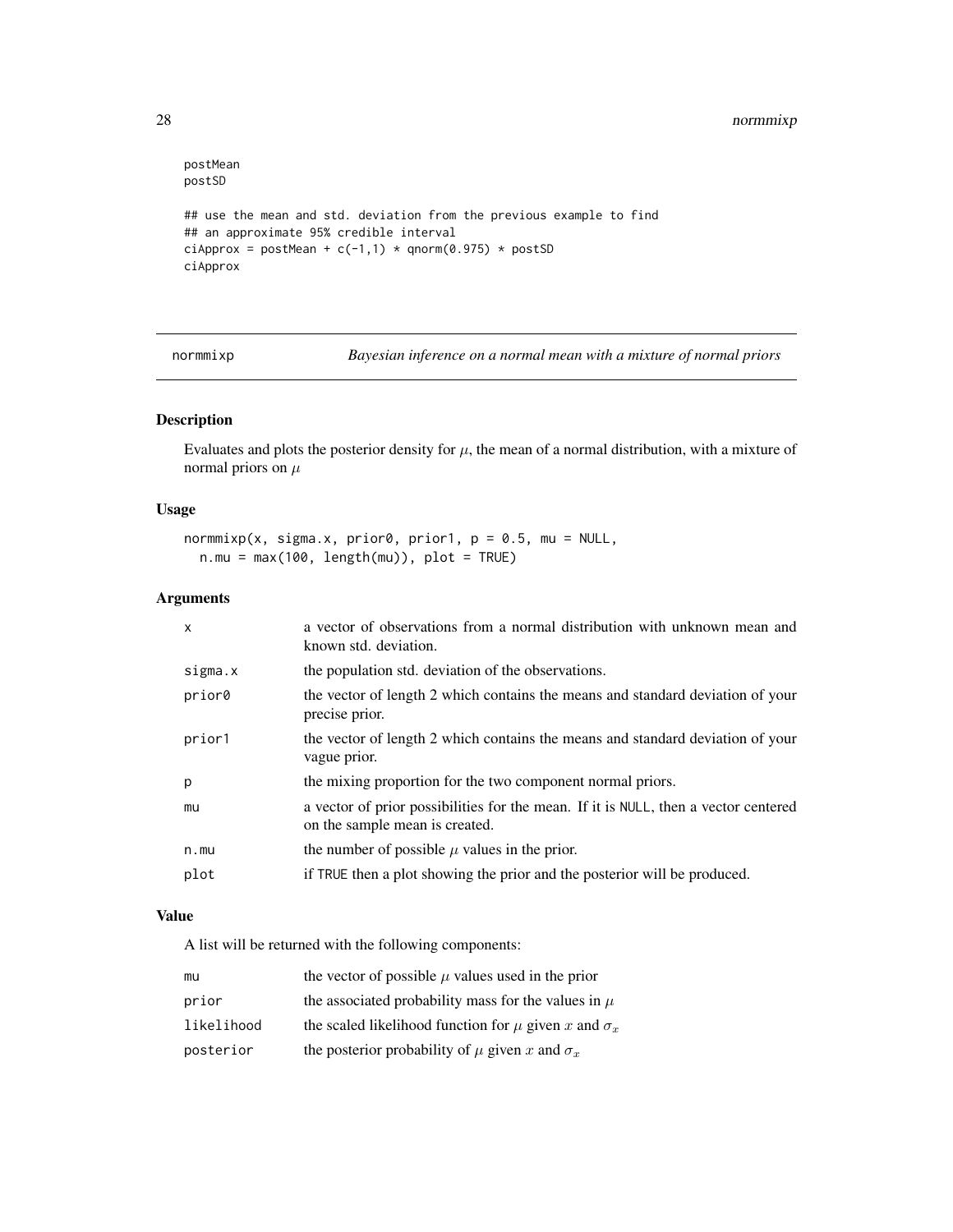#### <span id="page-28-0"></span>normnp 29

# See Also

[binomixp](#page-15-1) [normdp](#page-23-1) [normgcp](#page-24-1)

#### Examples

```
## generate a sample of 20 observations from a N(-0.5, 1) population
x = \text{rnorm}(20, -0.5, 1)## find the posterior density with a N(0, 1) prior on mu - a 50:50 mix of
## two N(0, 1) densities
normmixp(x, 1, c(0, 1), c(0, 1))
## find the posterior density with 50:50 mix of a N(0.5, 3) prior and a
## N(0, 1) prior on mu
normmixp(x, 1, c(0.5, 3), c(0, 1))## Find the posterior density for mu, given a random sample of 4
## observations from N(mu, 1), y = [2.99, 5.56, 2.83, 3.47],
## and a 80:20 mix of a N(3, 2) prior and a N(0, 100) prior for mu
x = c(2.99, 5.56, 2.83, 3.47)normmixp(x, 1, c(3, 2), c(0, 100), 0.8)
```
<span id="page-28-1"></span>

normnp *Bayesian inference on a normal mean with a normal prior*

#### Description

Evaluates and plots the posterior density for  $\mu$ , the mean of a normal distribution, with a normal prior on  $\mu$ 

#### Usage

 $normp(x, m.x = 0, s.x = 1, sigma.x = NULL, mu = NULL,$  $n.mu = max(100, length(mu))$ ,  $plot = TRUE$ )

| $\mathsf{x}$ | a vector of observations from a normal distribution with unknown mean and<br>known std. deviation.                                                                |
|--------------|-------------------------------------------------------------------------------------------------------------------------------------------------------------------|
| $m \cdot x$  | the mean of the normal prior                                                                                                                                      |
| S.X          | the standard deviation of the normal prior                                                                                                                        |
| sigma.x      | the population std. deviation of the normal distribution. If this value is NULL,<br>which it is by default, then a flat prior is used and m.x and s.x are ignored |
| mu           | a vector of prior possibilities for the true mean. If this is null, then a set of<br>values centered on the sample mean is used.                                  |
| n.mu         | the number of possible $\mu$ values in the prior                                                                                                                  |
| plot         | if TRUE then a plot showing the prior and the posterior will be produced.                                                                                         |
|              |                                                                                                                                                                   |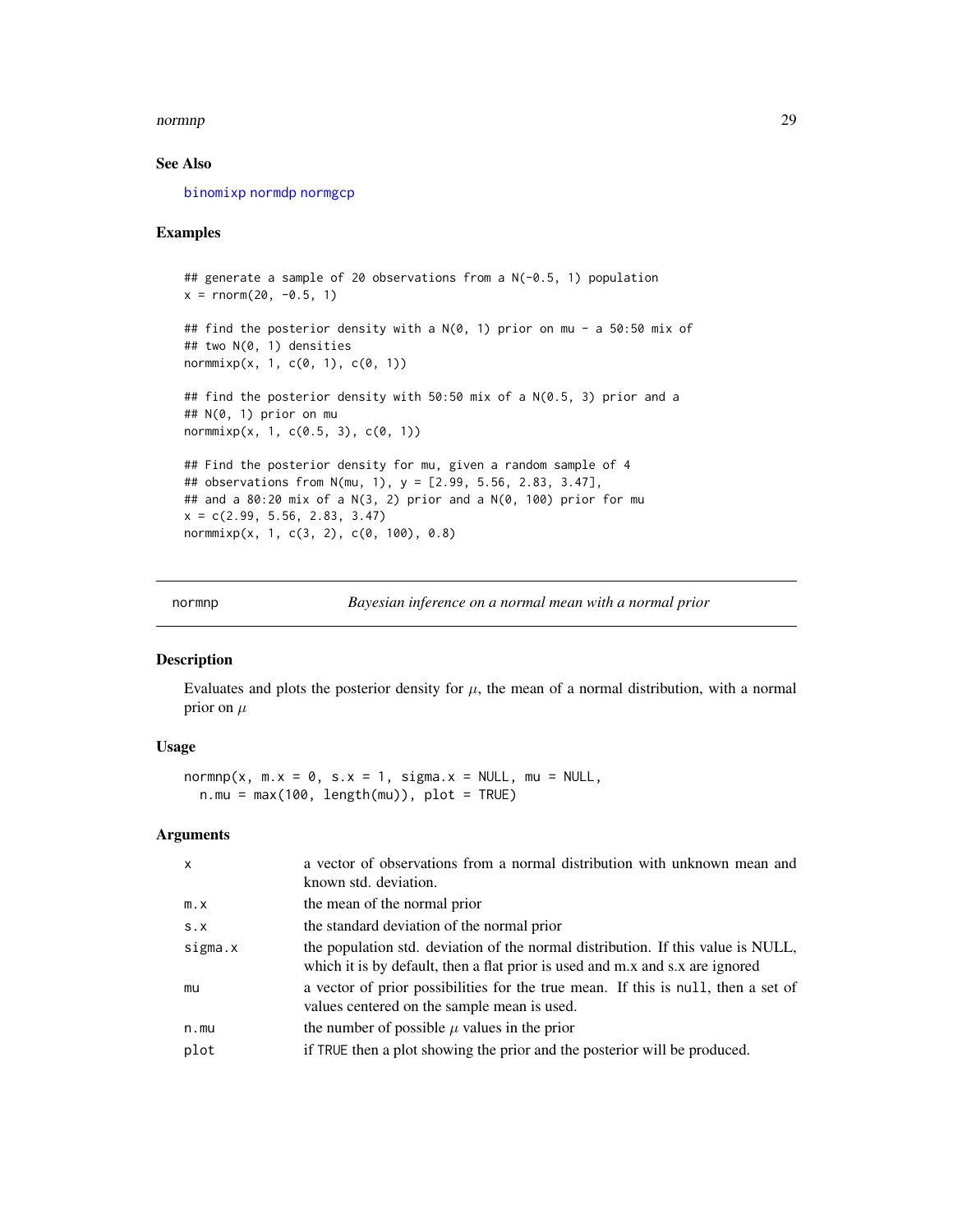30 nvariep

# Value

A list will be returned with the following components:

| mu         | the vector of possible $\mu$ values used in the prior           |
|------------|-----------------------------------------------------------------|
| mu.prior   | the associated probability mass for the values in $\mu$         |
| likelihood | the scaled likelihood function for $\mu$ given x and $\sigma_x$ |
| posterior  | the posterior probability of $\mu$ given x and $\sigma_x$       |
| mean       | the posterior mean                                              |
| sd         | the posterior standard deviation                                |
| gtls       | a selection of quantiles from the posterior density             |

# See Also

[normdp](#page-23-1) [normgcp](#page-24-1)

# Examples

```
## generate a sample of 20 observations from a N(-0.5,1) population
x = \text{rnorm}(20, -0.5, 1)## find the posterior density with a N(0,1) prior on mu
normnp(x,sigma=1)
## find the posterior density with N(0.5,3) prior on mu
normnp(x,0.5,3,1)
## Find the posterior density for mu, given a random sample of 4
## observations from N(mu,sigma^2=1), y = [2.99, 5.56, 2.83, 3.47],
```

| ## observations from N(mu.sigma^2=1).                                   y = [2.99. 5.56. 2.83. 3. |  |  |  |
|---------------------------------------------------------------------------------------------------|--|--|--|
| ## and a N(3,sd=2)\$ prior for mu                                                                 |  |  |  |
| $y = c(2.99.5.56.2.83.3.47)$                                                                      |  |  |  |
| /normnp(v.3.2.1)                                                                                  |  |  |  |
|                                                                                                   |  |  |  |

| nvaricp | Bayesian inference for a normal standard deviation with a scaled in- |
|---------|----------------------------------------------------------------------|
|         | verse chi-squared distribution                                       |

# Description

Evaluates and plots the posterior density for  $\sigma$ , the standard deviation of a Normal distribution where the mean  $\mu$  is known

#### Usage

nvaricp(y, mu, S0, kappa, plot = TRUE, ...)

<span id="page-29-0"></span>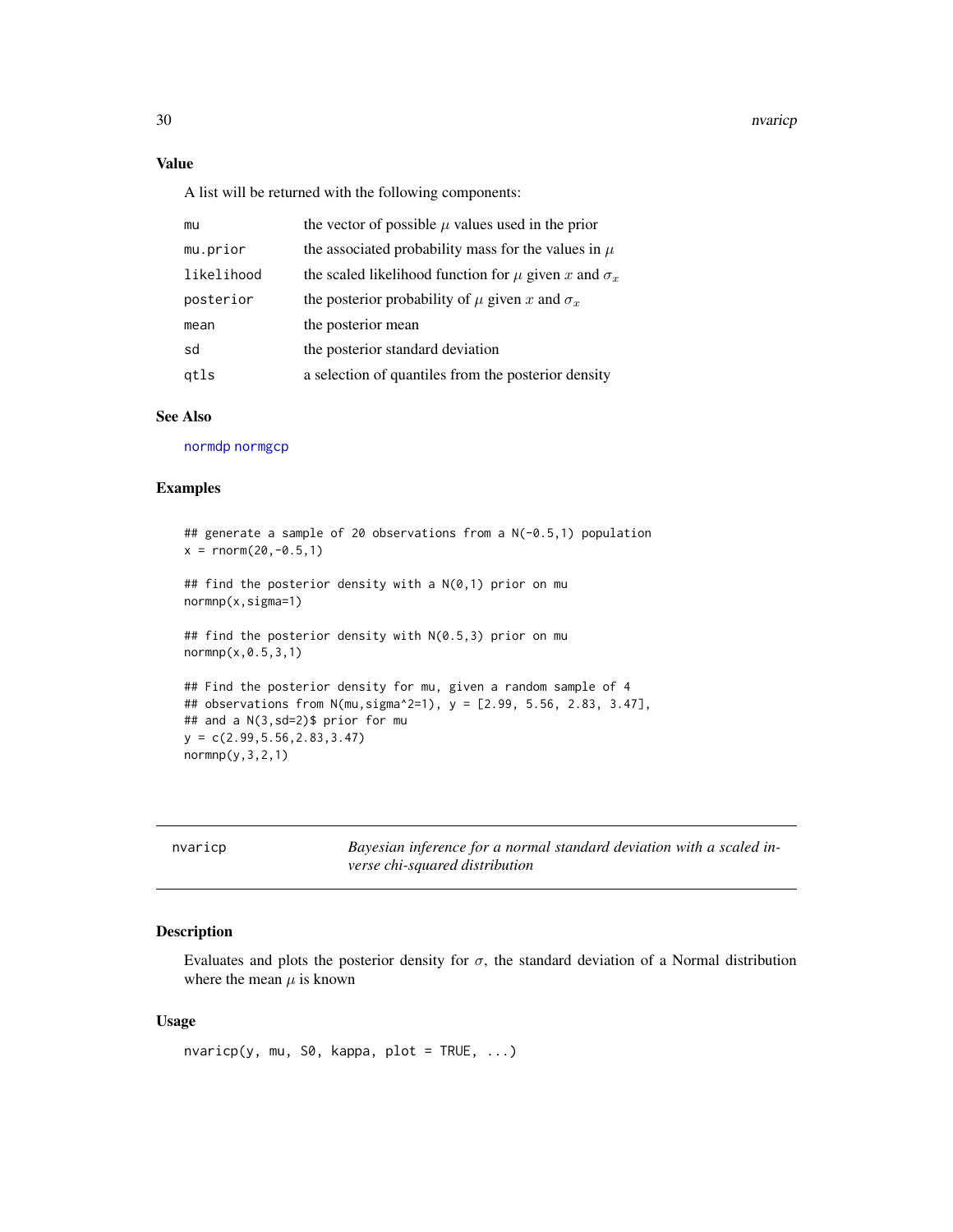#### nvaricp 31

# Arguments

| y     | a random sample from a $normal(\mu, \sigma^2)$ distribution.                                                                                                                                                                                                                                |
|-------|---------------------------------------------------------------------------------------------------------------------------------------------------------------------------------------------------------------------------------------------------------------------------------------------|
| mu    | the known population mean of the random sample.                                                                                                                                                                                                                                             |
| S0    | the prior scaling factor.                                                                                                                                                                                                                                                                   |
| kappa | the degrees of freedom of the prior.                                                                                                                                                                                                                                                        |
| plot  | if TRUE then a plot showing the prior and the posterior will be produced.                                                                                                                                                                                                                   |
|       | this allows the arguments cred. int (which is logical), and alpha (numerical<br>between 0 and 1 exclusive) to be specified for compatibility with previous ver-<br>sions. A warning will be issued about these arguments being deprecated which<br>is why there are no examples using them. |

# Value

A list will be returned with the following components:

| sigma      | the vaules of $\sigma$ for which the prior, likelihood and posterior have been calculated |
|------------|-------------------------------------------------------------------------------------------|
| prior      | the prior density for $\sigma$                                                            |
| likelihood | the likelihood function for $\sigma$ given y                                              |
| posterior  | the posterior density of $\mu$ given $\eta$                                               |
| S1         | the posterior scaling constant                                                            |
| kappa1     | the posterior degrees of freedom                                                          |

# Examples

```
## Suppose we have five observations from a normal(mu, sigma^2)
## distribution mu = 200 which are 206.4, 197.4, 212.7, 208.5.
y = c(206.4, 197.4, 212.7, 208.5, 203.4)
```

```
## We wish to choose a prior that has a median of 8. This happens when
## S0 = 29.11 and kappa = 1
nvaricp(y,200,29.11,1)
```

```
## Same as the previous example but a calculate a 95% credible
## interval for sigma. NOTE this method has changed
results = nvaricp(y, 200, 29.11, 1)quantile(results, probs = c(0.025, 0.975))
```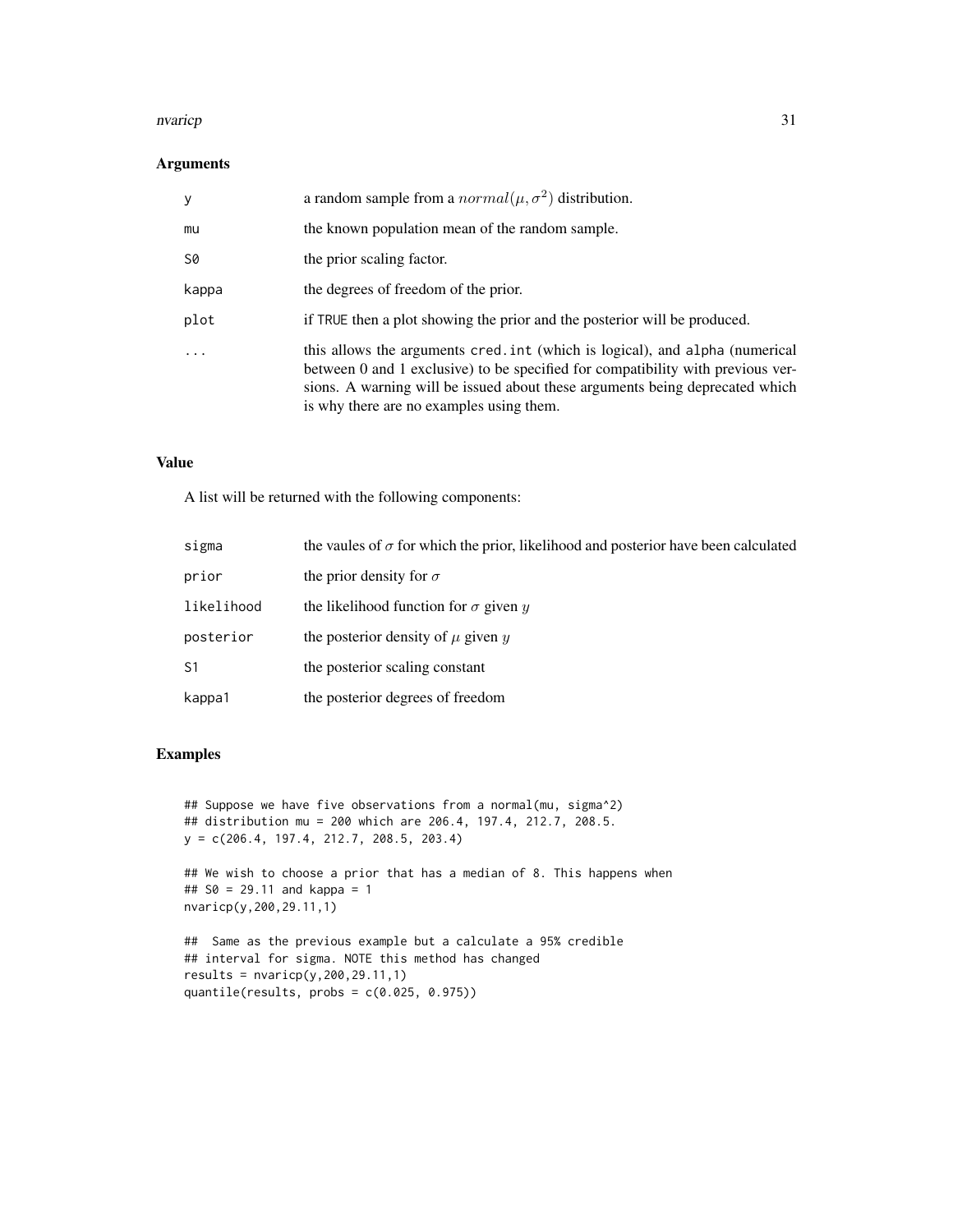A unified plotting method for plotting the prior, likelihood and posterior from any of the analyses in the book

#### Usage

```
## S3 method for class 'Bolstad'
plot(x, overlay = TRUE, which = c(1, 3),densCols = c("red", "green", "blue")[which], legendLoc = "topleft",
  scaleLike = FALSE, xlab = eval(expression(x$name)), ylab = "",
 main = "Shape of prior and posterior", ylim = c(\theta), max(cbind(x$prior,
  x$likelihood, x$posterior)[, which] * 1.1), cex = 0.7, ...)
```
#### Arguments

| $\mathsf{x}$ | A S3 object of class Bolstad                                                                                                                                         |
|--------------|----------------------------------------------------------------------------------------------------------------------------------------------------------------------|
| overlay      | if FALSE then up to three plots will be drawn side-by-side                                                                                                           |
| which        | Control which of the prior = 1, likelihood = 2, and posterior = 3, are plots. This<br>is set to prior and posterior by default to retain compatibility with the book |
| densCols     | The colors of the lines for each of the prior, likelihood and posterior                                                                                              |
| legendLoc    | The location of the legend, usually either "topright" or "topleft"                                                                                                   |
| scaleLike    | If TRUE, then the likelihood will be scaled to have approximately the same max-<br>imum value as the posterior                                                       |
| xlab         | Label for x axis                                                                                                                                                     |
| ylab         | Label for y axis                                                                                                                                                     |
| main         | Title of plot                                                                                                                                                        |
| ylim         | Vector giving y coordinate range                                                                                                                                     |
| cex          | Character expansion multiplier                                                                                                                                       |
| $\ddotsc$    | Any remaining arguments are fed to the plot command                                                                                                                  |

# Details

The function provides a unified way of plotting the prior, likelihood and posterior from any of the functions in the library that return these quantities. It will produce an overlay of the lines by default, or separate panels if overlay = FALSE.

#### Author(s)

James Curran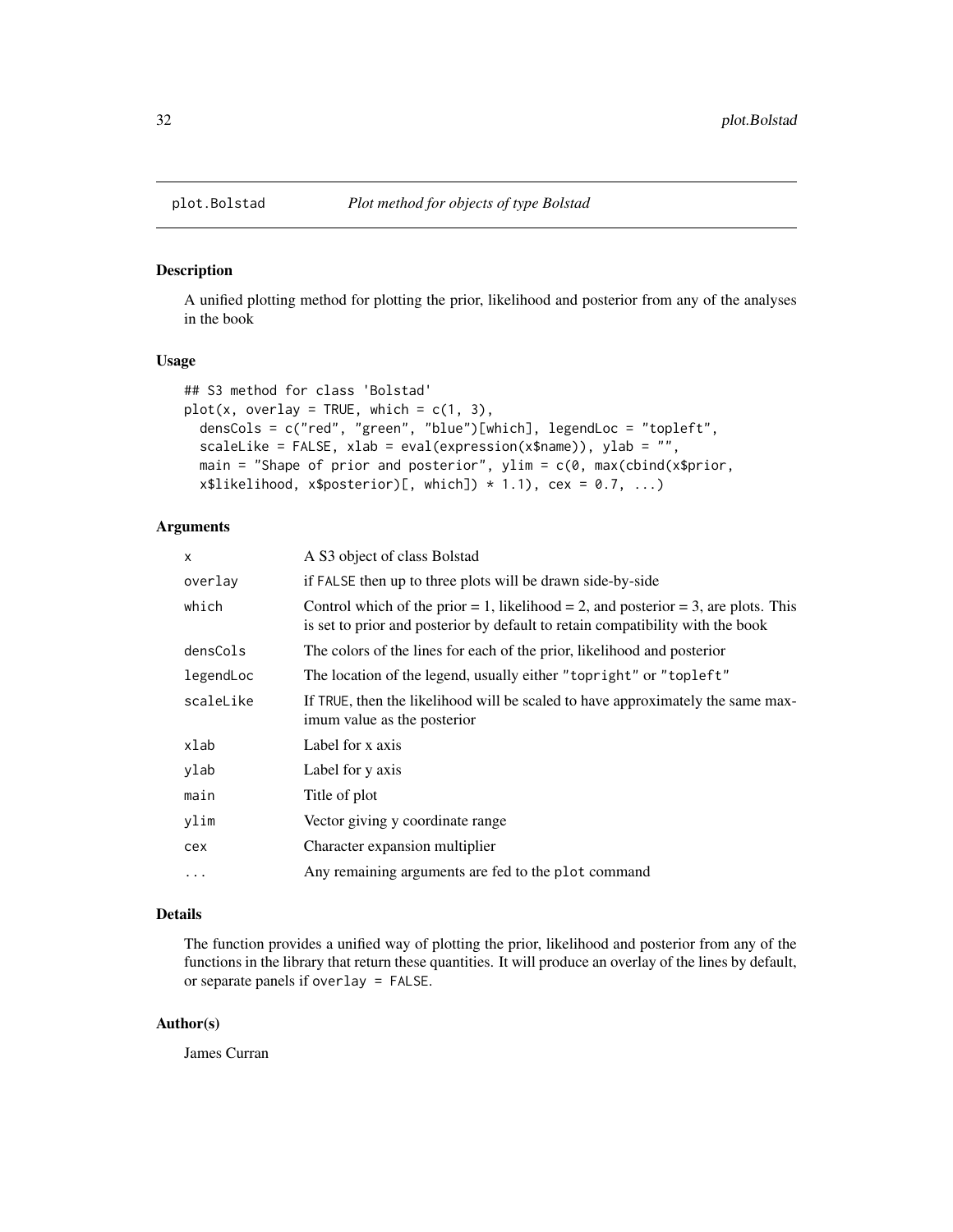#### <span id="page-32-0"></span>poisdp 33

# Examples

```
x = \text{norm}(20, -0.5, 1)## find the posterior density with a N(0,1) prior on mu
b = normnp(x, sigma=1)plot(b)
plot(b, which = 1:3)plot(b, overlay = FALSE, which = 1:3)
```
<span id="page-32-1"></span>

poisdp *Poisson sampling with a discrete prior*

# Description

Evaluates and plots the posterior density for  $\mu$ , the mean rate of occurance in a Poisson process and a discrete prior on  $\mu$ 

# Usage

poisdp(y.obs, mu, mu.prior, plot = TRUE)

# Arguments

| y.obs    | a random sample from a Poisson distribution.                                                                   |
|----------|----------------------------------------------------------------------------------------------------------------|
| mu       | a vector of possibilities for the mean rate of occurance of an event over a finite<br>period of space or time. |
| mu.prior | the associated prior probability mass.                                                                         |
| plot     | if TRUE then a plot showing the prior and the posterior will be produced.                                      |

# Value

A list will be returned with the following components:

| likelihood | the scaled likelihood function for $\mu$ given $y_{obs}$ |
|------------|----------------------------------------------------------|
| posterior  | the posterior probability of $\mu$ given $y_{obs}$       |
| mu         | the vector of possible $\mu$ values used in the prior    |
| mu.prior   | the associated probability mass for the values in $\mu$  |

# See Also

[poisgamp](#page-33-1) [poisgcp](#page-35-1)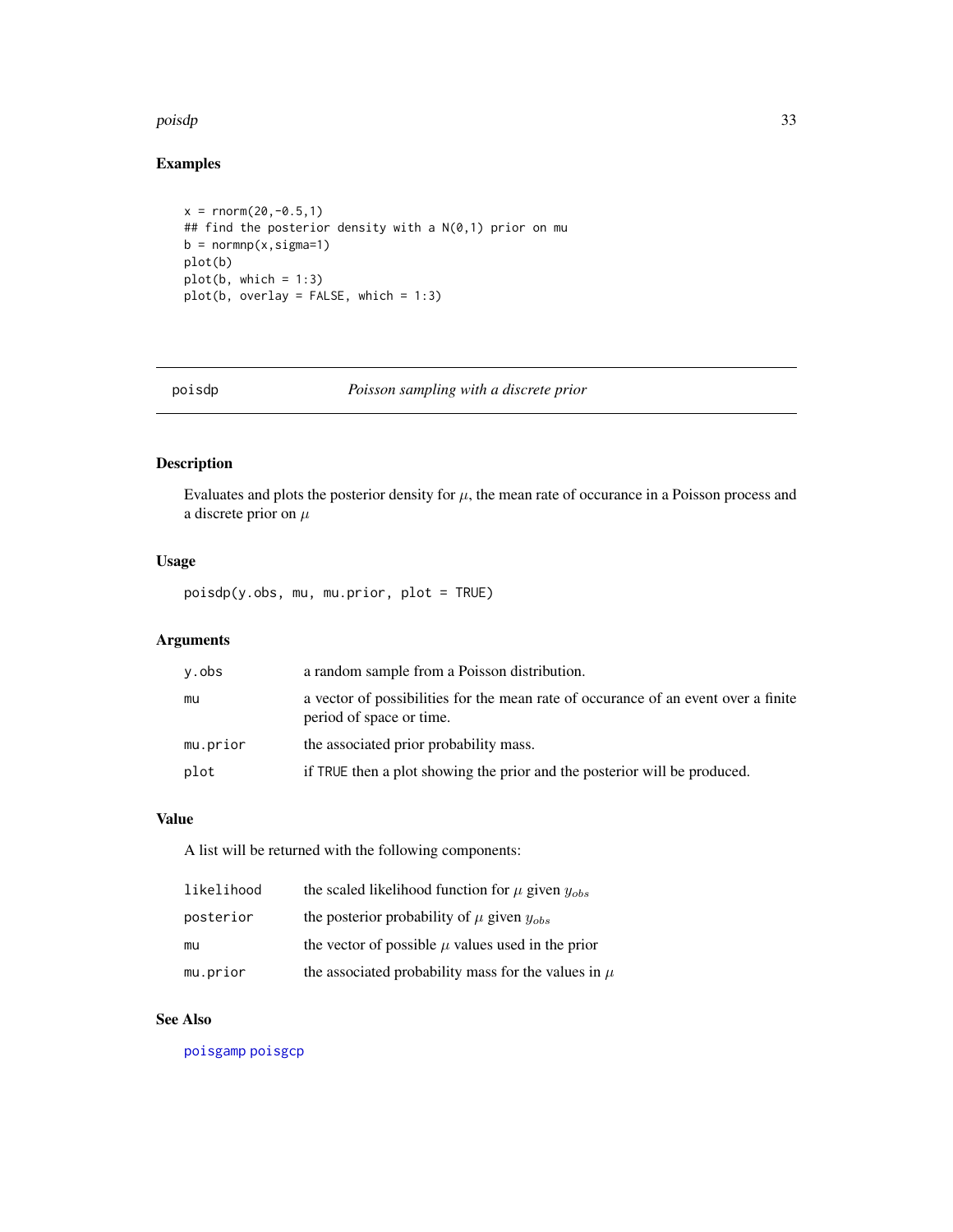# <span id="page-33-0"></span>Examples

```
## simplest call with an observation of 4 and a uniform prior on the
## values mu = 1,2,3
poisdp(4,1:3,c(1,1,1)/3)
## Same as the previous example but a non-uniform discrete prior
mu = 1:3mu. prior = c(0.3, 0.4, 0.3)poisdp(4,mu=mu,mu.prior=mu.prior)
## Same as the previous example but a non-uniform discrete prior
mu = seq(0.5, 9.5, by=0.05)mu.prior = runif(length(mu))
mu.prior = sort(mu.prior/sum(mu.prior))
poisdp(4,mu=mu,mu.prior=mu.prior)
## A random sample of 50 observations from a Poisson distribution with
## parameter mu = 3 and non-uniform prior
y.obs = \text{rpois}(50, 3)mu = c(1:5)mu.prior = c(0.1,0.1,0.05,0.25,0.5)
results = poisdp(y.obs, mu, mu.prior)
## Same as the previous example but a non-uniform discrete prior
mu = seq(0.5, 5.5, by=0.05)mu.prior = runif(length(mu))
mu.prior = sort(mu.prior/sum(mu.prior))
y.obs = \text{rpois}(50, 3)poisdp(y.obs,mu=mu,mu.prior=mu.prior)
```
<span id="page-33-1"></span>

#### poisgamp *Poisson sampling with a gamma prior*

#### Description

Evaluates and plots the posterior density for  $\mu$ , the mean rate of occurance in a Poisson process and a gamma prior on  $\mu$ 

#### Usage

```
poisgamp(y, shape, rate = 1, scale = 1/rate, alpha = 0.05,
 plot = TRUE, suppressOutput = FALSE)
```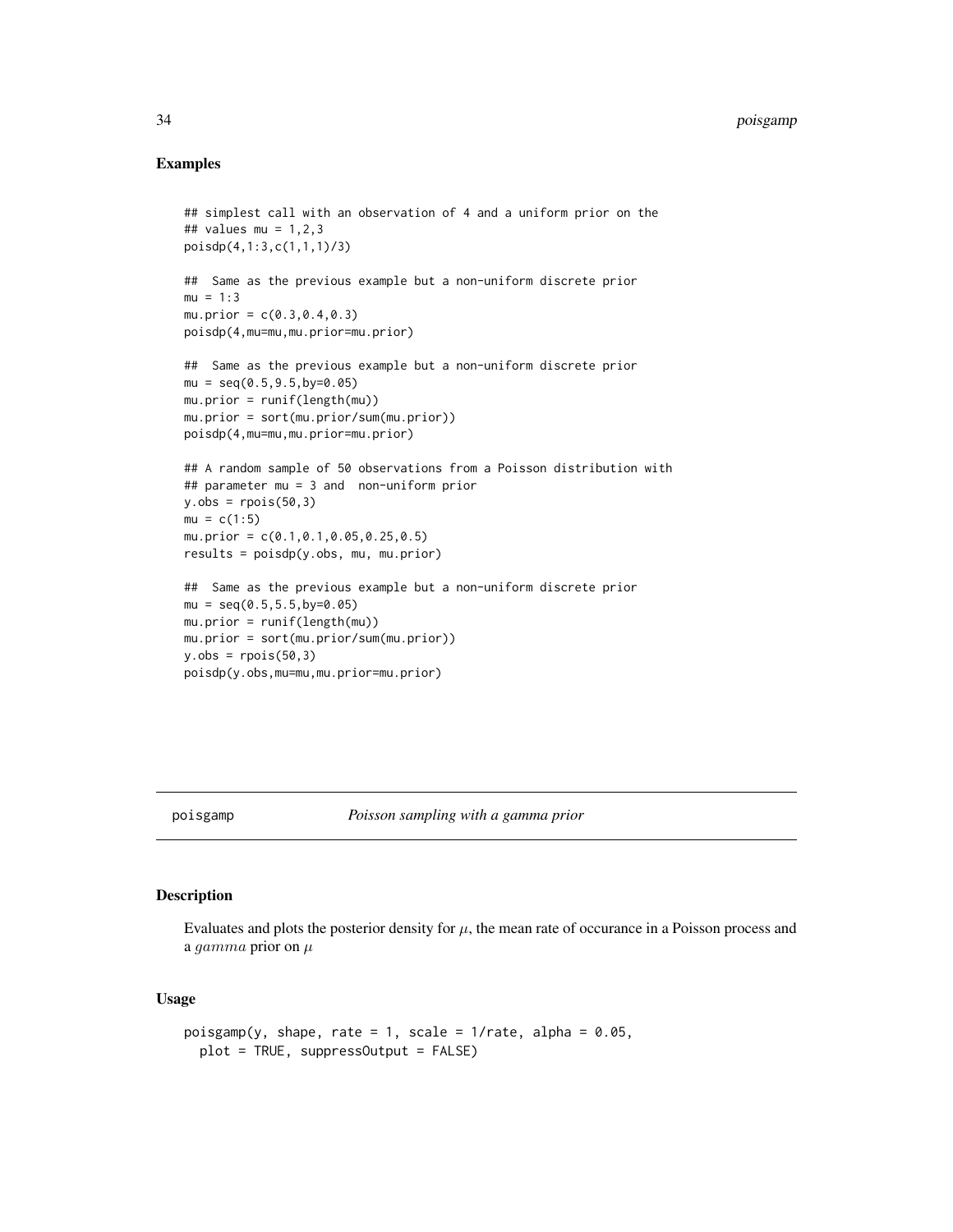#### <span id="page-34-0"></span>poisgamp 35

#### Arguments

| V     | a random sample from a Poisson distribution.                                  |
|-------|-------------------------------------------------------------------------------|
| shape | the shape parameter of the <i>gamma</i> prior.                                |
| rate  | the rate parameter of the <i>gamma</i> prior. Note that the scale is $1/rate$ |
| scale | the scale parameter of the <i>gamma</i> prior                                 |
| alpha | the width of the credible interval is controlled by the parameter alpha.      |
| plot  | if TRUE then a plot showing the prior and the posterior will be produced.     |
|       | suppressOutput if TRUE then none of the output is printed to console          |

#### Value

An object of class 'Bolstad' is returned. This is a list with the following components:

| prior      | the prior density assigned to $\mu$                     |
|------------|---------------------------------------------------------|
| likelihood | the scaled likelihood function for $\mu$ given $\gamma$ |
| posterior  | the posterior probability of $\mu$ given $y$            |
| shape      | the shape parameter for the <i>gamma</i> posterior      |
| rate       | the rate parameter for the <i>gamma</i> posterior       |

# See Also

[poisdp](#page-32-1) [poisgcp](#page-35-1)

# Examples

```
## simplest call with an observation of 4 and a gamma(1, 1), i.e. an exponential prior on the
## mu
poisgamp(4, 1, 1)
## Same as the previous example but a gamma(10, ) prior
poisgamp(4, 10, 1)
## Same as the previous example but an improper gamma(1, ) prior
poisgamp(4, 1, 0)
## A random sample of 50 observations from a Poisson distribution with
## parameter mu = 3 and gamma(6,3) prior
set.seed(123)
y = \text{rpois}(50, 3)poisgamp(y,6,3)
## In this example we have a random sample from a Poisson distribution
## with an unknown mean. We will use a gamma(6,3) prior to obtain the
## posterior gamma distribution, and use the R function qgamma to get a
## 95% credible interval for mu
y = c(3, 4, 4, 3, 3, 4, 2, 3, 1, 7)results = poisgamp(y, 6, 3)
```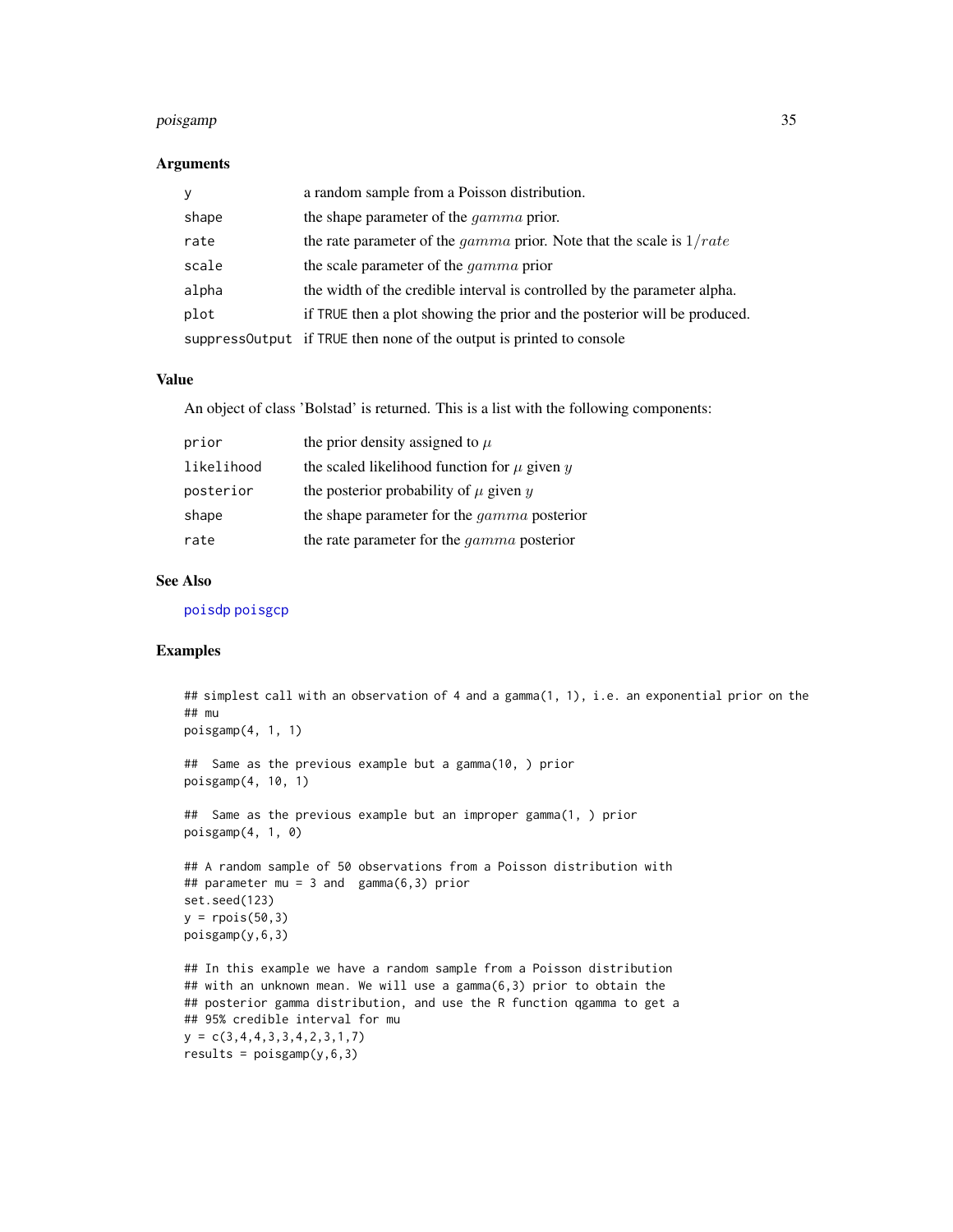```
ci = qgamma(c(0.025,0.975),results$shape, results$rate)
cat(paste("95% credible interval for mu: [",round(ci[1],3), ",", round(ci[2],3)),"]\n")
## In this example we have a random sample from a Poisson distribution
## with an unknown mean. We will use a gamma(6,3) prior to obtain the
## posterior gamma distribution, and use the R function qgamma to get a
## 95% credible interval for mu
y = c(3, 4, 4, 3, 3, 4, 2, 3, 1, 7)results = poisgamp(y, 6, 3)ci = quantile(results, c(0.025, 0.975))cat(paste("95% credible interval for mu: [",round(ci[1],3), ",", round(ci[2],3)),"]\n")
```
<span id="page-35-1"></span>poisgcp *Poisson sampling with a general continuous prior*

#### Description

Evaluates and plots the posterior density for  $\mu$ , the mean rate of occurance of an event or objects, with Poisson sampling and a general continuous prior on  $\mu$ 

# Usage

```
poisgcp(y, density = c("normal", "gamma", "user"), params = <math>c(0, 1)</math>,n.mu = 100, mu = NULL, mu.prior = NULL, print.sum.stat = FALSE,
  alpha = 0.05, plot = TRUE, suppressOutput = FALSE)
```

| У        | A random sample of one or more observations from a Poisson distribution                                                                                                                                                                                                |
|----------|------------------------------------------------------------------------------------------------------------------------------------------------------------------------------------------------------------------------------------------------------------------------|
| density  | may be one of "gamma", "normal", or "user"                                                                                                                                                                                                                             |
| params   | if density is one of the parameteric forms then then a vector of parameters must<br>be supplied. gamma: a0,b0 normal: mean,sd                                                                                                                                          |
| n.mu     | the number of possible $\mu$ values in the prior. This number must be greater than<br>or equal to 100. It is ignored when density="user".                                                                                                                              |
| mu       | either a vector of possibilities for the mean of a Poisson distribution, or a range<br>(a vector of length 2) of values. This must be set if density = "user". If mu<br>is a range, then n.mu will be used to decide how many points to discretise this<br>range over. |
| mu.prior | either a vector containing y values correspoding to the values in mu, or a function.<br>This is used to specify the prior $f(\mu)$ . So mu. prior can be a vector containing<br>$f(\mu_i)$ for every $\mu_i$ , or a funtion. This must be set if density == "user".    |
|          | print. sum. stat if set to TRUE then the posterior mean, posterior variance, and a credible interval<br>for the mean are printed. The width of the credible interval is controlled by the<br>parameter alpha.                                                          |

<span id="page-35-0"></span>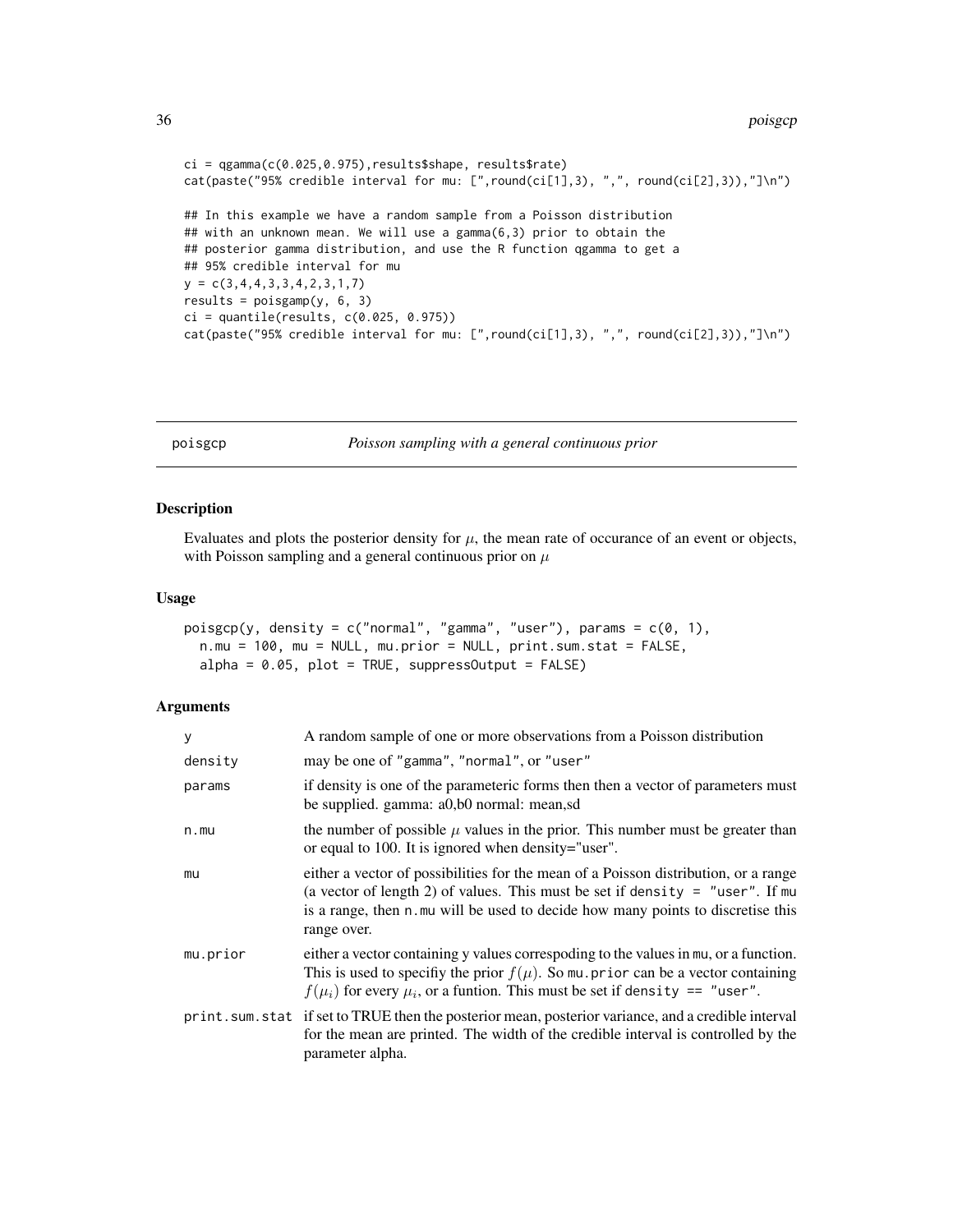#### <span id="page-36-0"></span>poisgcp 37

| alpha | The width of the credible interval is controlled by the parameter alpha.  |
|-------|---------------------------------------------------------------------------|
| plot  | if TRUE then a plot showing the prior and the posterior will be produced. |
|       | suppressout put if TRUE then none of the output is printed to console     |

#### Value

A list will be returned with the following components:

| mu         | the vector of possible $\mu$ values used in the prior   |
|------------|---------------------------------------------------------|
| mu.prior   | the associated probability mass for the values in $\mu$ |
| likelihood | the scaled likelihood function for $\mu$ given $y$      |
| posterior  | the posterior probability of $\mu$ given $y$            |

#### See Also

[poisdp](#page-32-1) [poisgamp](#page-33-1)

#### Examples

```
## Our data is random sample is 3, 4, 3, 0, 1. We will try a normal
## prior with a mean of 2 and a standard deviation of 0.5.
y = c(3, 4, 3, 0, 1)poisgcp(y, density = "normal", params = c(2,0.5))
## The same data as above, but with a gamma(6,8) prior
y = c(3, 4, 3, 0, 1)poisgcp(y, density = "gamma", params = c(6,8))## The same data as above, but a user specified continuous prior.
## We will use print.sum.stat to get a 99% credible interval for mu.
y = c(3, 4, 3, 0, 1)mu = seq(0, 8, by=0.001)mu. prior = c(seq(0, 2, by=0.001), rep(2, 1999), seq(2, 0, by=-0.0005))/10poisgcp(y,"user",mu=mu,mu.prior=mu.prior,print.sum.stat=TRUE,alpha=0.01)
## find the posterior CDF using the results from the previous example
## and Simpson's rule. Note that the syntax of sintegral has changed.
results = poisgcp(y,"user",mu=mu,mu.prior=mu.prior)
cdf = sintegral(mu,results$posterior,n.pts=length(mu))$cdf
plot(cdf,type="l",xlab=expression(mu[0])
,ylab=expression(Pr(mu<=mu[0])))
## use the cdf to find the 95% credible region.
lcb = cdf$x[with(cdf,which.max(x[y<=0.025]))]
ucb = cdf$x[with(cdf,which.max(x[y<=0.975]))]
cat(paste("Approximate 95% credible interval : ["
,round(lcb,4)," ",round(ucb,4),"]\n",sep=""))
## find the posterior mean, variance and std. deviation
```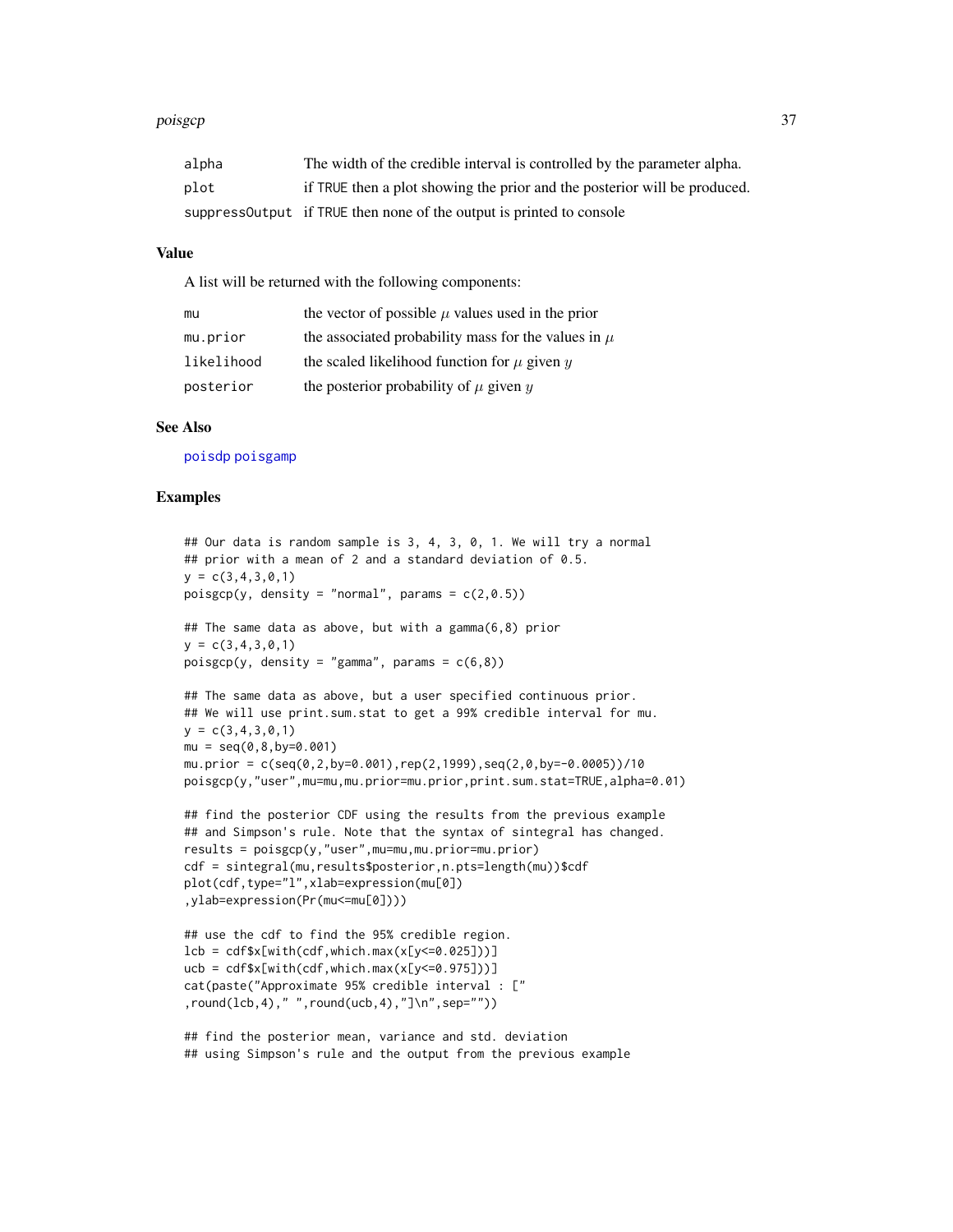#### 38 poisgcp

```
dens = mu*results$posterior # calculate mu*f(mu | x, n)
post.mean = sintegral(mu,dens)$value
dens = (mu-post.mean)^2*results$posterior
post.var = sintegral(mu,dens)$value
post.sd = sqrt(post.var)
# calculate an approximate 95% credible region using the posterior mean and
# std. deviation
lb = post_mean-qnorm(0.975) * post.sdub = post.mean+qnorm(0.975)*post.sd
cat(paste("Approximate 95% credible interval : ["
,round(lb,4)," ",round(ub,4),"]\n",sep=""))
# NOTE: All the examples given above can now be done trivially in this package
## find the posterior CDF using the results from the previous example
results = poisgcp(y,"user",mu=mu,mu.prior=mu.prior)
cdf = cdf(results)
curve(cdf,type="l",xlab=expression(mu[0])
,ylab=expression(Pr(mu<=mu[0])))
## use the quantile function to find the 95% credible region.
ci = quantile(results, c(0.025, 0.975))
cat(paste0("Approximate 95% credible interval : ["
,round(ci[1],4)," ",round(ci[2],4),"]\n"))
## find the posterior mean, variance and std. deviation
## using the output from the previous example
post.mean = mean(results)
post.var = var(results)
post.sd = sd(results)
# calculate an approximate 95% credible region using the posterior mean and
# std. deviation
ci = post.mean + c(-1, 1) * qnorm(0.975) * post.sd
cat(paste("Approximate 95% credible interval : ["
,round(ci[1],4)," ",round(ci[2],4),"]\n",sep=""))
## Example 10.1 Dianna's prior
# Firstly we need to write a function that replicates Diana's prior
f = function(mu)result = rep(0, length(mu))result[mu >=0 & mu <=2] = mu[mu >=0 & mu <=2]
   result[mu >=2 & mu <=4] = 2
   result[mu >=4 & mu <=8] = 4 - 0.5 * mu[mu >=4 & mu <=8]
   ## we don't need to scale so the prior integrates to one,
   ## but it makes the results nicer to see
```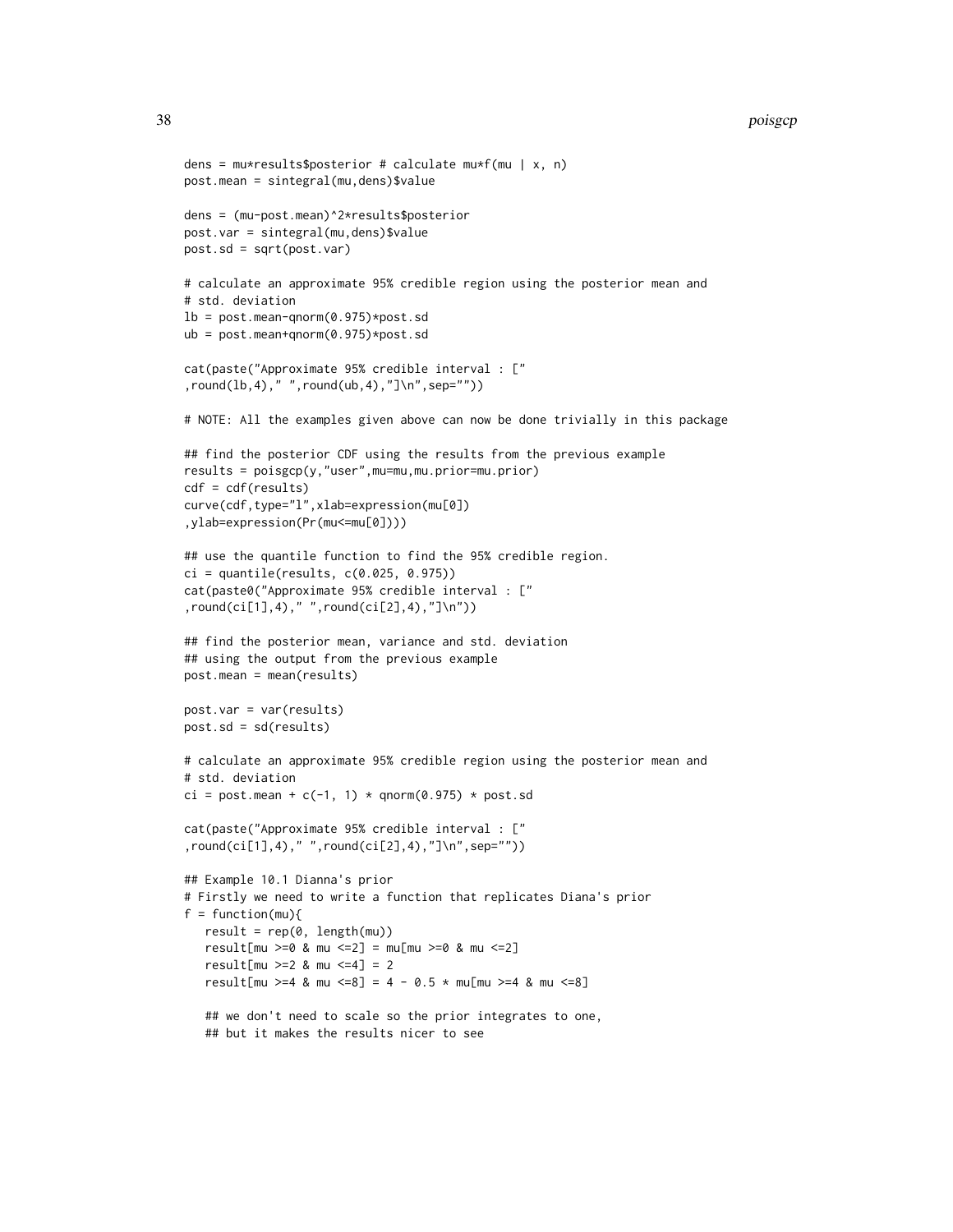# <span id="page-38-0"></span>print.Bolstad 39

```
A = 2 + 4 + 4result = result / A
 return(result)
}
results = poisgcp(y, mu = c(0, 10), mu.prior = f)
```
#### print.Bolstad *Print method for objects of class* Bolstad

#### Description

This function provides a print summary method for the output of bayes.lm.

# Usage

```
## S3 method for class 'Bolstad'
print(x, digits = max(3L, getOption("digits") - 3L),
  ...)
```
# Arguments

|          | an object of class Bolstad                                  |
|----------|-------------------------------------------------------------|
| digits   | number of digits to print                                   |
| $\cdots$ | any other arguments that are to be passed to print. default |

# Details

if x has both class Bolstad and lm then a print method similar to print.lm is called, otherwise print.default is called

# Author(s)

James Curran

# See Also

[bayes.lm](#page-4-1)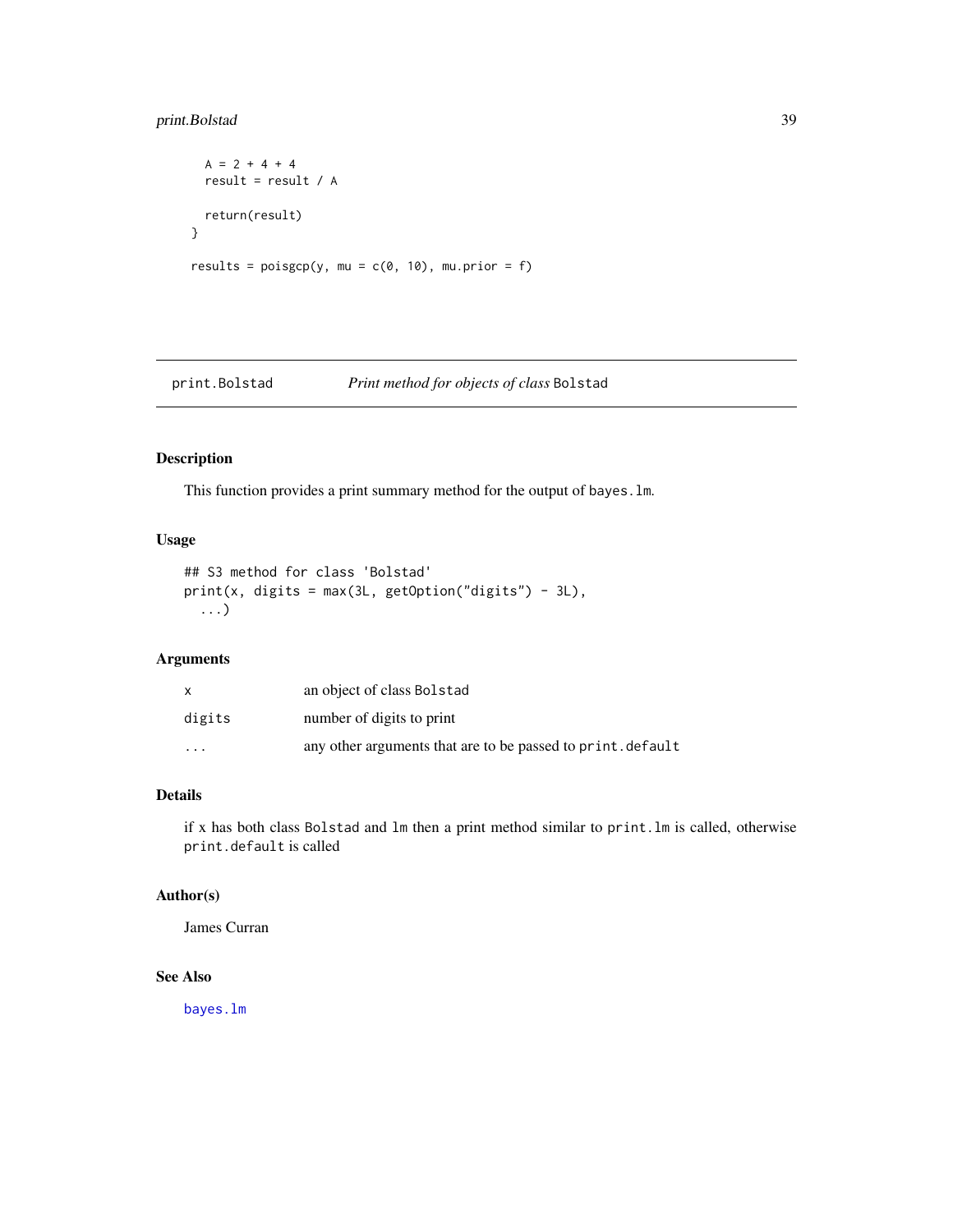This function provides a print summary method for the output of sscsample. The sscsample produces a large number of samples from a fixed population using either simple random, stratified, or cluster sampling. This function provides the means of each sample plus the number of observations from each ethnicity stratum in the sample.

# Usage

```
## S3 method for class 'sscsamp'
print(x, \ldots)
```
# Arguments

|         | an object of class sscsamp produced by sscsample |
|---------|--------------------------------------------------|
| $\cdot$ | any other arguments that are to be passed to cat |

# Author(s)

James Curran

# See Also

[sscsample](#page-43-1)

quantile.Bolstad *Posterior quantiles*

#### Description

Posterior quantiles

# Usage

```
## S3 method for class 'Bolstad'
quantile(x, probs = seq(0, 1, 0.25), ...)
```

| X          | an object of class Bolstad                                |
|------------|-----------------------------------------------------------|
| probs      | numeric vector of probabilities with values in $[0, 1]$ . |
| $\cdots$ . | any extra arguments needed.                               |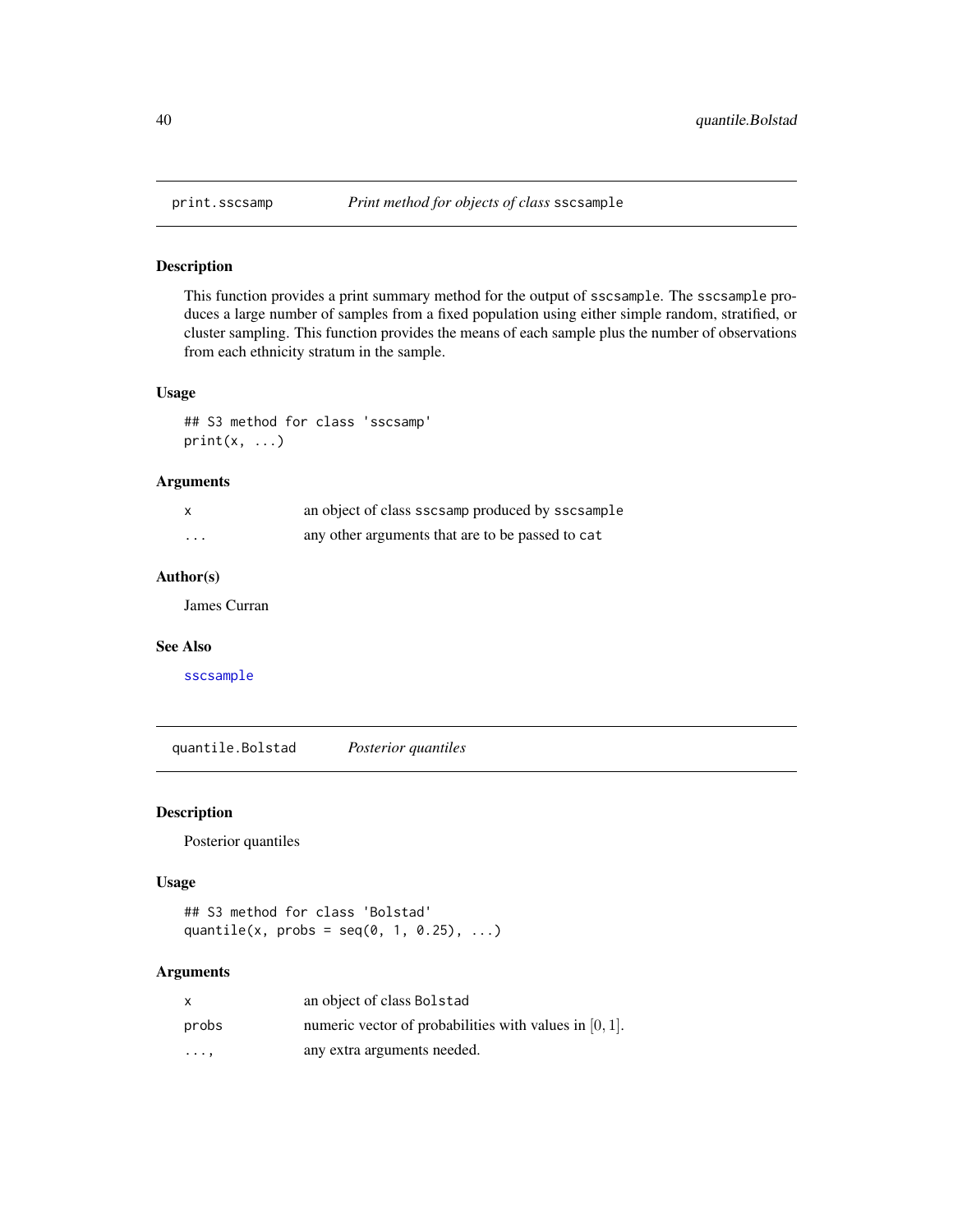# <span id="page-40-0"></span>Details

If x is of class Bolstad then this will find the quantiles of the posterior distribution using numerical integration and linear interpolation if necessary.

| I | ٩ |
|---|---|
| I |   |

# Standard deviation generic

# Description

Standard deviation generic

# Usage

 $sd(x, \ldots)$ 

# Arguments

|          | an object.                                   |
|----------|----------------------------------------------|
| $\cdots$ | Any additional arguments to be passed to sd. |

| sd.Bolstad | <i>Posterior standard deviation</i> |
|------------|-------------------------------------|
|------------|-------------------------------------|

# Description

Posterior standard deviation

# Usage

```
## S3 method for class 'Bolstad'
sd(x, \ldots)
```
# Arguments

| Any additional arguments to be passed to sd.<br>$\ddots$ | $\mathsf{x}$ | an object of class Bolstad for which we want to compute the standard deviation.                                                                                                                                                                                                                                                                                                                                           |
|----------------------------------------------------------|--------------|---------------------------------------------------------------------------------------------------------------------------------------------------------------------------------------------------------------------------------------------------------------------------------------------------------------------------------------------------------------------------------------------------------------------------|
|                                                          |              |                                                                                                                                                                                                                                                                                                                                                                                                                           |
|                                                          |              | Calculate the posterior standard deviation of an object of class Bolstad. If the<br>object has a member sd then it will return this value otherwise it will calculate<br>the posterior standard deviation $sd[\theta x]$ using linear interpolation to approxi-<br>mate the density function and numerical integration where $\theta$ is the variable for<br>which we want to do Bayesian inference, and $x$ is the data. |

# Author(s)

James M. Curran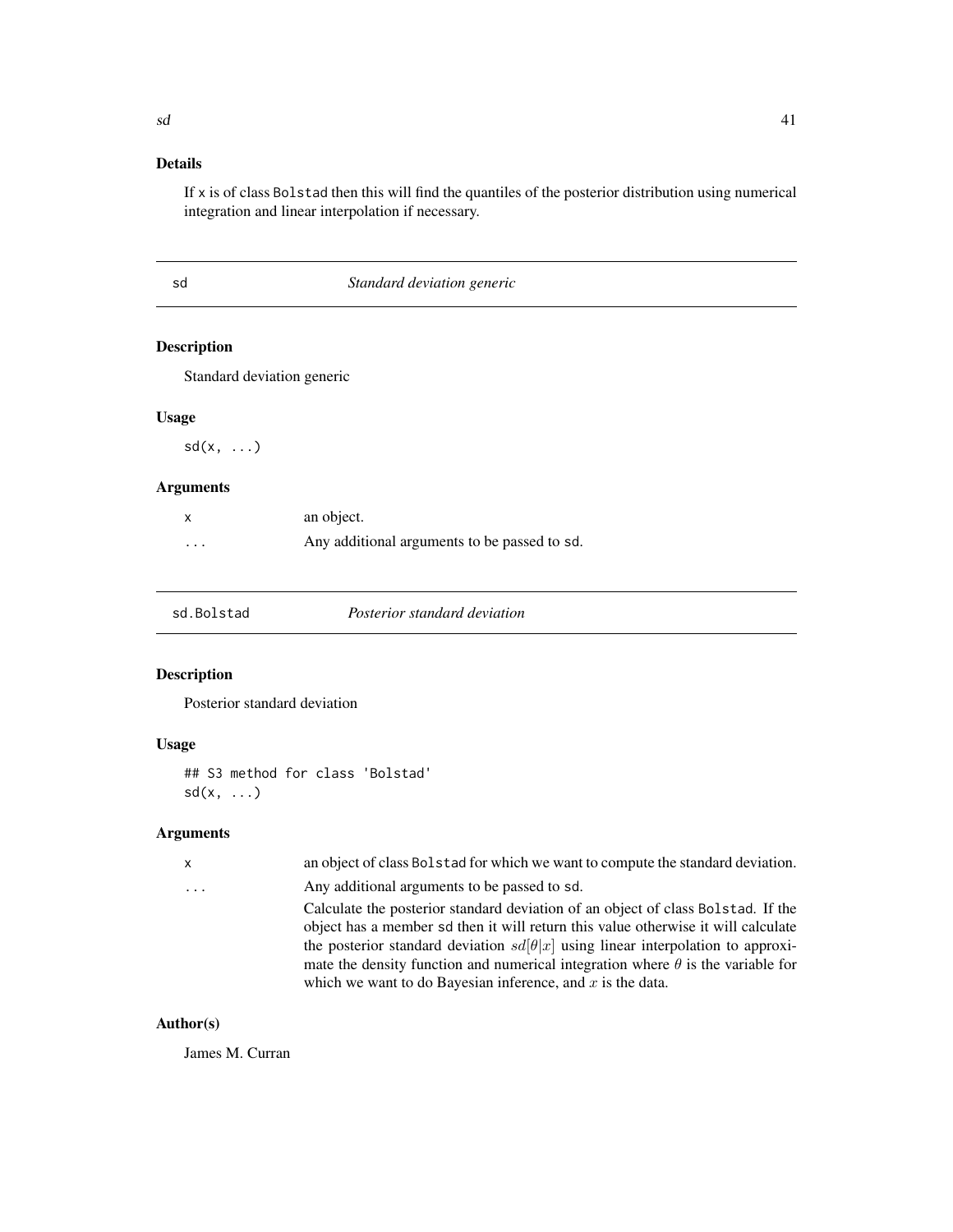#### <span id="page-41-0"></span>Examples

```
## The usefulness of this method is really highlighted when we have a general
## continuous prior. In this example we are interested in the posterior
## standard deviation of an normal mean. Our prior is triangular over [-3, 3]
set.seed(123)
x = \text{rnorm}(20, -0.5, 1)mu = seq(-3, 3, by = 0.001)mu.prior = rep(0, length(mu))
mu.prior[mu <= 0] = 1 / 3 + mu[mu <= 0] / 9
mu.prior[mu > 0] = 1 / 3 - mu[mu > 0] / 9
results = normgcp(x, 1, density = "user", mu = mu, mu.prior = mu.prior, plot = FALSE)
sd(results)
```
sintegral *Numerical integration using Simpson's Rule*

#### Description

Takes a vector of x values and a corresponding set of postive  $f(x) = y$  values, or a function, and evaluates the area under the curve:

$$
\int f(x)dx
$$

## Usage

.

 $sinterval(x, fx, n.pts = max(256, length(x)))$ 

#### Arguments

|       | a sequence of $x$ values.                                                                                                     |
|-------|-------------------------------------------------------------------------------------------------------------------------------|
| fx    | the value of the function to be integrated at $x$ or a function                                                               |
| n.pts | the number of points to be used in the integration. If $x$ contains more than n.pts<br>then n.pts will be set to length $(x)$ |

# Value

A list containing two elements, value - the value of the intergral, and cdf - a list containing elements x and y which give a numeric specification of the cdf.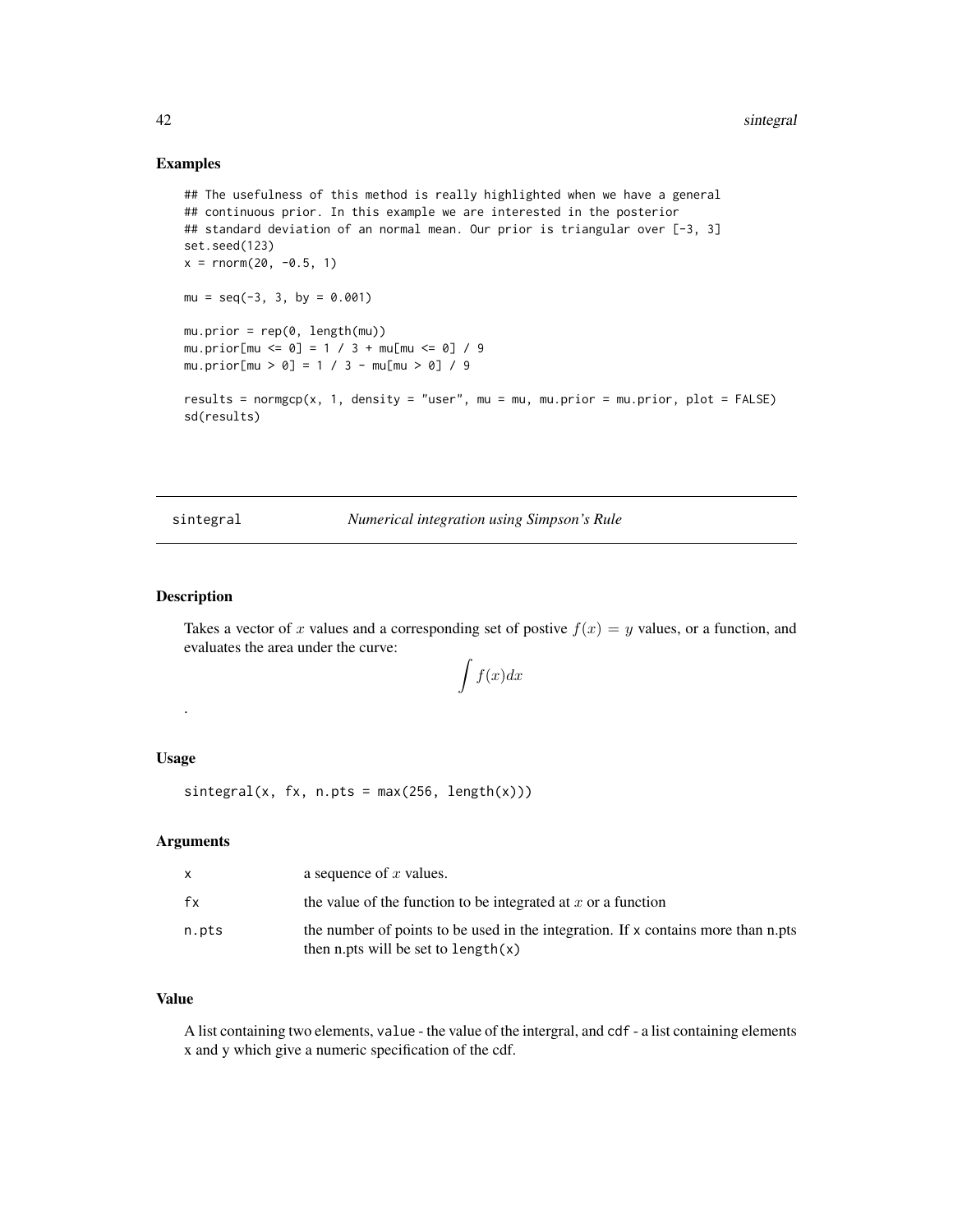# <span id="page-42-0"></span>slug to the contract of the contract of the contract of the contract of the contract of the contract of the contract of the contract of the contract of the contract of the contract of the contract of the contract of the co

# Examples

```
## integrate the normal density from -3 to 3
x = seq(-3, 3, length = 100)fx = \text{dnorm}(x)estimate = sintercal(x, fx)$value
true.val = diff(pnorm(c(-3,3)))abs.error = abs(estimate-true.val)
rel.pct.error = 100*abs(estimate-true.val)/true.val
cat(paste("Absolute error :",round(abs.error,7),"\n"))
cat(paste("Relative percentage error :",round(rel.pct.error,6),"percent\n"))
## repeat the example above using dnorm as function
x = seq(-3, 3, length = 100)estimate = sintegral(x,dnorm)$value
true.val = diff(pnorm(c(-3,3)))abs.error = abs(estimate-true.val)
rel.pct.error = 100*abs(estimate-true.val)/true.val
cat(paste("Absolute error :",round(abs.error,7),"\n"))
cat(paste("Relative percentage error :",round(rel.pct.error,6)," percent\n"))
## use the cdf
cdf = sintegral(x,dnorm)$cdf
plot(cd, type = 'l', col = "black")lines(x, pnorm(x), col = "red", lty = 2)## integrate the function x^2-1 over the range 1-2
x = seq(1, 2, length = 100)sintegral(x,function(x){x^2-1})$value
## compare to integrate
integrate(function(x){x^2-1},1,2)
```
slug *Slug data*

#### Description

Lengths and weights of 100 slugs from the species Limax maximus collected around Hamilton, New Zealand.

#### Format

A data frame with 100 observations on the following 4 variables.

• length. length (mm) of the slug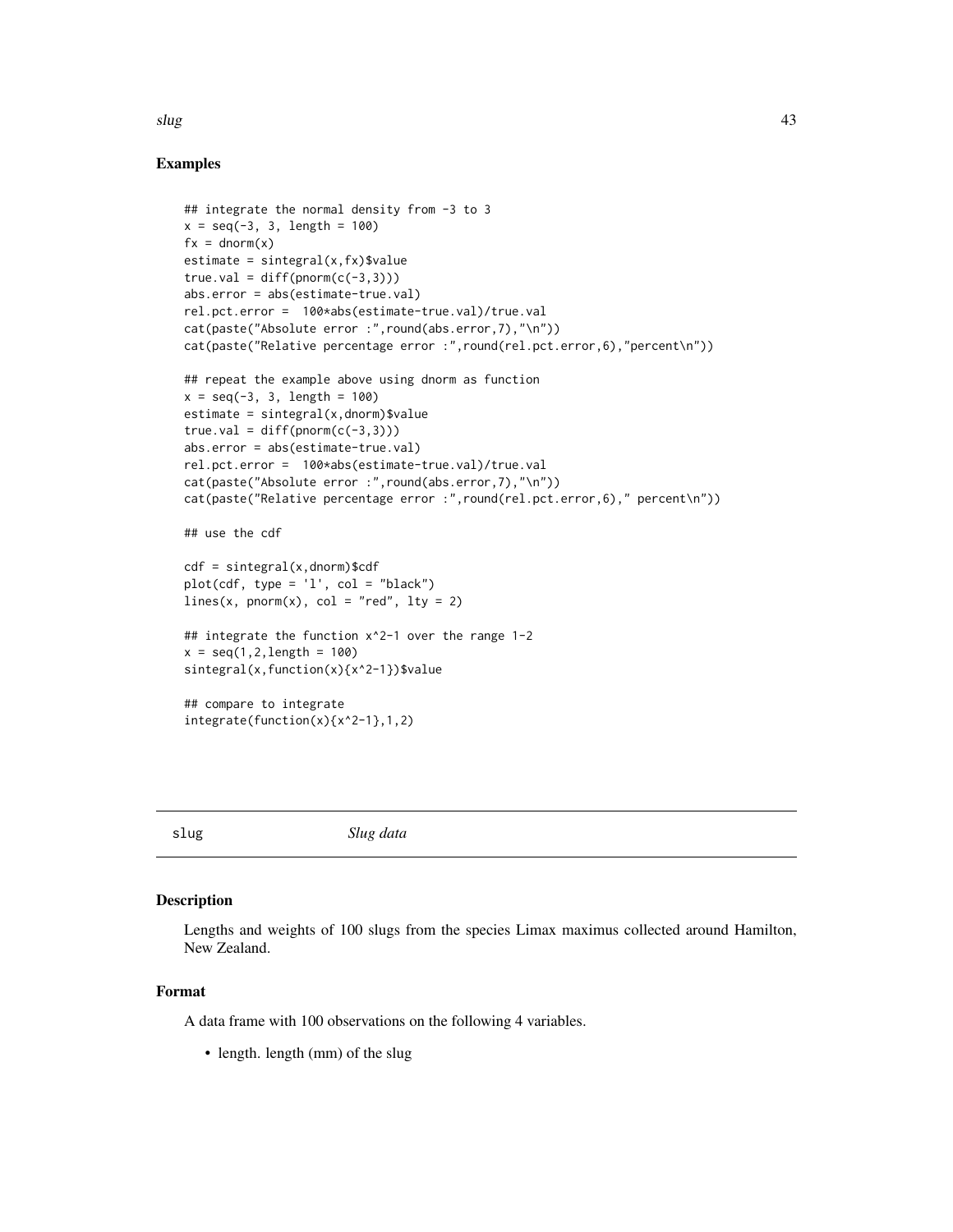- <span id="page-43-0"></span>• weight. weight (g) of the slug
- log.len. natural logarithm of the length
- log.wt. natural logarithm of the weight

#### References

Barker, G. and McGhie, R. (1984). The Biology of Introduced Slugs (Pulmonata) in New Zealand: Introduction and Notes on Limax Maximus, NZ Entomologist 8, 106–111.

# Examples

```
data(slug)
plot(weight~length, data = slug)
plot(log.wt~log.len, data = slug)
```
<span id="page-43-1"></span>sscsample *Simple, Stratified and Cluster Sampling*

# Description

Samples from a fixed population using either simple random sampling, stratitified sampling or cluster sampling.

#### Usage

```
sscsample(size, n.samples, sample.type = c("simple", "cluster",
  "stratified"), x = NULL, strata = NULL, cluster = NULL)
```

| size        | the desired size of the sample                                                                                                                          |
|-------------|---------------------------------------------------------------------------------------------------------------------------------------------------------|
| n.samples   | the number of repeat samples to take                                                                                                                    |
| sample.type | the sampling method. Can be one of "simple", "stratified", "cluser" or 1, 2, 3<br>where 1 corresponds to "simple", 2 to "stratified" and 3 to "cluster" |
| x           | a vector of measurements for each unit in the population. By default x is not<br>used, and the builtin data set sscsample.data is used                  |
| strata      | a corresponding vector for each unit in the population indicating membership to<br>a stratum                                                            |
| cluster     | a corresponding vector for each unit in the population indicating membership to<br>a cluster                                                            |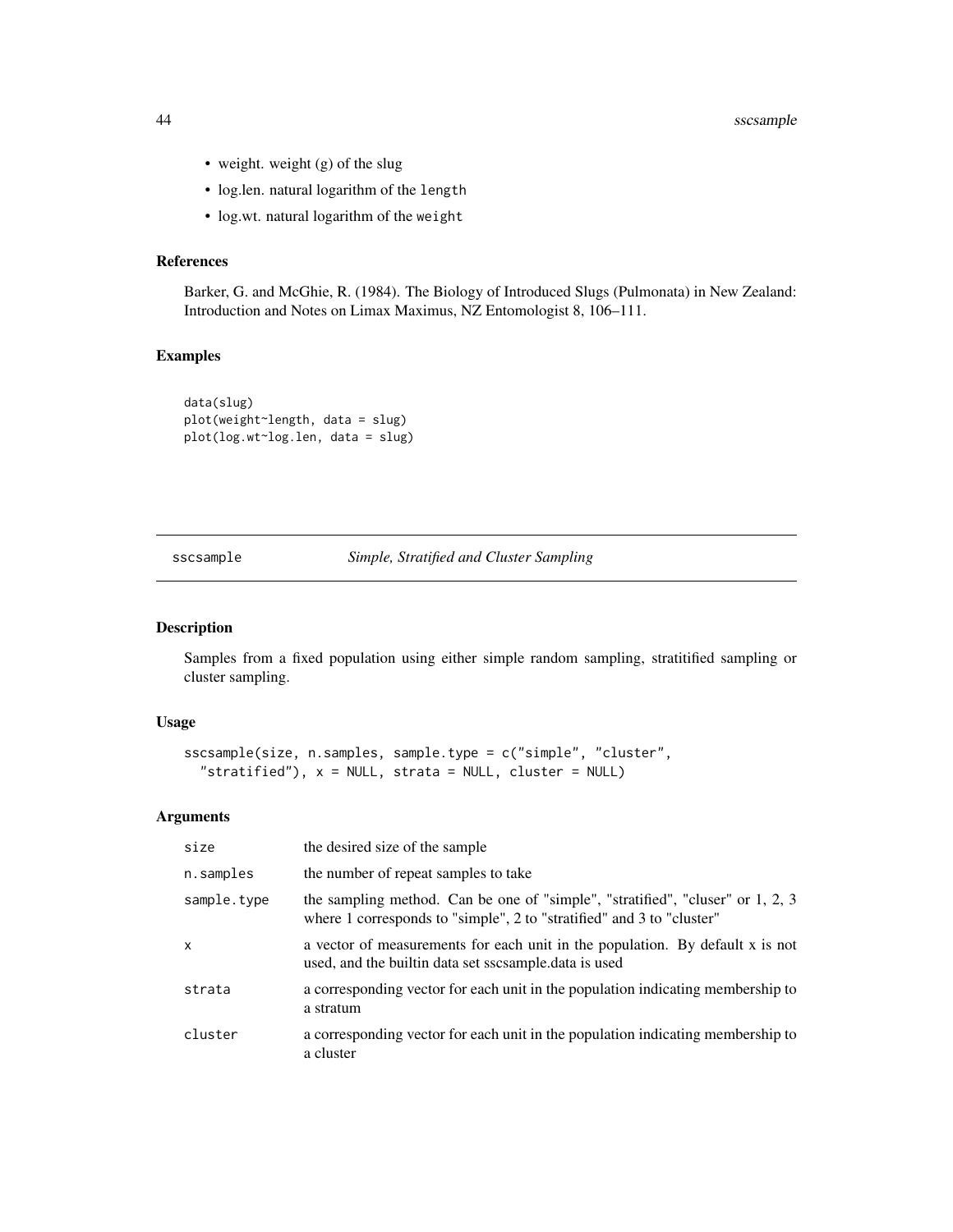# <span id="page-44-0"></span>sscsample.data 45

#### Value

A list will be returned with the following components:

| samples  | a matrix with the number of rows equal to size and the number of columns equal<br>to n.samples. Each column corresponds to a sample drawn from the population |
|----------|---------------------------------------------------------------------------------------------------------------------------------------------------------------|
| s.strata | a matrix showing how many units from each stratum were included in the sample                                                                                 |
| means    | a vector containing the mean of each sample drawn                                                                                                             |

#### Author(s)

James M. Curran, Dept. of Statistics, University of Auckland. Janko Dietzsch, Proteomics Algorithm and Simulation,Zentrum f. Bioinformatik Tuebingen Fakultaet f. Informations- und Kognitionswissenschaften, Universitaet Tuebingen

#### Examples

```
## Draw 200 samples of size 20 using simple random sampling
sscsample(20,200)
## Draw 200 samples of size 20 using simple random sampling and store the
## results. Extract the means of all 200 samples, and the 50th sample
res = sscsample(20,200)
res$means
res$samples[,50]
```

| sscsample.data | Data for simple random sampling, stratified sampling, and clusting |  |  |  |
|----------------|--------------------------------------------------------------------|--|--|--|
|                | sampling experiments                                               |  |  |  |

#### Description

A simulated population made up of 100 individuals. The individuals come from three ethnic groups with population proportions of 40%, 40%, and 20%, respectively. There are twenty neighborhoods, and five individuals live in each one. Now, the income distribution may be different for the three ethnic groups. Also, individuals in the same neighborhood tend to be more similar than individuals in different neighborhoods.

#### Format

A data frame with 100 observations on the following 3 variables.

- income. Simulated income in \$10,000
- ethnicity. A numerical vector indicating the ethnic group of the observation
- neighborhood. A numeric vector indicating the neighborhood of the observation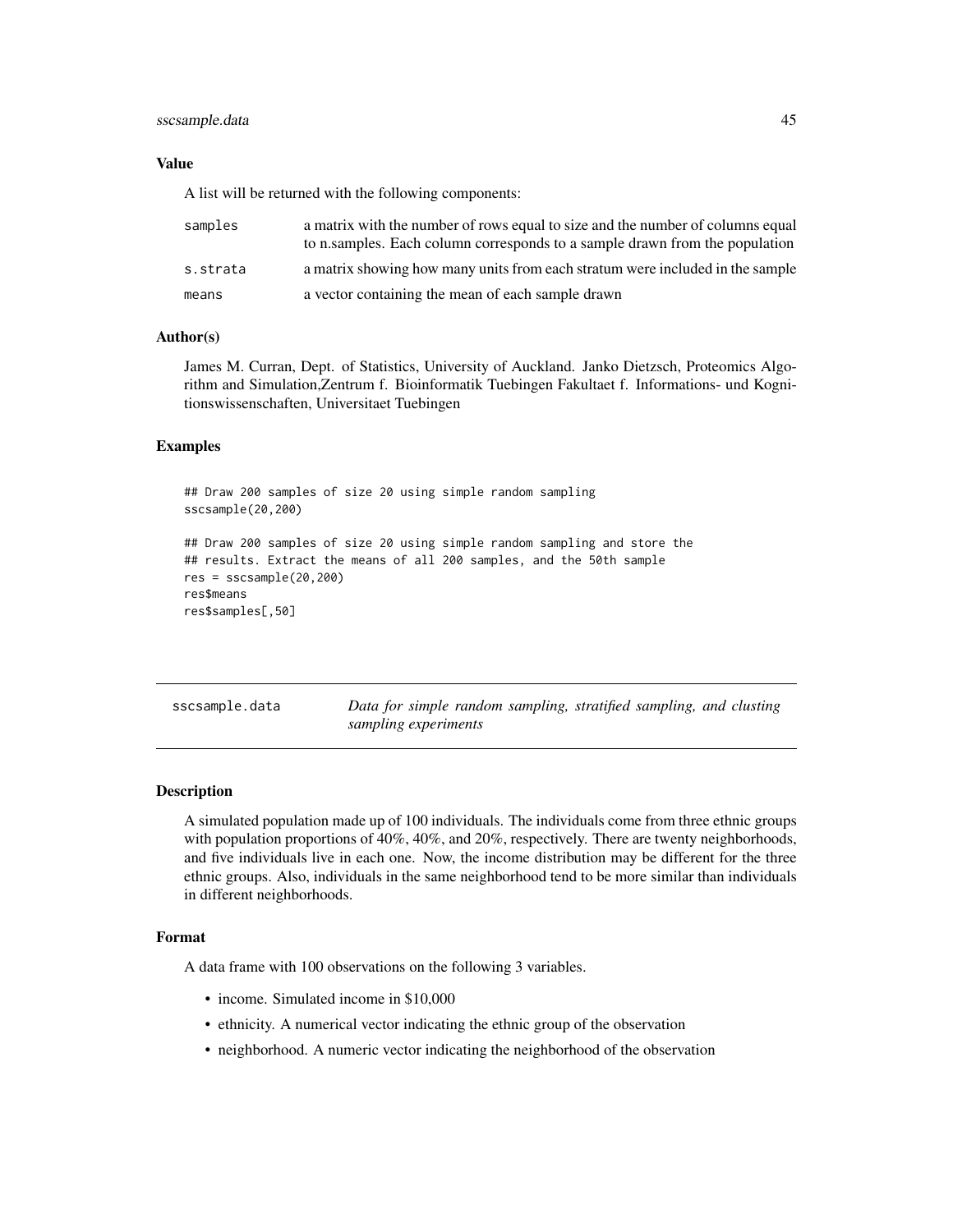# <span id="page-45-0"></span>Examples

```
data(sscsample.data)
plot(income~ethnicity, data = sscsample.data)
```
summary.Bolstad *Summarizing Bayesian Multiple Linear Regression*

# Description

summary method for output of [bayes.lm](#page-4-1).

# Usage

## S3 method for class 'Bolstad' summary(object, ...)

# Arguments

| object   | an object of "Bolstad" that is the result of a call to bayes. Im |
|----------|------------------------------------------------------------------|
| $\cdots$ | any further arguments to be passed to print                      |

# See Also

The function to fit the model [bayes.lm](#page-4-1)

The function [coef](#page-0-0) to extract the matrix of posterior means along with standard errors and t-statistics.

var *Variance generic*

# Description

Variance generic

# Usage

 $var(x, \ldots)$ 

| X        | an object for which we want to compute the variance |
|----------|-----------------------------------------------------|
| $\cdots$ | Any additional arguments to be passed to var.       |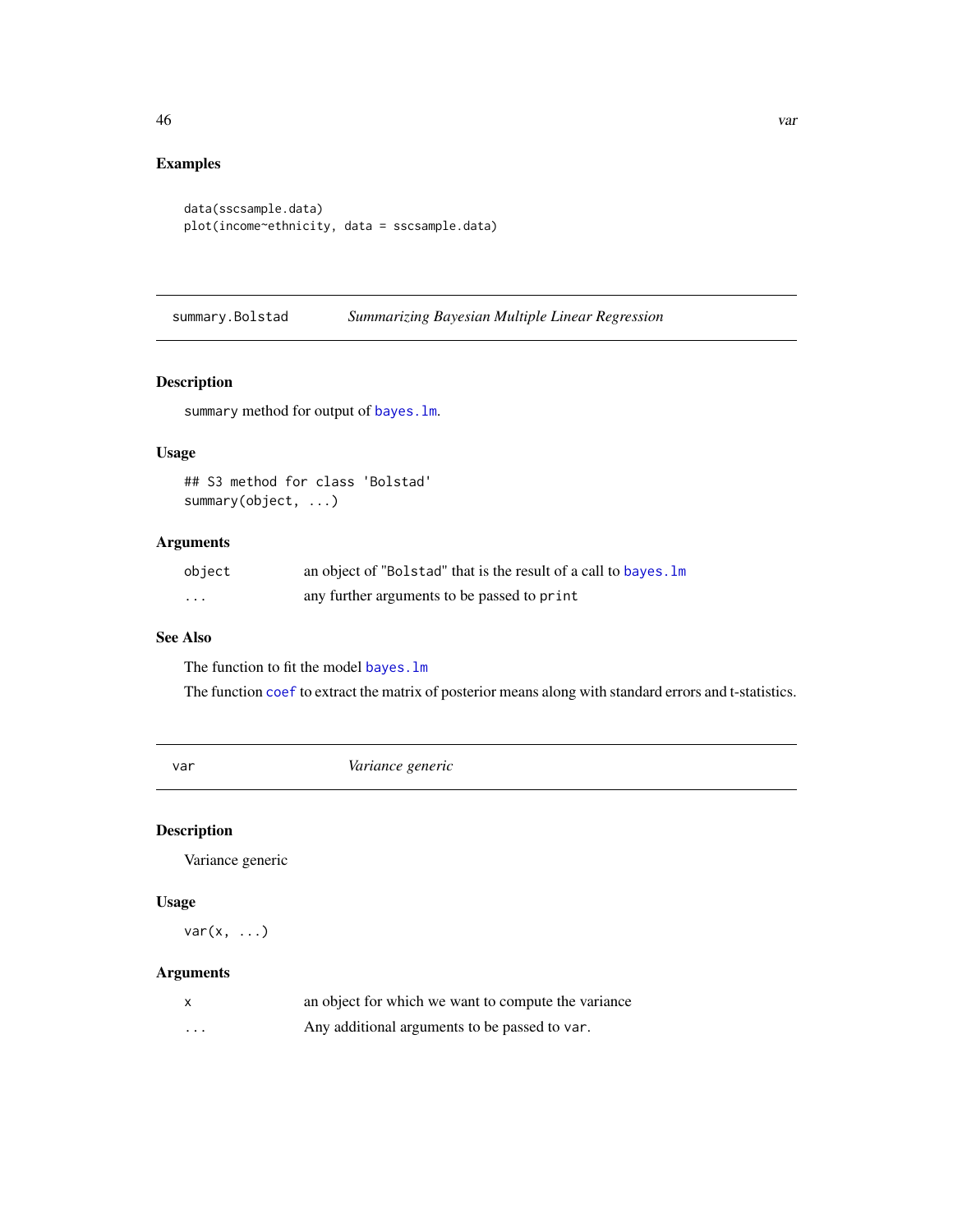<span id="page-46-0"></span>

Simulates completely randomized design and randomized block designs from a population of experimental units with underlying response values  $y$  and underlying other variable values  $x$  (possibly lurking)

## Usage

 $x$ design(x = NULL, y = NULL, corr = 0.8, size = 20,  $n.$ treatments = 4,  $n.$ rep = 500)

# Arguments

| $\mathsf{x}$ | a set of lurking values which are correlated with the response |
|--------------|----------------------------------------------------------------|
| y            | a set of response values                                       |
| corr         | the correlation between the response and lurking variable      |
| size         | the size of the treatment groups                               |
| n.treatments | the number of treatments                                       |
| n.rep        | the number of Monte Carlo replicates                           |

#### Value

If the ouput of xdesign is assigned to a variable, then a list is returned with the following components:

| block.means | a vector of the means of the lurking variable from each replicate of the simula-<br>tion stored by treatment number within replicate number                                                                                                                               |
|-------------|---------------------------------------------------------------------------------------------------------------------------------------------------------------------------------------------------------------------------------------------------------------------------|
| treat.means | a vector of the means of the response variable from each replicate of the simu-<br>lation stored by treatment number within replicate number                                                                                                                              |
| ind         | a vector containing the treatment group numbers. Note that there will be twice<br>as many group numbers as there are treatments corresponding to the simulations<br>done using a completely randomized design and the simulations done using a<br>randomized block design |

# Examples

# Carry out simulations using the default parameters

xdesign()

- # Carry out simulations using a simulated response with 5 treaments,
- # groups of size 25, and a correlation of -0.6 between the response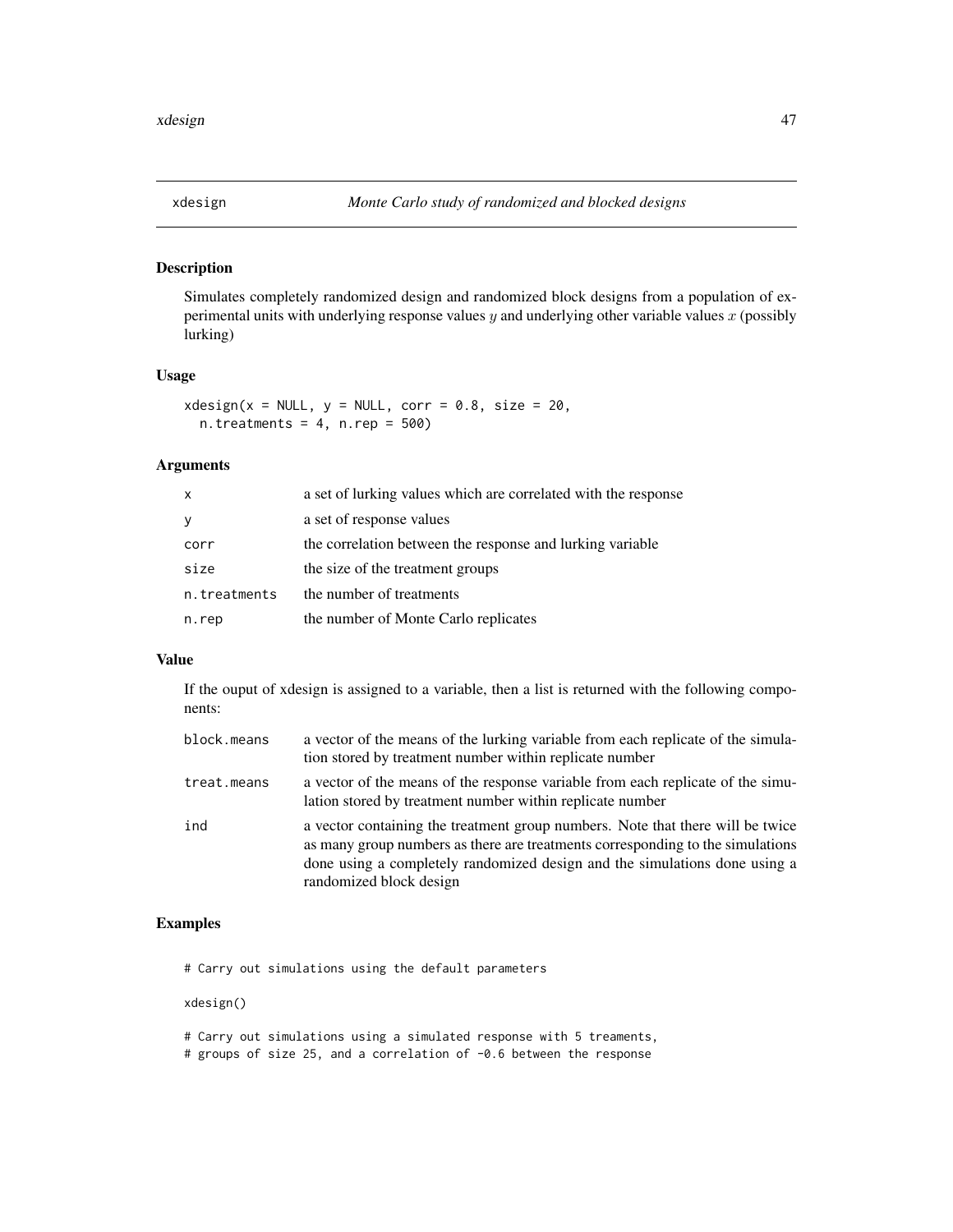48 xdesign

# and lurking variable

 $x$ design(corr = -0.6, size = 25, n.treatments = 5)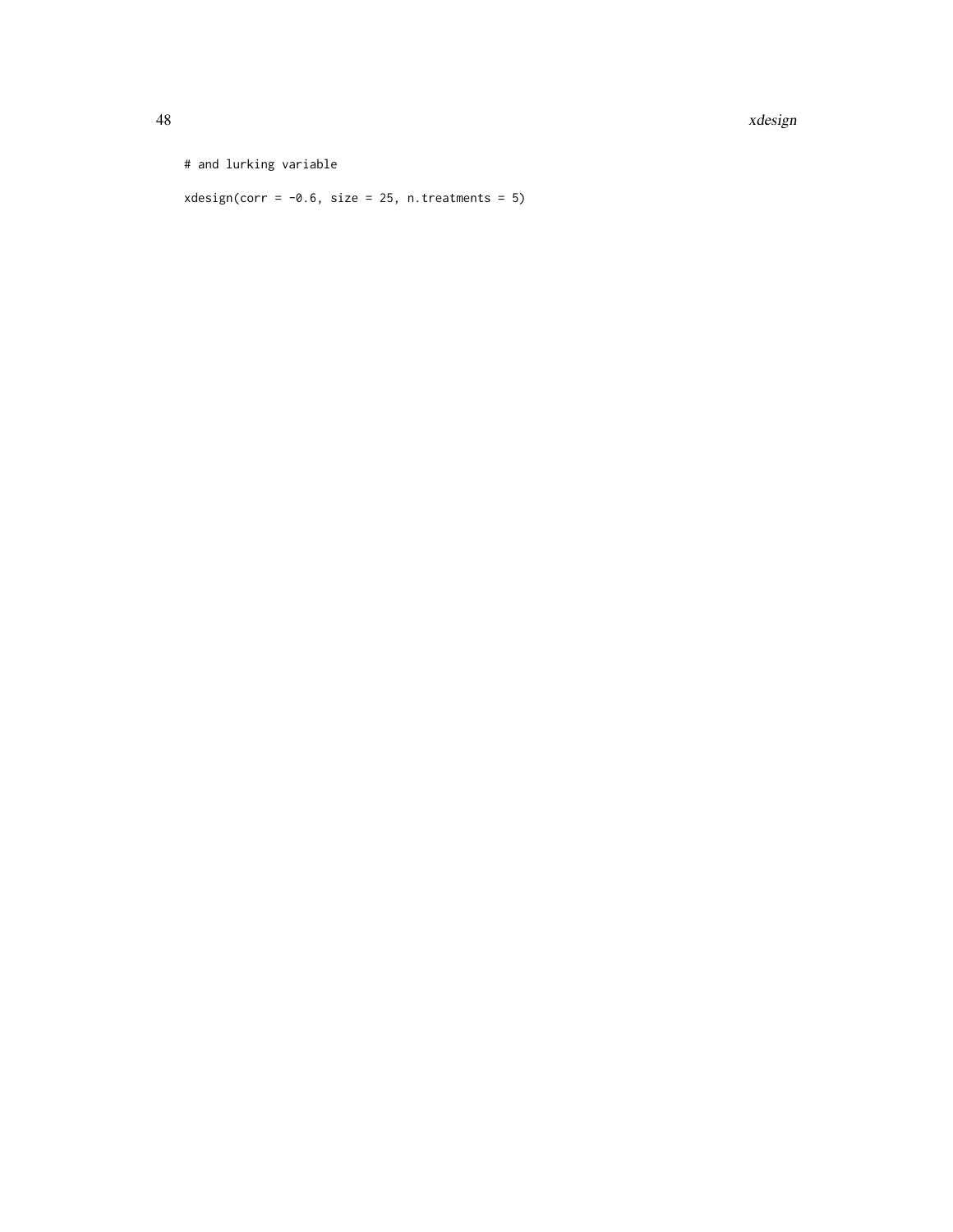# <span id="page-48-0"></span>Index

∗Topic datasets bears , [11](#page-10-0) moisture.df, [23](#page-22-0) slug , [43](#page-42-0) sscsample.data, [45](#page-44-0) ∗Topic misc bayes.lin.reg , [3](#page-2-0) bayes.lm , [5](#page-4-0) binobp , [12](#page-11-0) binodp , [13](#page-12-0) binogcp , [15](#page-14-0) binomixp , [16](#page-15-0) mvnmvnp, [23](#page-22-0) normdp , [24](#page-23-0) normgcp, [25](#page-24-0) normmixp , [28](#page-27-0) normnp , [29](#page-28-0) nvaricp , [30](#page-29-0) poisdp , [33](#page-32-0) poisgamp , [34](#page-33-0) poisgcp , [36](#page-35-0) sintegral , [42](#page-41-0) sscsample , [44](#page-43-0) xdesign , [47](#page-46-0) ∗Topic package Bolstad-package , [2](#page-1-0) ∗Topic plots decomp , [20](#page-19-0) ∗Topic plot plot.Bolstad , [32](#page-31-0) aov , *[6](#page-5-0)* as.data.frame , *[6](#page-5-0)* as.data.frame.Bolstad , [3](#page-2-0) bayes.lin.reg , [3](#page-2-0) bayes.lm , [5](#page-4-0) , *[39](#page-38-0)* , *[46](#page-45-0)* bayes.t.test, <mark>[8](#page-7-0)</mark> bears , [11](#page-10-0)

binobp , [12](#page-11-0) , *[14](#page-13-0) , [15](#page-14-0)*

binodp , *[13](#page-12-0)* , [13](#page-12-0) , *[15](#page-14-0)* , *[17](#page-16-0)* binogcp , *[13](#page-12-0) , [14](#page-13-0)* , [15](#page-14-0) , *[17](#page-16-0)* binomixp , [16](#page-15-0) , *[29](#page-28-0)* Bolstad *(*Bolstad-package *)* , [2](#page-1-0) Bolstad-package , [2](#page-1-0) cdf , [18](#page-17-0) coef , *[46](#page-45-0)* createPrior , [19](#page-18-0) createPrior.default , [19](#page-18-0) decomp , [20](#page-19-0) formula , *[6](#page-5-0)* IQR , [21](#page-20-0) lines.Bolstad, [21](#page-20-0) lm , *[7](#page-6-0)* mean.Bolstad, $22\,$  $22\,$ model.frame , *[9](#page-8-0)* model.matrix , *[6](#page-5-0)* moisture.df , [23](#page-22-0) mvnmvnp, [23](#page-22-0) na.action , *[6](#page-5-0)* na.exclude , *[6](#page-5-0)* na.omit , *[6](#page-5-0)* normdp , [24](#page-23-0) , *[26](#page-25-0)* , *[29](#page-28-0) , [30](#page-29-0)* normgcp , *[25](#page-24-0)* , [25](#page-24-0) , *[29](#page-28-0) , [30](#page-29-0)* normmixp , *[17](#page-16-0)* , [28](#page-27-0) normnp , *[25](#page-24-0) , [26](#page-25-0)* , [29](#page-28-0) nvaricp , [30](#page-29-0) plot.Bolstad , [32](#page-31-0) poisdp , [33](#page-32-0) , *[35](#page-34-0)* , *[37](#page-36-0)* poisgamp , *[33](#page-32-0)* , [34](#page-33-0) , *[37](#page-36-0)* poisgcp , *[33](#page-32-0)* , *[35](#page-34-0)* , [36](#page-35-0) print.Bolstad , [39](#page-38-0) print.sscsamp,  $40$